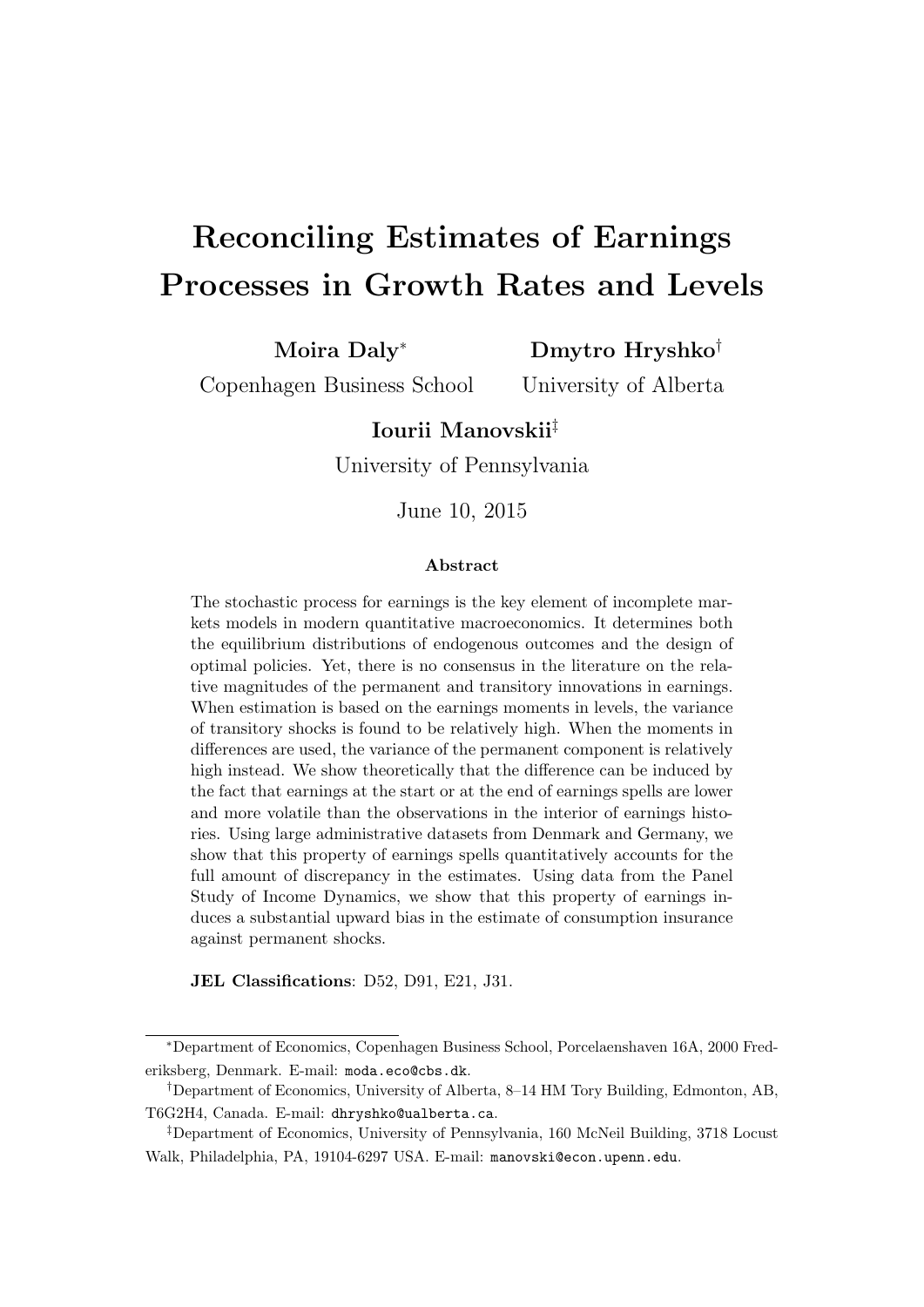# 1 Introduction

The central element of many models in modern quantitative macroeconomics with heterogeneous agents is either an exogenously specified or an endogenously determined stochastic process for individual earnings. For example, in the models with incomplete insurance markets the properties of the earnings process serve as key determinants of the evolution of consumption, assets, and other eco-nomic choices over the life cycle and across individuals.<sup>[1](#page-0-0)</sup> Following the seminal contribution by Friedman (1957), modern consumption theory recognizes that consumption should respond more to the longer lasting or permanent than to transitory innovations in earnings. This explains the keen interest in the literature in measuring the variances of these components using the variants of the permanent/transitory earnings decomposition pioneered by Friedman and Kuznets (1954) and later found to have sound empirical support in, e.g., MaCurdy (1982), Abowd and Card (1989), and Meghir and Pistaferri ([2](#page-0-0)004).<sup>2</sup> In its basic form, such earnings process can be written as:

<span id="page-1-0"></span>
$$
y_{it} = \alpha_i + p_{it} + \tau_{it}
$$
  
\n
$$
p_{it} = \phi_p p_{it-1} + \xi_{it}
$$
  
\n
$$
\tau_{it} = \theta(L)\epsilon_{it},
$$
\n(1)

where log-earnings  $y_{it}$  of individual i at time t consist of the permanent component  $p_{it}$ , and the transitory component,  $\tau_{it}$ . If  $\phi_p$  is close to one, the shocks  $\xi_{it}$  are highly persistent (truly permanent if  $\phi_p$  is one), and if  $\theta(L) = 1$  (where  $\theta(L)$  is a moving average polynomial in the lag operator L), the shocks  $\epsilon_{it}$  are completely transitory.

In addition to determining equilibrium consumption and wealth distributions, the variance and persistence of the shocks  $\xi_{it}$  and  $\epsilon_{it}$  have important implications for policy design. For example, they are key for determining the optimal design of the bankruptcy code in Livshits, MacGee, and Tertilt (2007), they govern the impact of the welfare system on household savings in Hubbard, Skinner, and Zeldes (1995), stimulus effects of fiscal policy in Heathcote (2005), as well as the optimal design of the tax system in Banks and Diamond (2010) and Farhi and Werning (2012). Moreover, there is great interest in understanding whether the

<sup>&</sup>lt;sup>1</sup>See, e.g., Deaton (1991), Carroll (1997), Castañeda, Díaz-Giménez, and Ríos-Rull (2003).

<sup>2</sup>A prominent alternative in the literature allows for less persistent shocks but individualspecific trends in earnings. Guvenen (2009) is a leading recent example.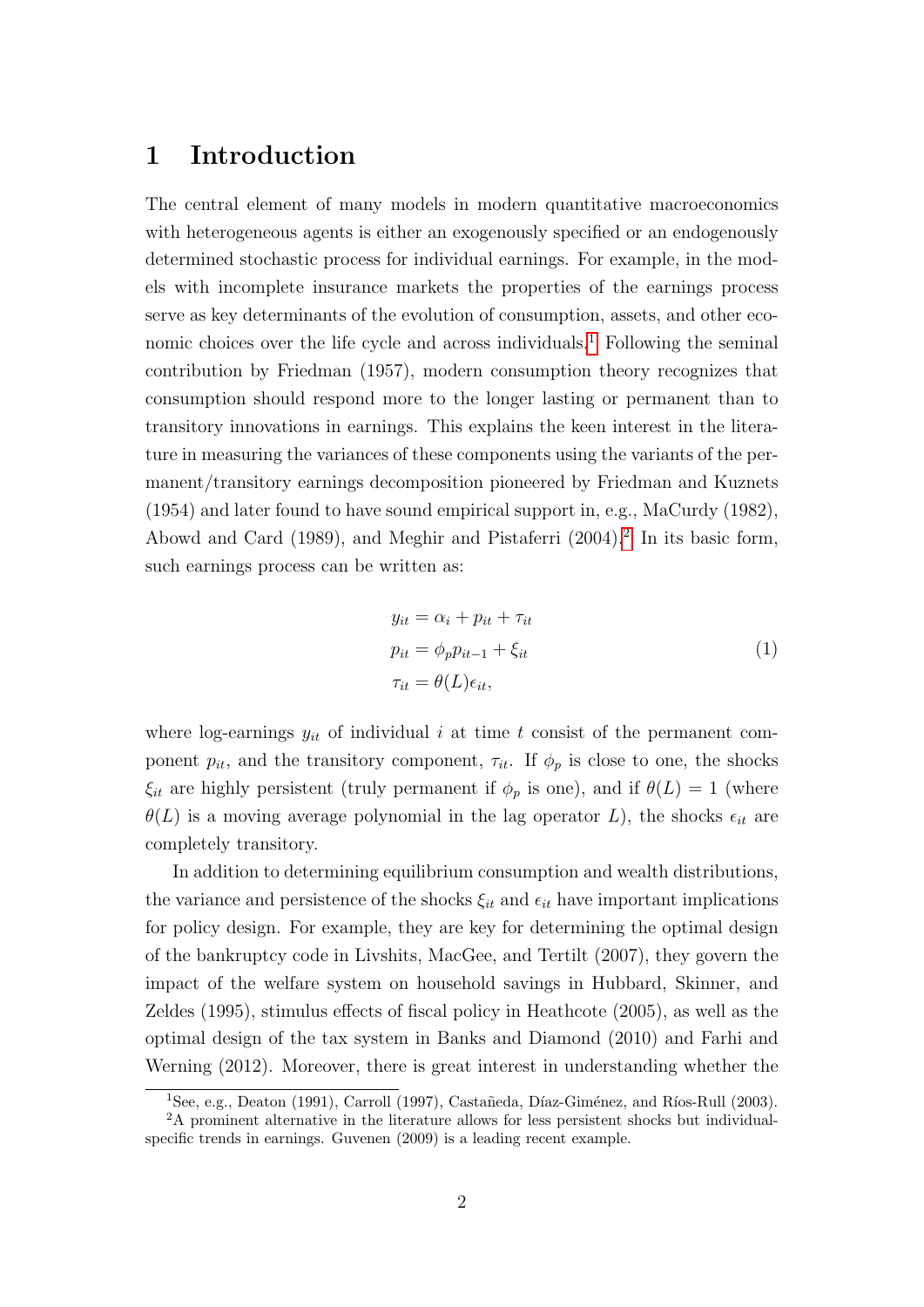dramatic increase in earnings dispersion over the last few decades in the U.S. is due to the increase in the variances of persistent or transitory shocks, e.g., Gottschalk and Moffitt (1994). This is relevant for understanding why consumption inequality did not increase nearly as much, e.g., Krueger and Perri (2006), Blundell, Pistaferri, and Preston (2008), Heathcote, Storesletten, and Violante (2010), Attanasio, Hurst, and Pistaferri (2012). Knowing the stochastic nature of earnings is also essential for the design of active labor market policies. For example, Meghir and Pistaferri (2011) suggest that income maintenance policies might be an appropriate response to changes in inequality driven by transitory shocks, while training programs are potentially more relevant to counteract the effects of permanent shocks.

Unfortunately, despite their manifest importance, there is no consensus in the vast existing empirical literature on the sizes of the shocks  $\epsilon_{it}$  and  $\xi_{it}$ . The key problem confronting this literature is that, using the same data, the estimates of the earnings process in equation [\(1\)](#page-1-0) when targeting the moments of log-earnings in levels are dramatically different from the estimates obtained when fitting the moments of log-earnings in differences. This led Heathcote, Perri, and Violante (2010) to conclude that the widely used model of earnings dynamics in equation [\(1\)](#page-1-0) is misspecified. However, the nature of this potential misspecification is unknown. Consequently, the conclusions of the models that use this earnings process as a primitive cannot be fully relied upon. Even if this process is used as a primitive due to the lack of a better alternative, there is no consensus on whether the parameter values estimated in levels or differences should be used. Relatedly, in the literature that endogenizes the earnings process (e.g., Huggett, Ventura, and Yaron (2011) and Postel-Vinay and Turon (2010)), it is unclear whether the implied process generated by the model should be compared to the one estimated in the data using the specification in levels or in differences, given that estimating the reduced-form process [\(1\)](#page-1-0) on the model-generated data does not give rise to the observed discrepancy.

In this paper we uncover an important source of this misspecification. While the mechanism we describe applies to survey-based and administrative data alike, our primary focus is on understanding the source of the discrepancy in large administrative datasets that are becoming central in the literature.[3](#page-0-0) These datasets are typically orders of magnitude larger than survey-based ones, they are free

<sup>3</sup>Recent contributions include Blundell, Graber, and Mogstad (2015), DeBacker, Heim, Panousi, Ramnath, and Vidangos (2013), Domeij and Flodén (2010), Guvenen, Ozcan, and Song (2014), among others.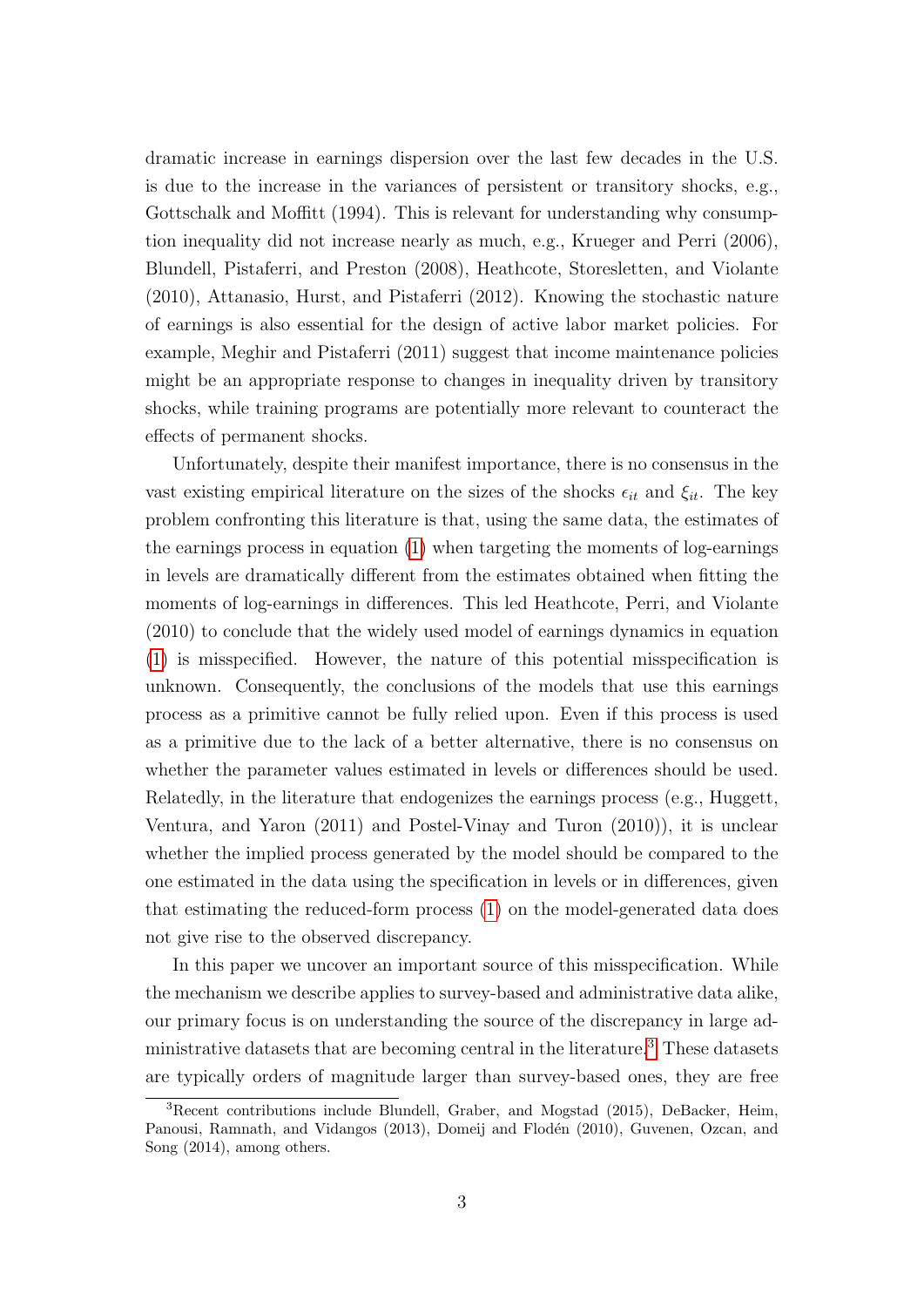of sampling issues, they do not suffer from the typical issues of attrition, except what is due to international migration and death, they are based on administrative sources, such as tax records, and are considered highly reliable and free of issues of systematic non-response or measurement error typically plaguing survey-based data. However, despite numerous attractive properties, we show that these datasets have features that generically bias the estimates of earnings processes and generate the large discrepancy in the estimates based on moments in growth rates and in levels. Fortunately, we show that it is relatively easy to account for these features in estimation in order to eliminate the discrepancy and to obtain consistent estimates.

Estimation of the parameters of the earnings process in the literature is based on fitting the (entire) set of autocovariance moments for levels or differences of earnings. However, even when estimation is based on the same set of observations in the data, computation of the autocovariance moments in levels and differences is effectively based on different information. To clarify with an extreme example, consider an individual with a single earnings observation in the sample. This observation will contribute to the estimated variance of earnings in levels, but it will not contribute to any moment in differences. More generally, some individual contributions towards the autocovariance moments are not defined because there are no earnings observations before the start of an individual's earnings history, nor subsequent to its end, or due to missing data in the interior of the earnings history. We show theoretically that the discrepancy in the estimates arises since individual contributions to different autocovariance moments are not defined due to missing data when earnings are taken in levels and in differences, and since earnings observations surrounding missing observations are not random. Indeed, we document that in the data the earnings at the time an individual permanently enters or exits the sample, or the earnings surrounding the missing observations, are systematically different. In particular, they are considerably lower on average and substantially more volatile. This can be expected. For example, the data on earnings are typically recorded at an annual frequency. An individual, say, entering the sample for the first time is (statistically) expected to enter in the middle of the year, but may enter at any point throughout the year. Thus, earnings in that year are expected to be lower and have a larger variance than interior earnings observations from contiguous earnings histories. We will show formally below that the low mean and high variance of earnings surrounding missing observations raises the variance of transitory shocks when estimation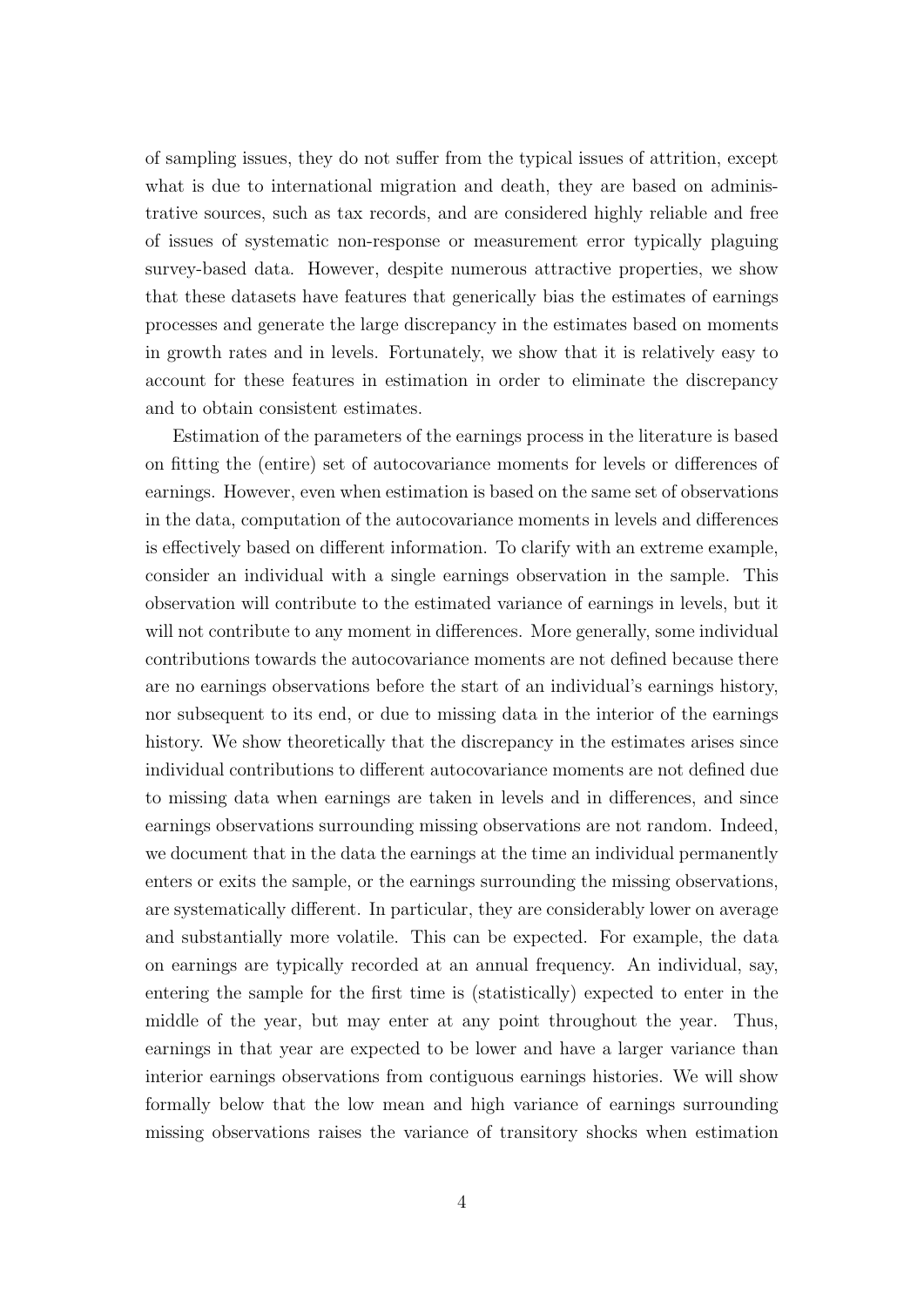relies on the moments in levels and the variance of permanent shocks recovered by estimation based on the moments in differences.[4](#page-0-0)

We quantitatively assess the magnitude of these biases using large administrative datasets from Denmark and Germany and find that they fully account for the discrepancy between the estimates using data in levels and in differences. The Danish data contain complete earnings histories of each resident of Denmark from 1981 through 2006. The German data are a 2% random sample of social security numbers. For these individuals, the complete earnings history from 1975 through 2008 is available. These samples are sufficiently large to allow analysis at the level of particular age cohorts making it possible to focus on a parsimonious earnings model in [\(1\)](#page-1-0), sidestepping the issue of modelling cohort effects. Moreover, the large size of the data enables reliable estimation when replicating the design of samples typically used in the literature. Specifically, we consider a balanced sample spanning 25 (26) years in German (Danish) data, a sample with 9 or more consecutive observations as in e.g., Browning, Ejrnæs, and Alvarez (2010) and Meghir and Pistaferri (2004), and a sample with 20 or more not necessarily consecutive observations as in e.g., Guvenen (2009). Our smallest Danish sample is comprised of about 67,000 individuals and 1.7 million observations, while our smallest German sample contains about 10,000 individuals with more than 200,000 observations.

Using the unbalanced samples in both datasets, we find, consistently with the literature, a substantially higher estimated variance of permanent (transitory) shocks targeting the moments of earnings in growth rates (levels). Perhaps more surprisingly, we find that the discrepancy is nearly absent in balanced samples drawn from the two datasets. For the vast majority of individuals in the balanced sample their first year in the sample does not coincide with the first year of their earnings history. Similarly, their last year in the sample mechanically truncates earnings histories, implying that it is not the last year of the earnings spell of individuals in the sample. Thus, the mean and the variance of earnings in the first and the last sample years are similar to those of the other years. By definition, the balanced sample also does not contain missing observations. This suggests that it is the non-randomness of earnings surrounding missing observations in the unbalanced samples that drives the discrepancy between the estimates in

<sup>4</sup>Consistently with this interpretation, we find much smaller differences in the estimated variances of permanent and transitory shocks when using the moments in levels and differences in wages, as much of the variability in earnings in our administrative datasets at the start and end of contiguous spells is due to the variability in hours.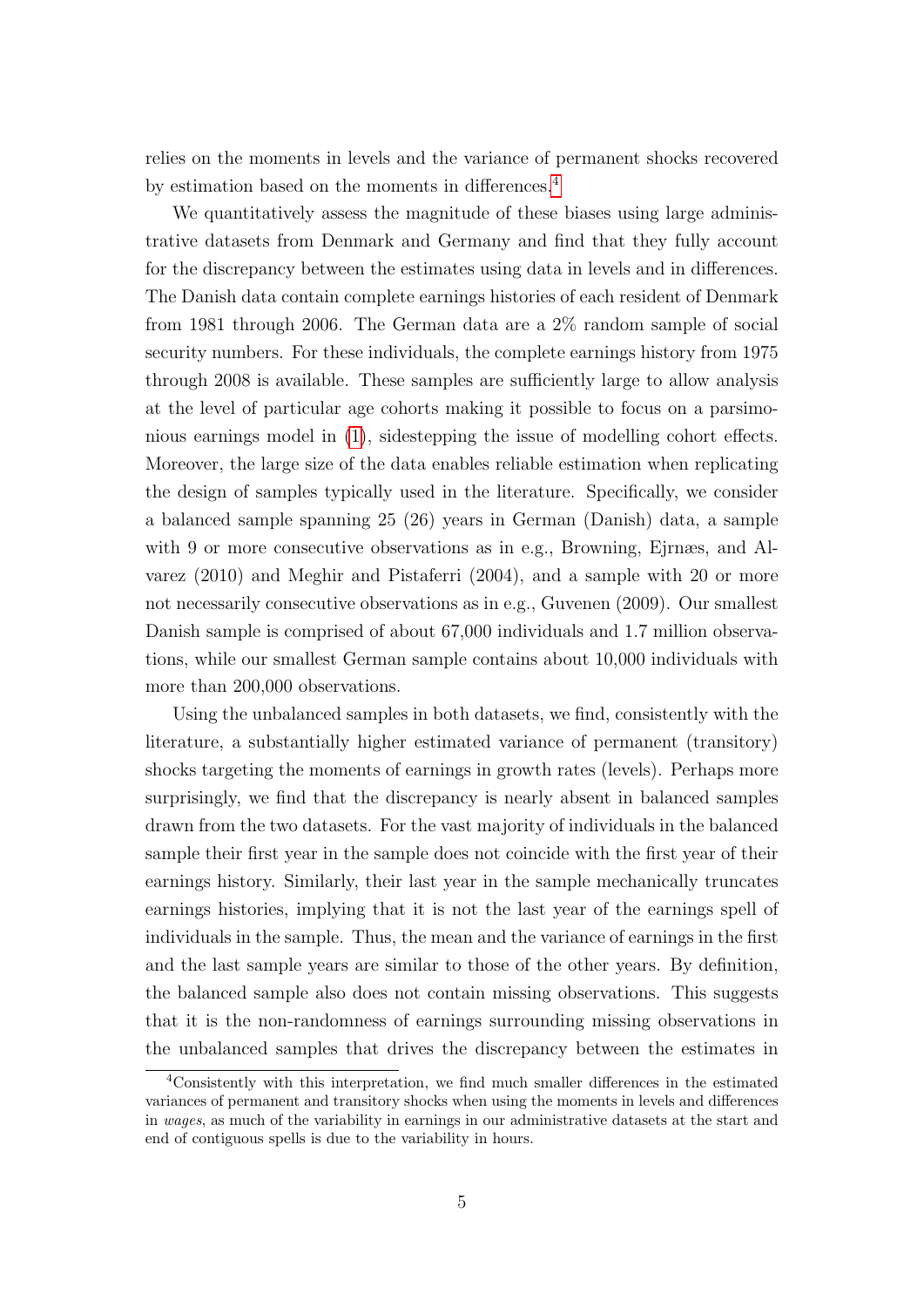levels and differences on the data from the unbalanced samples. However, it is still possible that the earnings processes of individuals in the unbalanced samples are fundamentally different and misspecified in some other way. To exclude this possibility, we proceed in three steps.

First, we quantify the contribution of the low mean and high variance of earnings surrounding missing observations in the unbalanced samples drawn from German and Danish data to the subset of theoretical autocovariance moments on which the identification argument in levels and differences is based, and confirm that they induce the observed discrepancy in the estimates. Second, using unbalanced samples, we drop a few observations at the start and at the end of the earnings history, as well as observations surrounding missing records. We find that estimating the earnings process in levels and in differences on the remaining data yields virtually identical estimates of the variances of permanent and transitory shocks. Third, we simulate artificial data based on these estimates of the earnings process while replicating the structure of the unbalanced samples (by design of this experiment, first and last observations as well as those surrounding missing observations are not systematically different from observations in the rest of the earnings histories). We find no discrepancy of the estimates in levels and differences in these artificial data. We then draw an additional transitory shock ("rare transitory shock") at the start and end of the earnings history and surrounding missing observations to replicate the mean and the variance of earnings in those periods in the data. We find that in this case the estimates of the variance of permanent and transitory shocks are very different when moments in levels and differences are used, but are very close to those in the data from the corresponding unbalanced samples.

Having established that the rare transitory shocks at the start and end of earnings histories and surrounding interior missing observations are the source of discrepancy in the estimated variances of permanent and transitory shocks in our large administrative datasets using the moments for earnings growth rates or levels, we illustrate the importance of accounting for these shocks for understanding consumption responses to earnings shocks. To this end, we follow Blundell, Pistaferri, and Preston (2008) and estimate consumption insurance coefficients for permanent and transitory idiosyncratic earnings shocks, i.e., the fraction of those shocks that does not translate into movements in consumption. Using their male earnings data drawn from the Panel Study of Income Dynamics (PSID), we find that the presence of rare transitory shocks at the start and end of earnings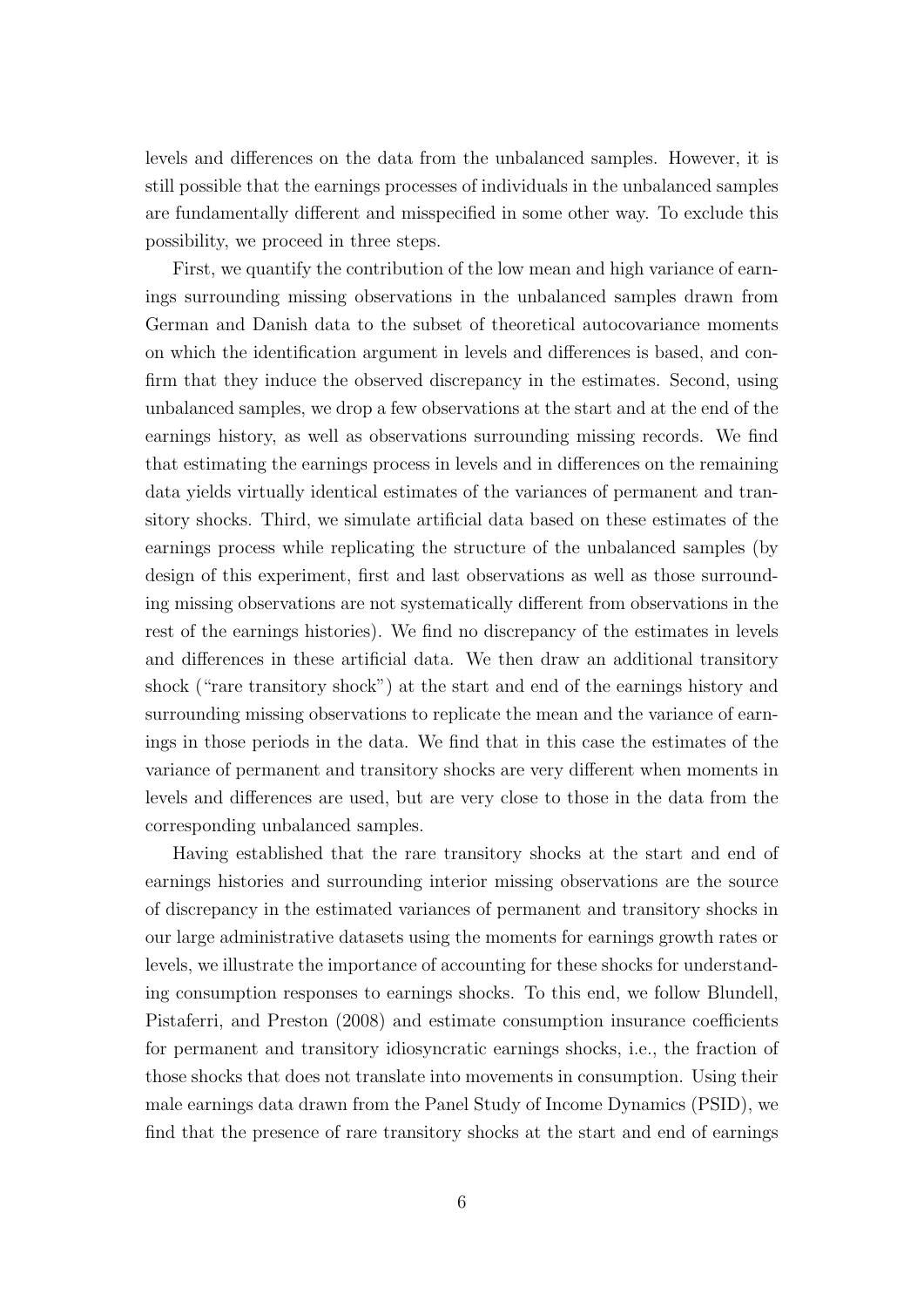histories leads to a substantial upward bias in the estimated insurance against permanent shocks. We show theoretically that the bias is driven by the same forces that cause overestimation of the variance of permanent shocks using the earnings moments in growth rates. The rare transitory (and highly insurable) shocks are effectively "misinterpreted" by those moments as being permanent.

While the mechanism described in this paper is exceptionally powerful in reconciling the estimates of the earnings process in growth rates and levels, it is not the only mechanism that can generate such discrepancy. For example, Hryshko and Manovskii (2015) show that this mechanism does not eliminate the full amount of discrepancy in the estimates of the stochastic process for household disposable income in PSID data. Instead, they show that the remaining discrepancy is primarily driven by the typical restriction on the persistence of the permanent component, which limits its heterogeneity in the sample. This heterogeneity, however, is shown to be largely induced by the PSID sampling procedures. Importantly, this type of misspecification cannot generate the difference between the theoretical moments that we use to establish identification in levels and differences in this paper because they make use of exactly the same earnings data and are identically affected by any such misspecification. These theoretical identifying moments can only differ if the underlying autocovariance moments on which they are based disagree and we show that this is indeed the consequence of the low mean and high variance of observations at the start and end of earnings spells. We find that this accounts for virtually all discrepancy of the estimates in growth rates and levels in the earnings data we consider.

The rest of the paper is organized as follows. In Section [2](#page-7-0) we discuss identification of the permanent-transitory decomposition of earnings, and derive theoretically the biases in the estimated variances of permanent and transitory shocks when using the moments in levels and differences constructed from an unbalanced panel. In Section [3](#page-12-0) we describe the data and the estimation procedure. In the same section we present basic estimation results and document that earnings are typically lower and more volatile in the periods surrounding missing observations. In Section [4](#page-20-0) we show that this property of earnings quantitatively accounts for the difference in estimates of earnings processes in levels and differences. In Section [5](#page-24-0) we study theoretically and quantitatively the bias induced by this property of earnings on the insurance coefficients against permanent and transitory shocks. Section [6](#page-31-0) concludes.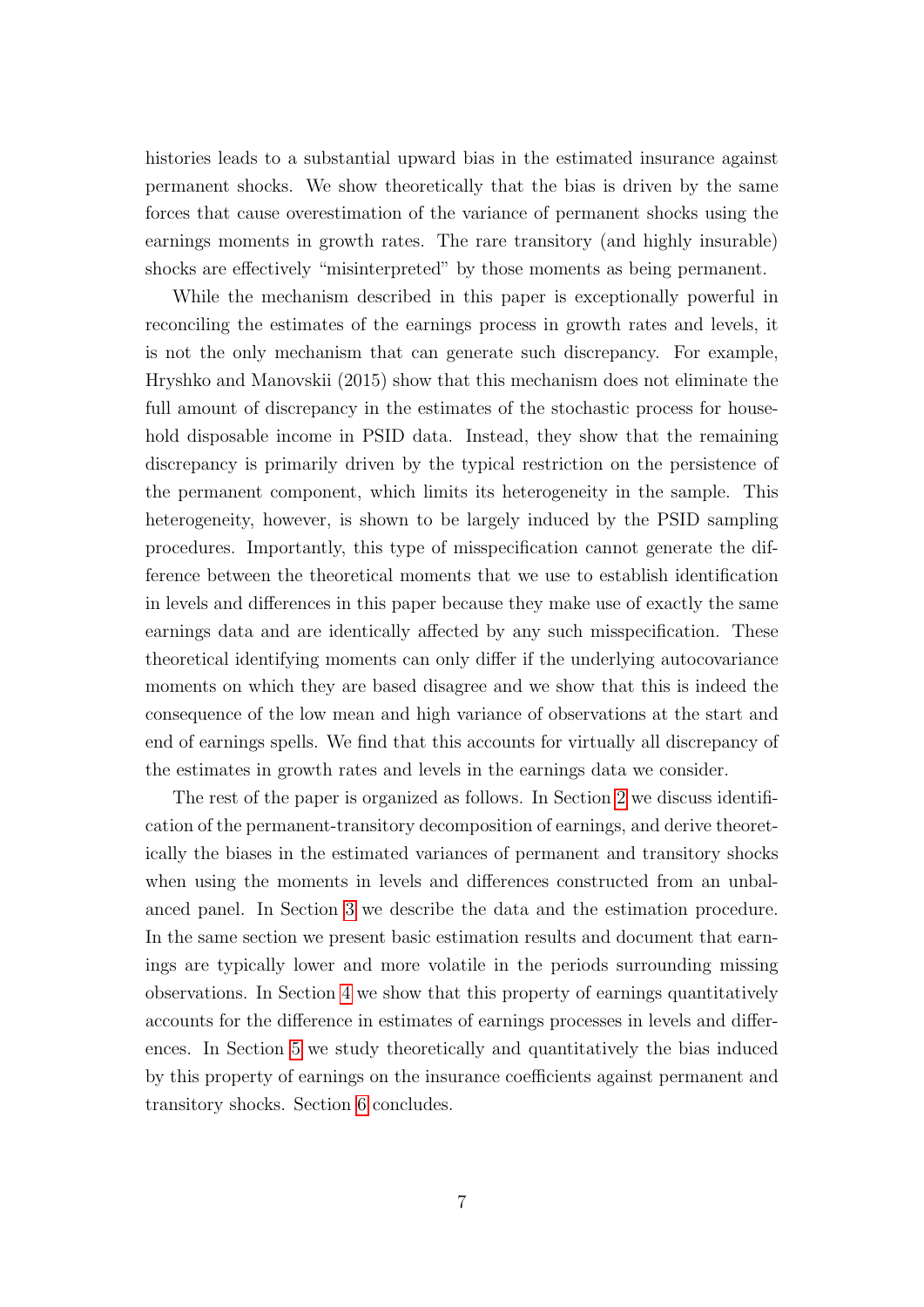# <span id="page-7-0"></span>2 Sources of the Differences

Estimation of the parameters of the earnings process in the literature typically relies on the minimum-distance method. In particular, estimation based on the moments in levels targets the entire set of autocovariance moments in levels  $E[y_{it}y_{it+j}]$ , where  $i \in [1, N]$  denotes individuals in the sample, t denotes time, and  $j$  denotes all the leads and lags of earnings observed in the data. In differences, estimation targets the full set of autocovariance moments in differences  $E[\Delta y_{it} \Delta y_{it+j}]$ , where  $\Delta$  is the difference operator between two consecutive observations, so that  $\Delta y_{it} \equiv y_{it} - y_{it-1}$ .

While all available autocovariance moments are used in estimation, the identification is usually established using only a subset of autocovariance moments, e.g., Meghir and Pistaferri (2004), Blundell, Pistaferri, and Preston (2008), Hryshko (2012), and Heathcote, Storesletten, and Violante (2014). For example, consider the earnings process that consists of a random walk and an iid transitory shock—this corresponds to setting  $\theta(L)$  and  $\phi_p$  to 1 in equation [\(1\)](#page-1-0). This process was considered in Heathcote, Perri, and Violante (2010) who proposed the following moments to identify the variances of permanent and transitory shocks at time t:

Differences:

$$
\sigma_{\xi,t}^2 = E[\Delta y_{it}\Delta y_{it-1}] + E[\Delta y_{it}\Delta y_{it}] + E[\Delta y_{it}\Delta y_{it+1}], \quad (D1)
$$

$$
\sigma_{\epsilon,t}^2 = -E[\Delta y_{it}\Delta y_{it+1}].
$$
\n(D2)

Note that (D1) and (D2) represent linear combinations of autocovariance moments for earnings growth rates. For clarity, we will refer to individual autocovariance moments as simply "moments," and to a linear combination of autocovariance moments used for identification such as (D1) and (D2) as "identifying moments."

Expanding (D1) and (D2), we obtain the identifying moments for the variances of permanent and transitory shocks, based on autocovariance moments in levels, at time t:

Levels:

$$
\sigma_{\xi,t}^2 = E[y_{it}y_{it+1}] - E[y_{it+1}y_{it-1}] - E[y_{it}y_{it-2}] + E[y_{it-1}y_{it-2}], \quad (L1)
$$

$$
\sigma_{\epsilon,t}^2 = E[y_{it}y_{it}] - E[y_{it}y_{it+1}] - E[y_{it-1}y_{it}] + E[y_{it-1}y_{it+1}].
$$
\n(L2)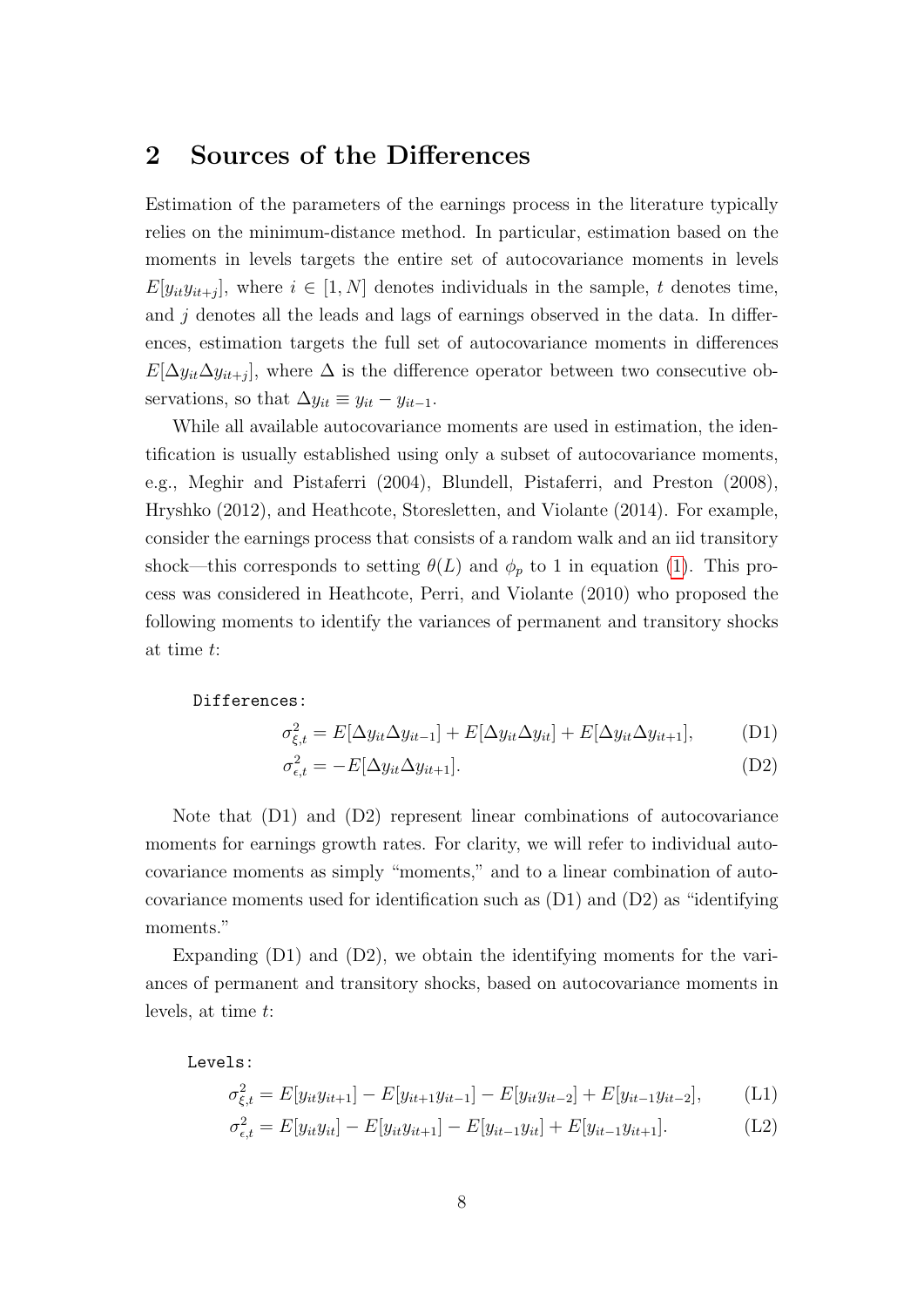As identifying moments  $(D1)-(D2)$  and  $(L1)-(L2)$  are based on exactly the same earnings information, they are expected to deliver identical estimates of the variance of permanent and transitory shocks at time t in a sample of individuals whose earnings are nonmissing for the periods  $t - 2$  through  $t + 1$ .<sup>[5](#page-0-0)</sup>

Importantly, each autocovariance moment is measured as the average across all available observations that contribute to it. This implies that, while the identifying moments  $(D1)-(D2)$  and  $(L1)-(L2)$  are based on the same earnings data, the autocovariance moments used in estimation of  $(D1)-(D2)$  and  $(L1)-(L2)$ are computed using different sets of observations. To take an extreme example, consider an individual who appears in the sample only once, in period  $t$ . This individual will contribute to the autocovariance moment  $E[y_{it}y_{it}]$  and thus his only earnings observation will affect the identifying moment (L2) but it will not contribute to any autocovariance moment used to construct the corresponding identifying moment in differences (D2). If earnings of individuals who appear in the sample only once are systematically different, this will induce the difference between identifying moments  $(L2)$  and  $(D2)$  and lead to different estimates of the variance of transitory shocks using the moments in levels and differences.

While the preceding example seems pedagogically insightful, empirically we find that the difference between the autocovariance moments used in computing  $(D1)-(D2)$  and  $(L1)-(L2)$  is driven by the fact that in our data, earnings at the time an individual permanently enters or exits the sample, or earnings surrounding the missing observations, are systematically different (they are typically lower and substantially more volatile). As earnings observations at the time individuals (re-)enter and exit the sample contribute differently to the autocovariance moments on which the identifying moments  $(D1)-(D2)$  and  $(L1)-(L2)$  are based, this leads to systematic differences in estimated variances of permanent and tran-

$$
\sigma_{\xi,t}^2 = E[y_{it}y_{it+1}] - E[y_{it}y_{it-1}], \qquad (L1\text{-Short})
$$

$$
\sigma_{\epsilon,t}^2 = E[y_{it}y_{it}] - E[y_{it}y_{it+1}].
$$
\n(L2-Short)

 $5$ Note that Heathcote, Perri, and Violante (2010) show that identifying moments in levels can be constructed using fewer autocovariance moments such as

These identifying moments in levels do not, however, use the same information as the identifying moments (D1)-(D2) in differences. For example, the information on earnings in  $t-2$  is used in (D1) but not in (L1-Short). The assessment of the sources of biases is more transparent using moments  $(D1)-(D2)$  and  $(L1)-(L2)$  which rely on the same information. Moreover, as the moments  $(L1)-(L2)$  simply represent an expansion of the moments  $(D1)-(D2)$ , they are identically affected by any other potential misspecification of the earnings process. This allows us to isolate and measure the importance of the high variance and low mean of the observations at the start and end of contiguous earnings observations, which, as we show below, contribute differently to the autocovariance moments on which  $(D1)-(D2)$  and  $(L1)-(L2)$  are based.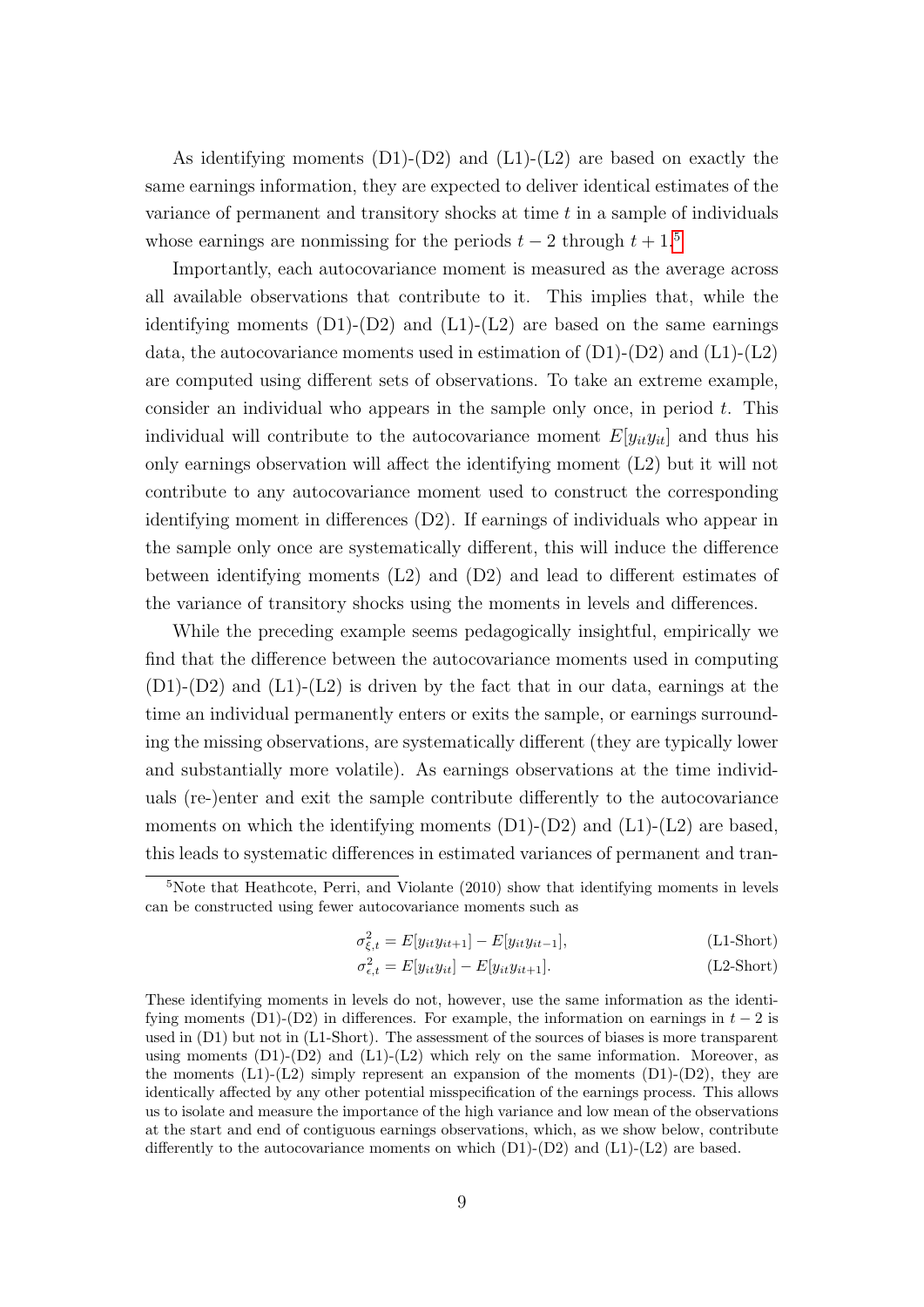sitory shocks using the moments in growth rates and levels. In the rest of this section we formally describe the associated biases. In subsequent sections we will show that they account for the entire difference in the estimates using the identifying moments in levels and differences.

We will consider three types of samples. Consider a dataset with panel data on individual earnings that starts in period  $t_0$  and ends in period T. We refer to the sample as *balanced* if all individuals in the sample have  $T - t_0 + 1$  valid earnings observations. While not part of the formal definition, it is convenient to think that earnings spells of individuals in the balanced samples start prior to  $t_0$ and end subsequent to T. In other words, the boundaries of the balanced sample mechanically truncate continuous earnings spells in progress. We refer to samples that include only uninterrupted earnings spells (i.e., no gaps) but with duration of less than  $T - t_0 + 1$  for at least some individuals as *consecutive unbalanced* samples. Finally, we refer to unbalanced samples that also include individual earnings spells interrupted by missing observations in any period  $t \in (t_0, T)$  as non-consecutive unbalanced samples.

**Consecutive unbalanced samples.** The nature of these samples is such that at least some individuals are observed starting or ending their earnings spells inside the sample. As mentioned above, earnings have a lower mean and are highly volatile in the first and last period of an incomplete earnings history. Consider modeling this through an additional transitory shock in the first and last year of an individual's earnings history, that is

$$
y_{it} = \alpha_i + p_{it} + \epsilon_{it} + \nu_{it},
$$

where  $\nu_{it}$  has mean  $\mu_{\nu}$  (taking a negative value) and variance  $\sigma_{\nu}^2$  and is uncorrelated with permanent and transitory shocks. Hereafter, we refer to the shock  $\nu_{it}$  as a rare transitory shock, and call an earnings observation  $y_{it}$ , affected by this shock, an outlying earnings observation. We now show that ignoring  $\nu_{it}$  and estimating the process [\(1\)](#page-1-0) instead leads to an upward bias in the estimated variance of permanent shocks using the moments in differences and in the estimated variance of transitory shocks using the moments in levels.

For simplicity, assume there is a set of individuals entering first into the sample at time t, in the interior of the sample period  $[t_0, T]$ , while the remaining individuals are continuously observed throughout the sample. Individuals first appearing at time  $t$  will contribute to estimation of the autocovariance moments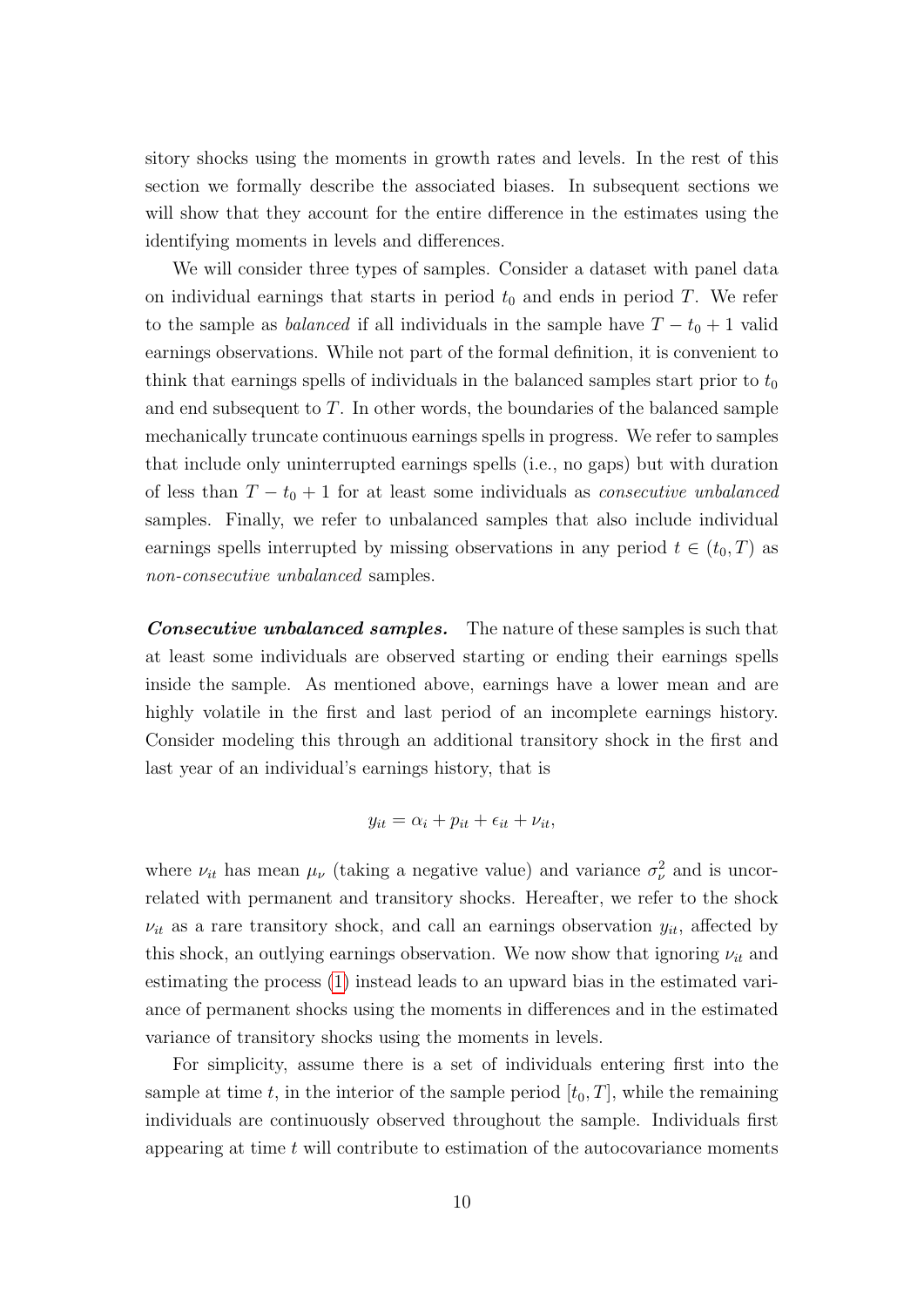$E[y_i y_{it}]$  and  $E[y_i y_{it+1}]$  in the identifying moment (L2), used to back out the variance of the transitory shock at time  $t$  by targeting the moments in levels. Since the rare shock at  $t$  is assumed to be uncorrelated over time, the estimated moment  $E[y_{it}y_{it+1}]$  will be no different for such individuals relative to the rest of the sample, and will equal var $(p_{it})$ . The other moments in  $(L2)$ ,  $E[y_{it-1}y_{it}]$  and  $E[y_{it-1}y_{it+1}]$  will both equal  $\sigma_{\alpha}^2$ +var $(p_{it-1})$ . The autocovariance moment  $E[y_{it}y_{it}]$ estimated on the full sample, however, will equal  $\sigma_{\alpha}^2 + \text{var}(p_{it}) + \sigma_{\epsilon,t}^2 + s_t(\mu_{\nu}^2 + \sigma_{\nu}^2)$ , where  $s_t$  is the share of individuals, at time t, whose (incomplete) spells start at time  $t$  in the total number of individuals at time  $t$  with nonmissing earnings. The identifying moment (L2), therefore, will recover an estimate of the variance of transitory shocks equal to  $\sigma_{\epsilon,t}^2 + s_t(\mu_\nu^2 + \sigma_\nu^2)$ , with an upward bias of  $s_t(\mu_\nu^2 + \sigma_\nu^2)$ . Since the rare shock is assumed to be uncorrelated, there are no consequences, at any point in time, for the estimated magnitude of the identifying moments (L1), and (D2).

The variance of permanent shocks at time  $t + 1$  will, however, be also biased upward. Individuals first appearing at t will contribute to estimation of the autocovariance moments  $E[\Delta y_{it+1} \Delta y_{it+1}]$  and  $E[\Delta y_{it+1} \Delta y_{it+2}]$  in the identifying moment (D1), used for backing up the variance of permanent shocks at time  $t+1$ by targeting the moments in growth rates. For such individuals the autocovariance moment  $E[\Delta y_{it+1} \Delta y_{it+2}]$  will be no different from the rest of the sample and will equal  $-\sigma_{\epsilon_{t+1}}^2$ , while the autocovariance moment  $E[\Delta y_{it+1} \Delta y_{it+1}]$  will equal  $\sigma_{\xi_{t+1}}^2 + s_{t,t+1}(\mu_\nu^2 + \sigma_\nu^2) + \sigma_{\epsilon_t}^2 + \sigma_{\epsilon_{t+1}}^2$ , where  $s_{t,t+1}$  is the share of individuals who start (incomplete) earnings spells at time  $t$ , with nonmissing earnings at times  $t$ and  $t + 1$ , in the number of individuals with nonmissing earnings both at t and t + 1. Since the autocovariance moment  $E[\Delta y_{it+1} \Delta y_{it}]$  will be estimated using information for those individuals whose earnings are nonmissing in periods  $t - 1$ through  $t + 1$  and will equal  $-\sigma_{\epsilon_t}^2$ , the identifying moment (D1) for time  $t + 1$ will recover an estimate of the permanent shock equal to  $\sigma_{\xi_{t+1}}^2 + s_{t,t+1}(\mu_\nu^2 + \sigma_\nu^2)$ , with an upward bias of  $s_{t,t+1}(\mu_\nu^2 + \sigma_\nu^2)$ .

It is also worth noting that if the rare shock appears, say, first at time  $t+1$ , i.e. in the interior of an earnings spell for individuals first entering into the sample at time t, it will simply elevate, by the same magnitude, the estimated variance of transitory shocks in levels and differences at time  $t + 1$ , with no differential effect on the identifying moments (L2) and (D1).

Summing up, incomplete earnings spells first appearing in the sample at  $t$  will bias upward the estimated variance of transitory shocks at time t when targeting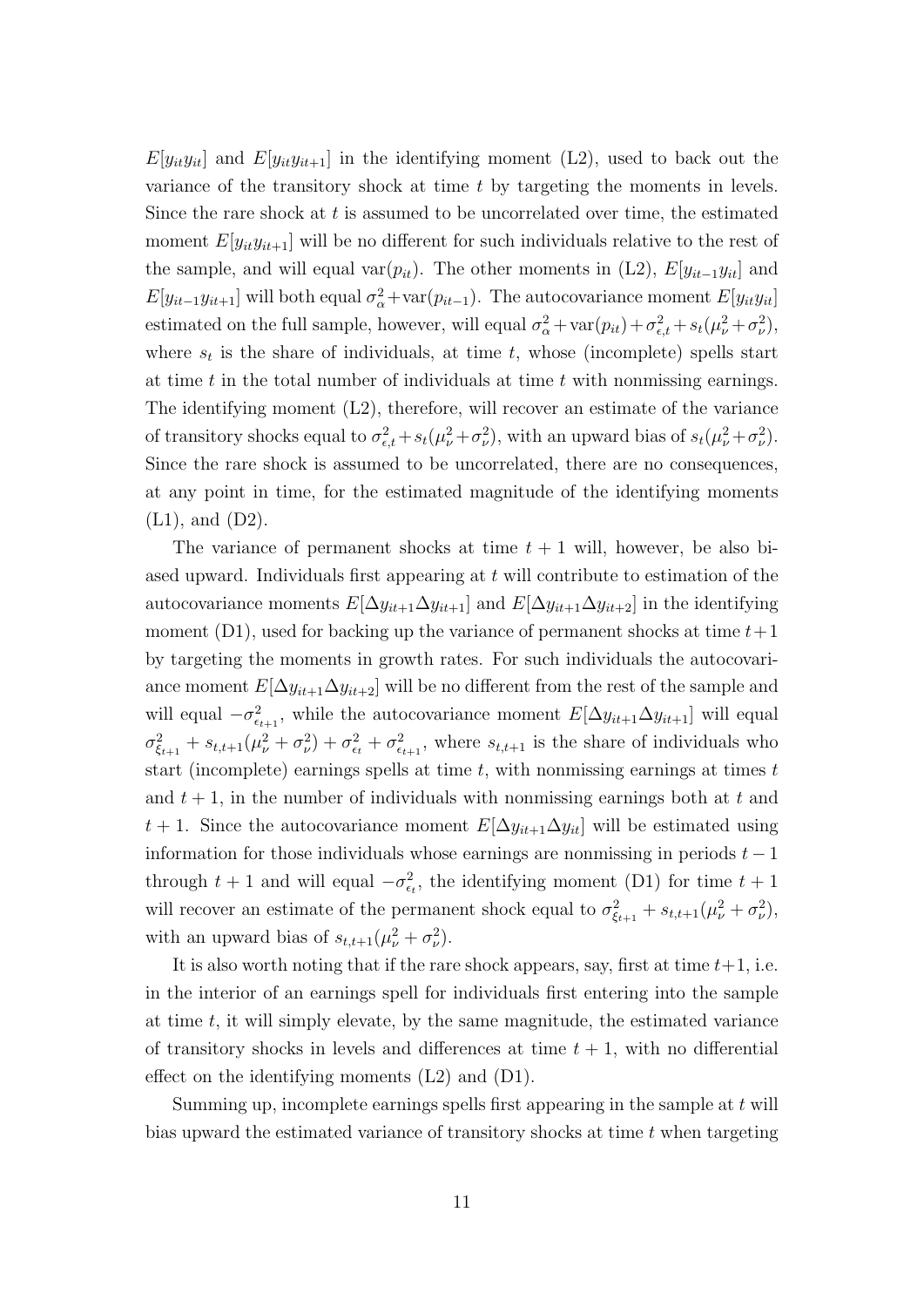the moments in levels, and the variance of permanent shocks at time  $t + 1$  when targeting the moments in differences.

The same logic extends to the incomplete earnings spells ending at time  $t$ , which is different from the last potential sample year  $T$ —the presence of such spells will produce upward-biased estimates of permanent variances in differences at t (since these individuals will contribute to estimation of the moment  $E[\Delta y_{it}\Delta y_{it}]$  which is part of the identifying moment (D1)) and of transitory variances in levels at t.

Non-consecutive unbalanced samples. We now consider the consequences of missing earnings in the interior points of the earnings history. We assume that individual earnings are realizations of the earnings process [\(1\)](#page-1-0), with some observations missing in any period  $t \in (t_0, T)$ . We will show below that such periods are often associated in the data with high variance of earnings in periods  $t-1$  and  $t+1$ . We model this by introducing additional rare transitory shocks with a negative mean  $\mu_{\nu}$  at the time before and after earnings is missing  $(\nu_{it-1})$ and  $\nu_{it+1}$ , respectively) that are assumed to be uncorrelated with permanent and transitory shocks, and each other:[6](#page-0-0)

$$
y_{it-1} = \alpha_i + p_{it-1} + \epsilon_{it-1} + \nu_{it-1},
$$
  

$$
y_{it} \text{ missing},
$$
  

$$
y_{it+1} = \alpha_i + p_{it+1} + \epsilon_{it+1} + \nu_{it+1}.
$$

Assume there is a set of individuals whose earnings are missing at time t, which is interior to the sample period  $[t_0, T]$ , while the rest of individuals have continuously observed earnings throughout the whole sample period.

In this case, the variance of transitory shocks at times  $t-1$  and  $t+1$  using the moments in levels will be biased upward as the autocovariance moments  $E[y_{it-1}y_{it-1}]$  and  $E[y_{it+1}y_{it+1}]$  in the identifying moment (L2) will be amplified by the variation of the rare shocks. Similarly, the variance of permanent shocks at times  $t-1$  and  $t+2$  using the moments in differences will be biased upward as the autocovariance moments  $E[\Delta y_{it-1} \Delta y_{it-1}]$  and  $E[\Delta y_{it+2} \Delta y_{it+2}]$  in the identifying moment (D1) will be amplified by the variation of the rare shocks. Since the rare shocks are assumed to be uncorrelated, the identifying moments (L1) and

 ${}^{6}$ For the ease of exposition, we assume that the mean and variance of the rare shock one year before and after earnings are missing are the same, although they are slightly different in the data.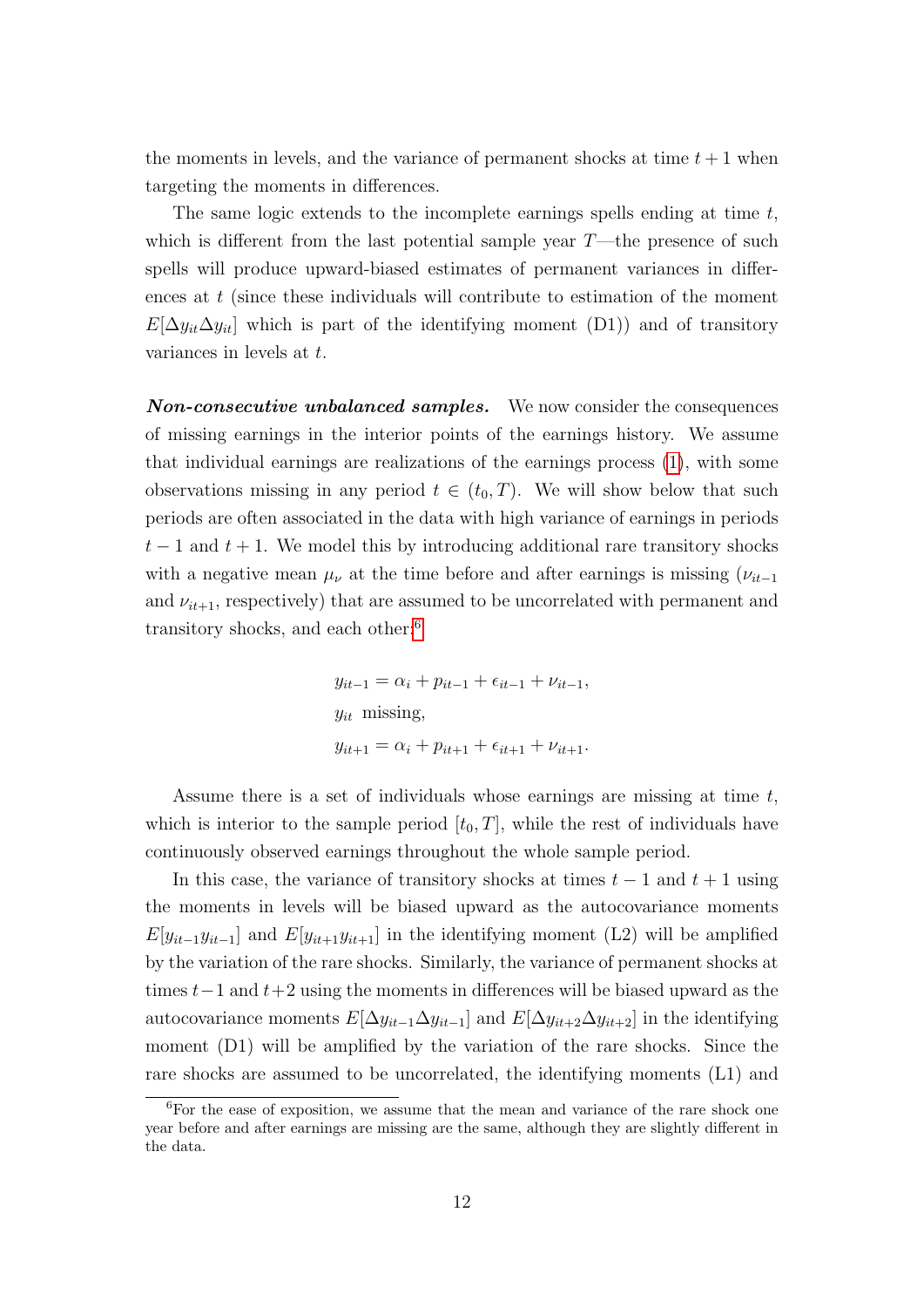(D2) will not be affected.

Summing up, incomplete earnings spells with missing earnings at  $t$ , in the interior of the sample period, will bias upward the estimated variance of transitory shocks at times  $t-1$  and  $t+1$  when targeting the moments in levels, and the variance of permanent shocks at times  $t - 1$  and  $t + 2$  when targeting the moments in differences.

**Summary.** The analysis above yields two major implications. First, one may expect to recover without any biases the variance of transitory shocks using the moments in growth rates, and the variance of permanent shocks using the moments in levels. Second, the identifying moments in levels tend to produce upward-biased estimates of the variance of transitory shocks, while the identifying moments in differences produce upward-biased estimates of the variance of permanent shocks. The magnitude of the biases depends positively on the variance of the rare shocks and on the difference between their mean from the mean of the shocks in the rest of earnings histories.

## <span id="page-12-0"></span>3 Data, Estimation Details, and Basic Results

### 3.1 Data

In this section we describe the data and construction of the samples that we study. Following the literature, we focus on individuals with a strong attachment to the labor market characterized by sufficiently high earnings and time spent working.[7](#page-0-0)

<sup>7</sup>The selection rules we adopt are typical of not only the literature that utilizes survey data but also of the recent literature utilizing administrative data. For example, Guvenen, Ozcan, and Song (2014) use US administrative data on individual wage and salary income and make the following sample selection: "For a statistic computed using data for not necessarily consecutive years  $t_1, t_2, \ldots, t_n$ , an individual observation is included if the following three conditions are satisfied for all these years: the individual (i) is between the ages of 25 and 60, (ii) has annual wage/salary earnings that exceed a time-varying minimum threshold, and (iii) is not self-employed (i.e., has self-employment earnings less than the same minimum threshold). This minimum, denoted  $Y_{min,t}$ , is equal to one-half of the legal minimum wage times 520 hours... This condition allows us to focus on workers with a reasonably strong labor market attachment and avoids issues with taking the logarithm of small numbers. It also makes our results more comparable to the income dynamics literature, where this condition is standard." Similarly, DeBacker, Heim, Panousi, Ramnath, and Vidangos (2013) ". . . exclude earnings (or income) observations below a minimum threshold..." and "...take the relevant threshold to be one-fourth of a full-year, full-time minimum wage." In line with our selection of consecutive unbalanced samples (with the difference that we use at least 9 consecutive earnings observations), Blundell, Graber, and Mogstad (2015) ". . . restrict the sample to individuals with at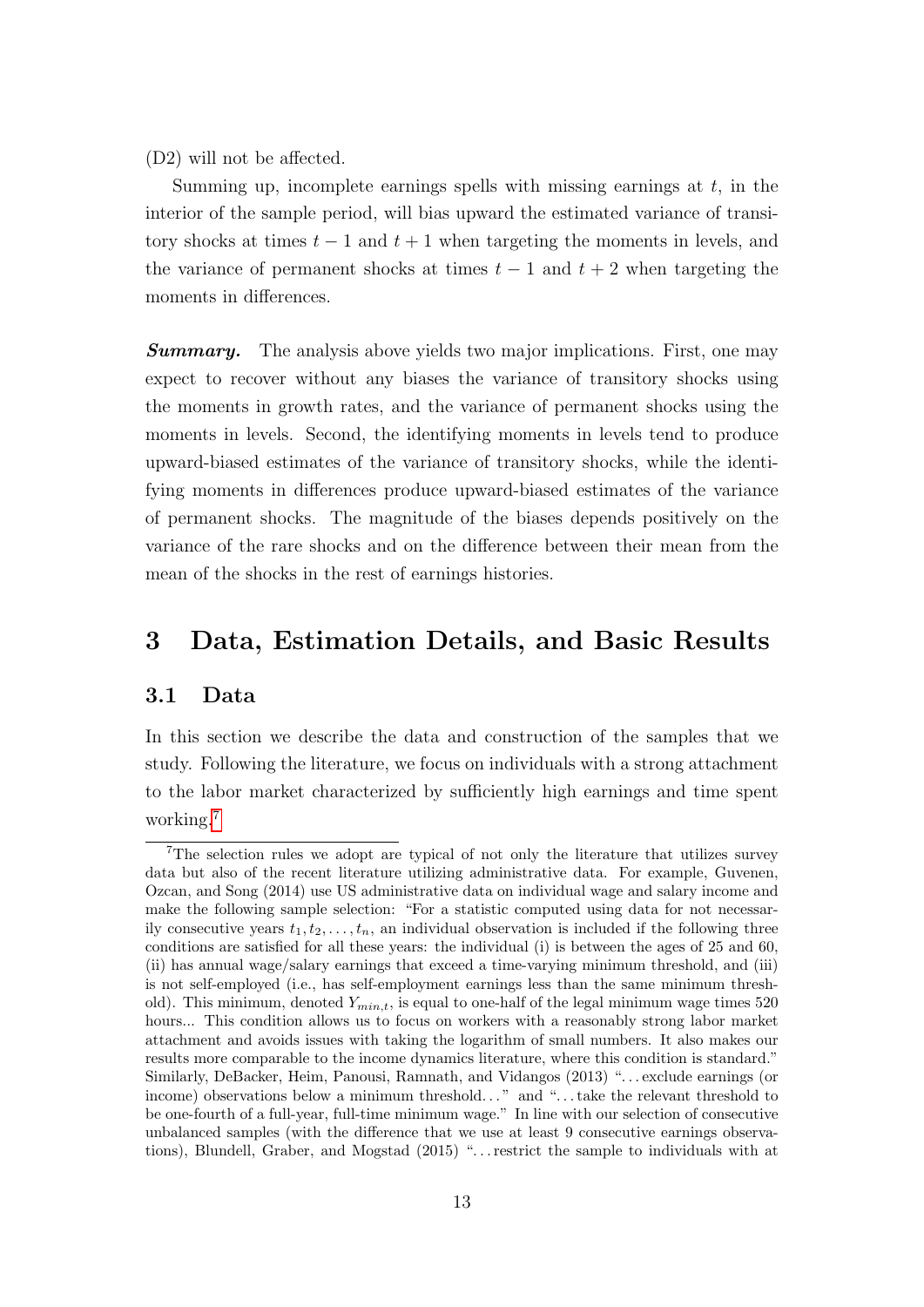#### 3.1.1 Danish data

Several administrative registers provided by Statistics Denmark were used to construct our samples. The tax register from 1980–2006 provides panel data on total earnings for more than 99.9 percent of Danish residents between the ages of 15 and 70. The register was merged with the Danish Integrated Database for Labor Market Research (IDA) so that additional demographic variables, such as educational status could be appended. The population consists of Danish males born in 1951 through 1955. We observe annual earnings over the period of 1980 through 2006. We first remove all individuals who were ever self-employed and drop records in which an individual was making non-positive labor market earnings. Next, we drop records for those individuals who have worked less than 10 percent of the year as a full time employee; this restriction limits our data to the period 1981–2006 as we cannot identify the full-time employment status for the year 1980.[8](#page-0-0) Annual earnings in a particular year include all earned labor income, taken from tax records, for that calendar year. This variable is considered "high quality" by Statistics Denmark in that it very accurately captures the earnings of individuals. Earnings are expressed in 1981 monetary units (Danish kroner). We calculate the maximum number of consecutive periods in which an individual has nonmissing earnings and use this information to construct two consecutive samples: a sample in which an individual's maximum spell is at least 9 consecutive periods (102,825 individuals), and a sample in which the individual's maximum spell covers the entire 26 periods, hereafter called "balanced" sample (67,008 individuals). For the sample with 9 or more consecutive observations, periods outside of the longest spell are dropped. Within the longest spell, earnings outliers are defined as an individual with an increase in earnings of more than 500 percent or a fall of more than –80 percent in adjacent years. Individuals with earnings outliers within their longest spell are dropped. The third sample we consider consists of individuals who have at least 20 not necessarily consecutive periods in which they have nonmissing earnings (90,668 individuals). We also drop individuals in this sample if they have earnings growth outliers. Finally, we drop individuals if their educational status has changed during the

least four subsequent observations with positive market income."

<sup>8</sup>We use the variable "erhverv" from the IDAP table provided by Statistics Denmark. This variable calculates work experience as a full time employee since 1980 based on individuals' yearly pension contributions and is available for all members of the population (with the exception of those individuals who have spent time abroad for whom the variable is reset to 0). By taking the first difference of this measure, we can calculate the percent of the year an individual has worked full time, which restricts our observation period to 1981–2006.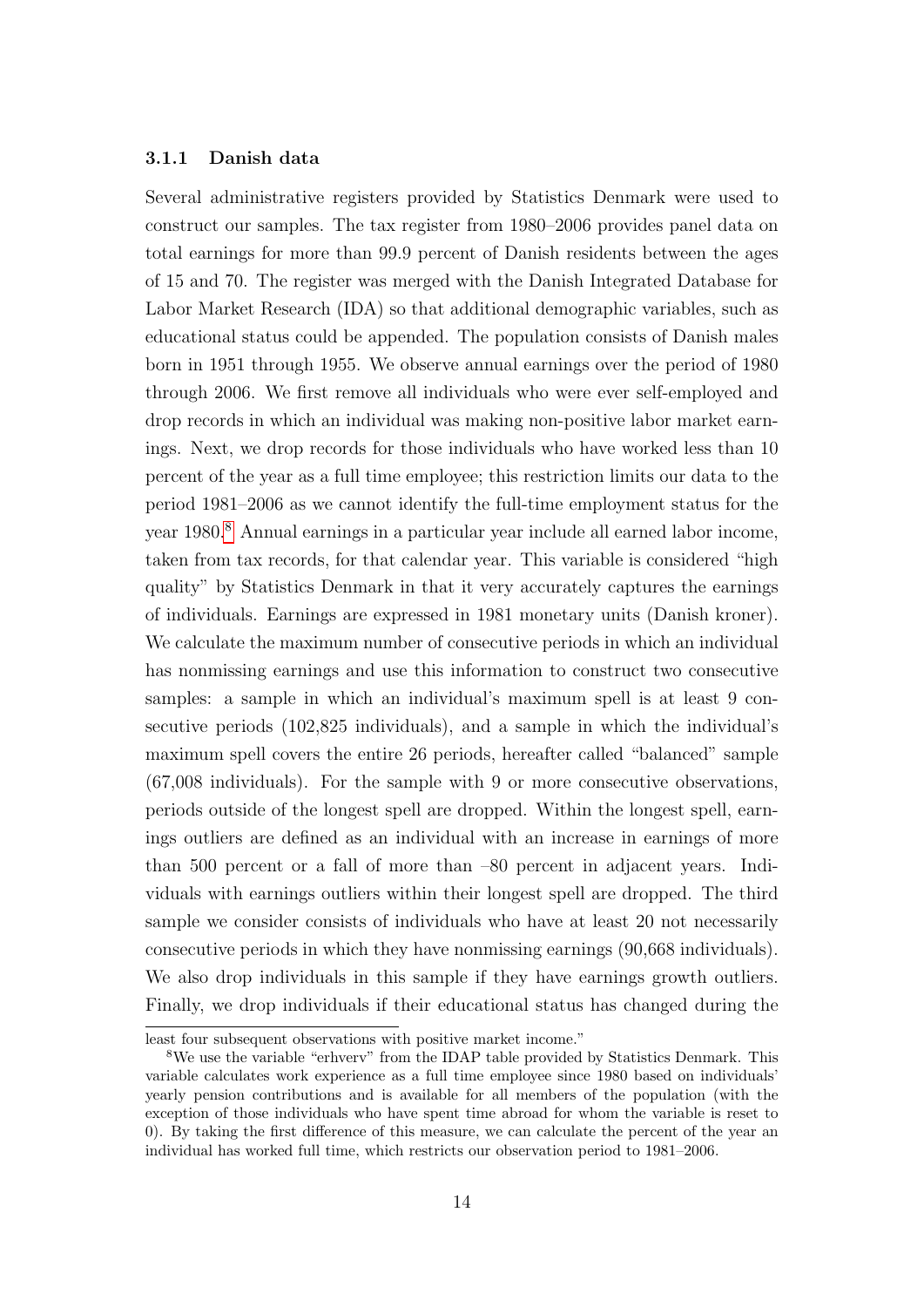spells considered. Table [1](#page-36-0) contains basic statistics for selected samples.

#### 3.1.2 German data

We use administrative data from the IABS, a 2% random sample of German social security records for the years 1974–2008. A detailed description of the dataset can be found in Dustmann, Ludsteck, and Schönberg (2009). We use full-time job spells for German males born in 1951–1955, dropping the spells in East Germany. We also drop annual records when an individual was in apprenticeship during any part of the year. Individual real earnings is the sum of earnings from all jobs within a year expressed in 2005 euros. We set individual education to the maximum schooling attained during the sample years, and the number of days worked to the sum of calendar days on all jobs within a year. As individual earnings are right-censored at the highest level subject to social security contributions, we impute earnings exceeding the limit assuming that daily wages in the upper tail follow a Pareto distribution, the parameters of which differ by year and an age group.[9](#page-0-0) After 1983, earnings include one-time payments such as bonuses. To make variable definitions consistent throughout, we use only the data since 1984. We further drop individual records on annual earnings if the combined duration of job spells within a year is below 35 calendar days, and records with very low daily earnings.<sup>[10](#page-0-0)</sup> As in the Danish data, we construct three samples—balanced, with 9 or more consecutive, and 20 or more not necessarily consecutive earnings observations—and, similarly to the Danish samples, drop individuals who have earnings growth outliers. The respective samples contain 9,452, 18,130, and 13,635 individuals with 236,300, 379,080, and 330,748 observations, respectively. Table [2](#page-37-0) provides some descriptive details for the samples.

 $9$ We consider the following eight age groups: younger than 25, 6 five-year age groups (ages 25–29, 30–34, up to the group of 50–54 years old), and those who are older than 54. We use a "fixed effects" imputation, keeping a uniform draw for each individual affected by the rightcensoring limit fixed, when creating a Pareto variate in different years. We also experimented with imputation based on the assumption that truncated log-wage distribution is normal, and a simpler imputation when daily wage is multiplied by the factor 1.2 if it hits the upper censoring limit—these three imputation methods have been used in Dustmann, Ludsteck, and Schönberg (2009). Our conclusions below are robust to the choice of the imputation method as well as to limiting the sample to individuals whose earnings histories are not affected by the censoring.

<sup>&</sup>lt;sup>10</sup>The highest marginal part-time income threshold during the sample period was  $13.15$  euros a day (set for the first time in 2003), and we drop the records with daily earnings below 14 euros in 2003 prices in any year.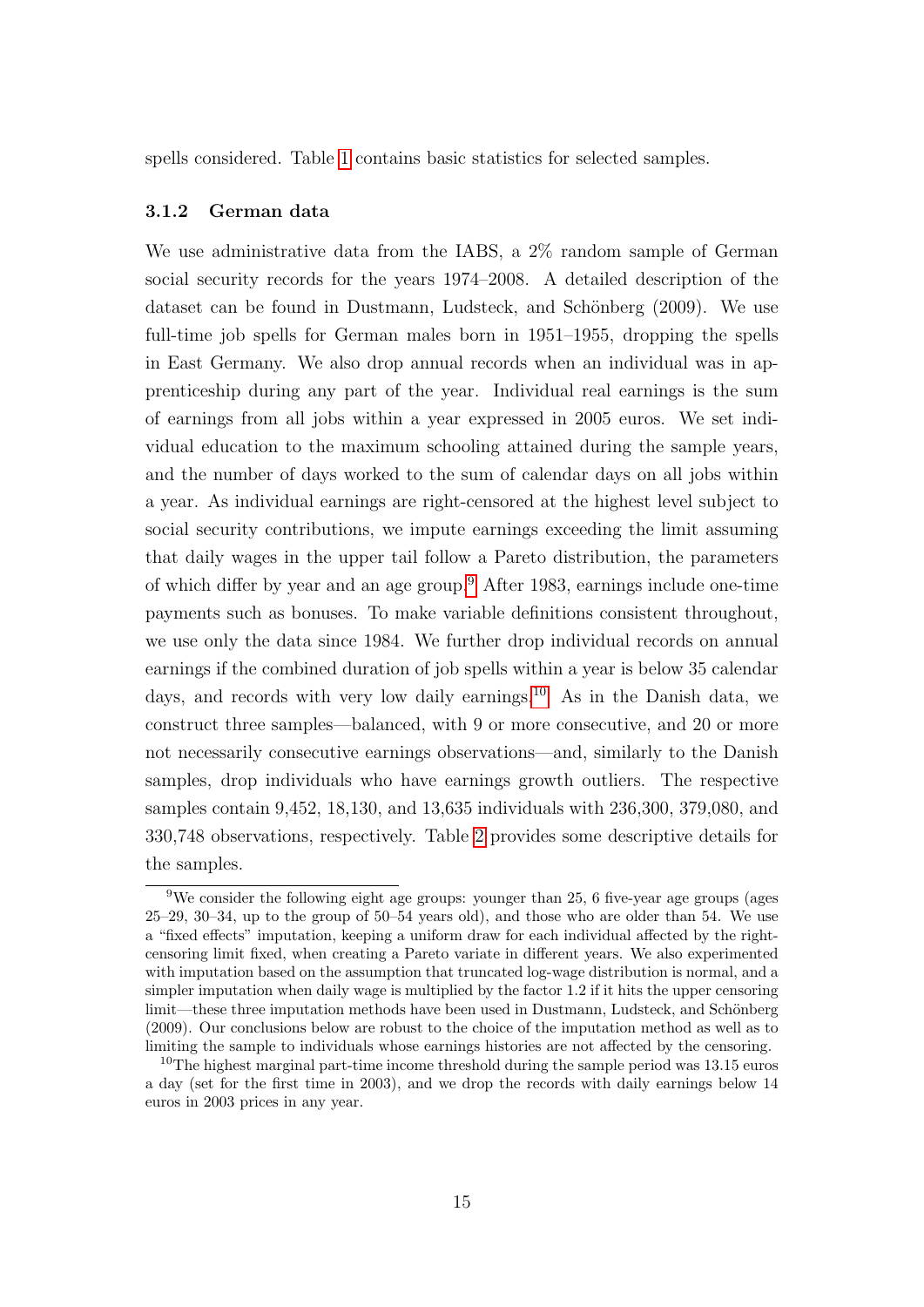### 3.2 Estimation Details

As is standard in the literature, we estimate the earnings process in equation [\(1\)](#page-1-0) using the method of minimum distance, fitting the data autocovariance function of log-earnings in levels and first differences to the autocovariance function implied by the model.<sup>[11](#page-0-0)</sup> We allow for an  $AR(1)$  transitory component and an unrestricted estimation of the persistence of the permanent component,  $\phi_p$ . We estimate five parameters in total—the persistence and the variance of permanent shocks,  $\phi_p$  and  $\sigma_{\xi}^2$ ; the persistence and the variance of transitory shocks,  $\phi_{\tau}$  and  $\sigma_{\epsilon}^2$ ; and the variance of individual fixed effects,  $\sigma_{\alpha}^2$ <sup>[12](#page-0-0)</sup>. The model, in reduced form, corresponds to an  $ARMA(2,1)$  process in levels.<sup>[13](#page-0-0)</sup> The autoregressive part of the reduced form would allow identification of autoregressive parameters of the persistent and transitory processes, while the MA part, containing two unique parameters, would allow identification of the variance of persistent and transitory shocks; see, e.g., Harvey (1989), for identification of models with unobserved components. We assume that individuals start accumulating permanent and transitory shocks at the age of 25 so that part of the estimated variance of fixed effects captures the accumulated permanent and transitory components prior to that age. We remove predictable variation in earnings by estimating crosssectional regressions of log earnings on educational dummies, a third polynomial in age, and the interactions of the age polynomial with the educational dummies. Our measure of idiosyncratic earnings, consistent with the literature, is the residual from those regressions. Since our samples are large, we estimate the model using the optimal weighting matrix which is an inverse of the variance-covariance matrix of the data moments.

#### 3.3 Basic Results

#### 3.3.1 Samples with 9 or more consecutive observations

Columns  $(1)$ – $(4)$  in Table [3](#page-38-0) contain estimation results for the samples with 9 or more consecutive observations. The first two columns use German data. The permanent component is estimated to be close to a random walk using the moments

<sup>11</sup>One of the recent exceptions is Browning, Ejrnæs, and Alvarez (2010) who, apart from selected moments in levels and differences, fit a variety of other data moments studied in the literature on earnings dynamics.

<sup>12</sup>In differences, the variance of fixed effects is not identified.

<sup>&</sup>lt;sup>13</sup>If the permanent component is a random walk, the reduced form model for log earnings in first differences is an  $ARMA(1,1)$  process which is supported, for example, in U.S. data see MaCurdy (2007).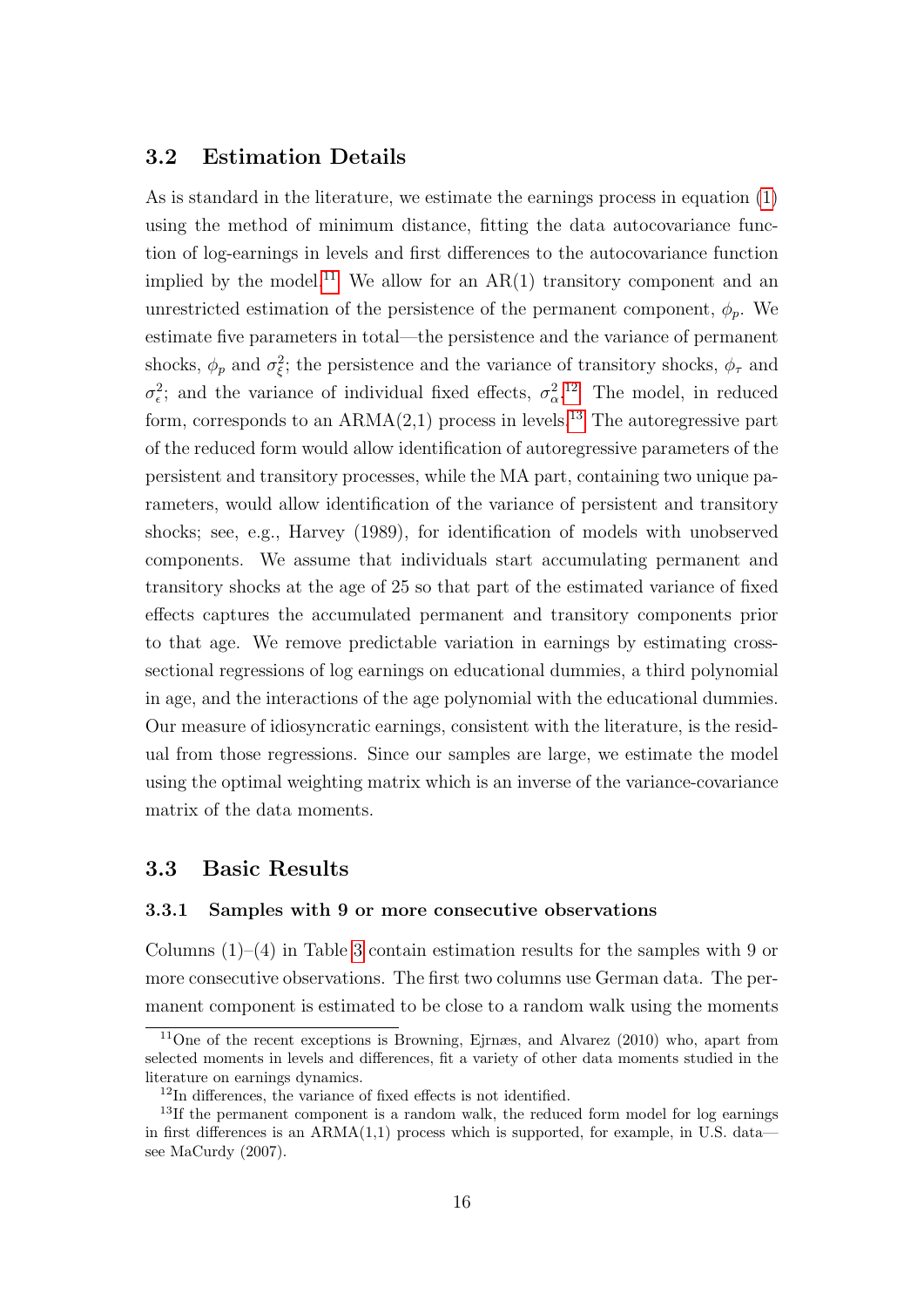in differences, while the persistence of the permanent component is estimated to be somewhat lower using the moments in levels. The same pattern can be seen in estimations utilizing Danish data—see columns (3) and (4). Importantly, in both datasets the variance of the permanent shock is more than two times larger in the estimation that uses the moments in growth rates, while the variance of the transitory shock is about two times larger using the moments in levels. Thus, our data exhibit the same large discrepancy endemic to this literature.

### 3.3.2 Samples with 20 or more not necessarily consecutive observations

Columns  $(5)-(8)$  in Table [3](#page-38-0) contain the results for the samples with 20 or more not necessarily consecutive observations. Relative to the results in columns (1)– (4), the variances of persistent shocks are somewhat smaller, while the variances of transitory shocks are similar in magnitude. Importantly, we still observe that estimations using the moments in differences deliver relatively higher estimates of the variance of permanent shocks, while estimations in levels deliver relatively higher estimates of the variance of transitory shocks, once again confirming the widely documented discrepancy.

#### 3.3.3 Balanced samples

Estimation results based on the balanced samples are reported in Table [4.](#page-39-0) The use of balanced samples results in at least a 50% reduction of the variance of permanent shocks when using the moments in differences—compare, e.g., columns  $(6)$  and  $(8)$  in Table [3,](#page-38-0) and columns  $(2)$  and  $(4)$  in Table [4.](#page-39-0) There is a similarly striking reduction of at least 50% in the variance of transitory shocks when using the moments in levels—see columns (1) and (3), and (5) and (7) in Table [3,](#page-38-0) and columns (1) and (3) in Table [4.](#page-39-0) It appears that the use of balanced samples eliminates the discrepancy between the estimates of the earnings process in levels and differences.

### 3.4 A Closer Look at Unbalanced Samples

The results of estimation on balanced and unbalanced samples indicate that the discrepancy between the estimates based on the moments in levels and differences is specific to unbalanced samples. One possible explanation for this finding is that individuals with shorter earnings spells are intrinsically different, and that while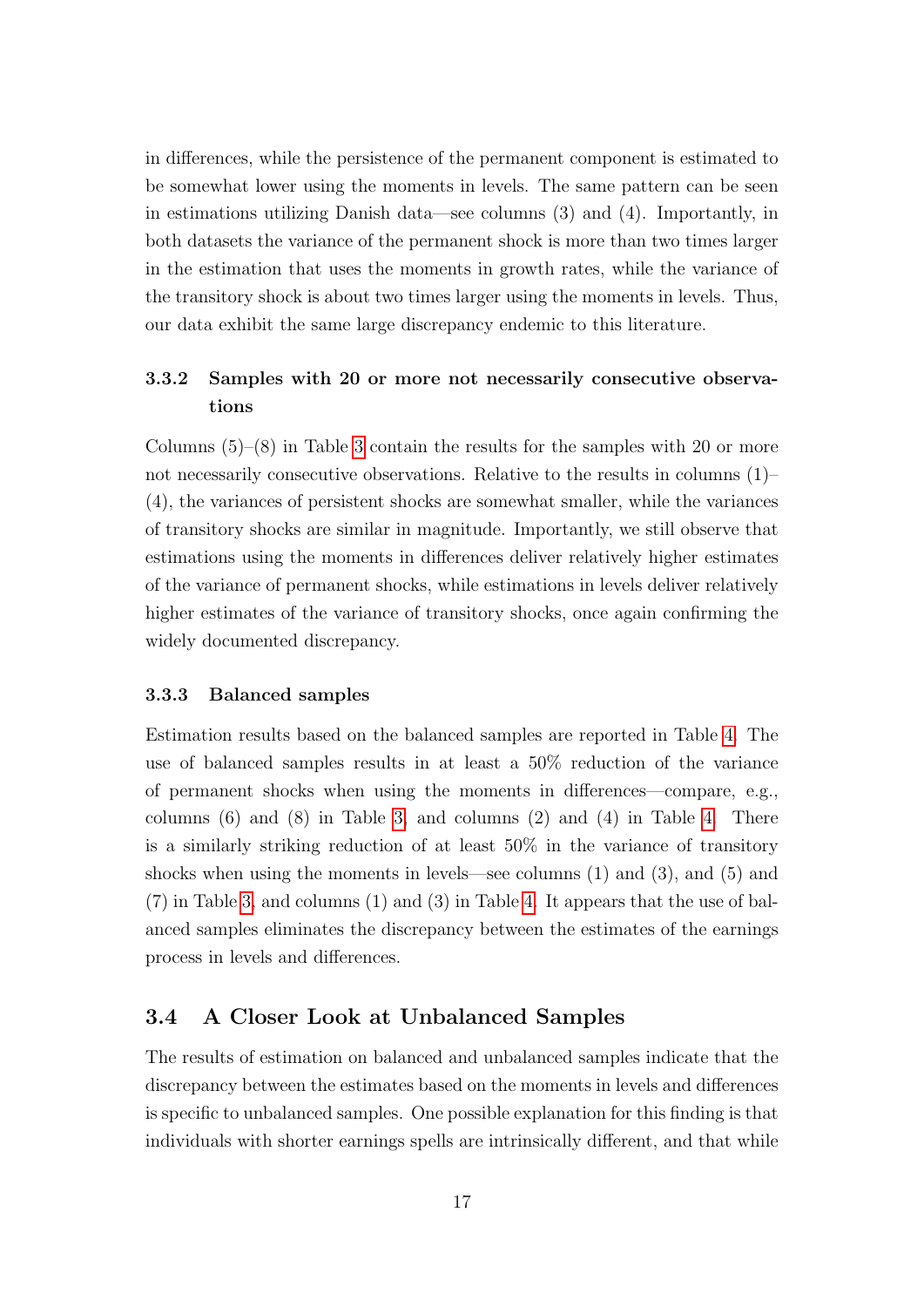permanent/transitory decomposition in equation [\(1\)](#page-1-0) is appropriate for workers in the balanced sample, it provides a fundamentally misspecified model of the earnings processes for individuals in the unbalanced samples. Alternatively, it is possible that the decomposition is essentially valid but individuals in unbalanced panels either have higher shock variances or represent a selection of workers who experienced a sufficiently unfavorable earnings "shocks" that pushed them out of employment. One consequence of such selection is that the earnings surrounding the missing observations are likely to belong to workers in transit into or out of employment, with a potentially large impact on earnings in those periods. As discussed in Section [2](#page-7-0) this can induce the difference in the estimates of the earnings process in growth rates or levels.

To explore the latter possibility, we estimate panel regressions of residual earnings on dummies for the first and last year an individual is observed in the sample. The results are shown in Table [5.](#page-40-0) Columns  $(1)$ – $(4)$  explore the effects in the consecutive unbalanced samples, while columns  $(5)-(8)$  do the same for the non-consecutive samples. In the odd-numbered columns of the table, we focus on individuals whose earnings spells begin or end in the interior of the sample period. Consequently, the dummies "Year observed: first"–"Year observed: third" equal one if an individual's first earnings record in the sample occurs later than 1984 in German data and 1981 in Danish data, and zero otherwise, while the dummies "Year observed: second-to-last"–"Year observed: last" equal one if an individual's last earnings record is prior to 2008 in German data and 2006 in Danish data, and zero otherwise. As a useful comparison, we also focus on individuals whose earnings spells begin in the first or end in the last sample year. For the vast majority of these individuals such cutoffs do not represent an actual start or end of the earnings spell; instead, the sample window mechanically truncates their earnings spells in progress. Accordingly, the even-numbered columns of the table equate the first (last) few dummies to one if an individual's fist (last) earnings record is in the first (last) sample year, and to zero otherwise.

In all samples and both datasets, earnings are more than 0.60 log points lower than an individual's average in the first record of the spell while the last earnings record is below an individual's average by about 0.40 to 0.50 log points columns  $(1)$ ,  $(3)$ ,  $(5)$ , and  $(7)$ . Earnings are still lower in the first and second years following the year of the first earnings record, reverting slightly faster to the average in German data; earnings are also lower in the two years preceding the last earnings record, with more pronounced effects in Danish data. Not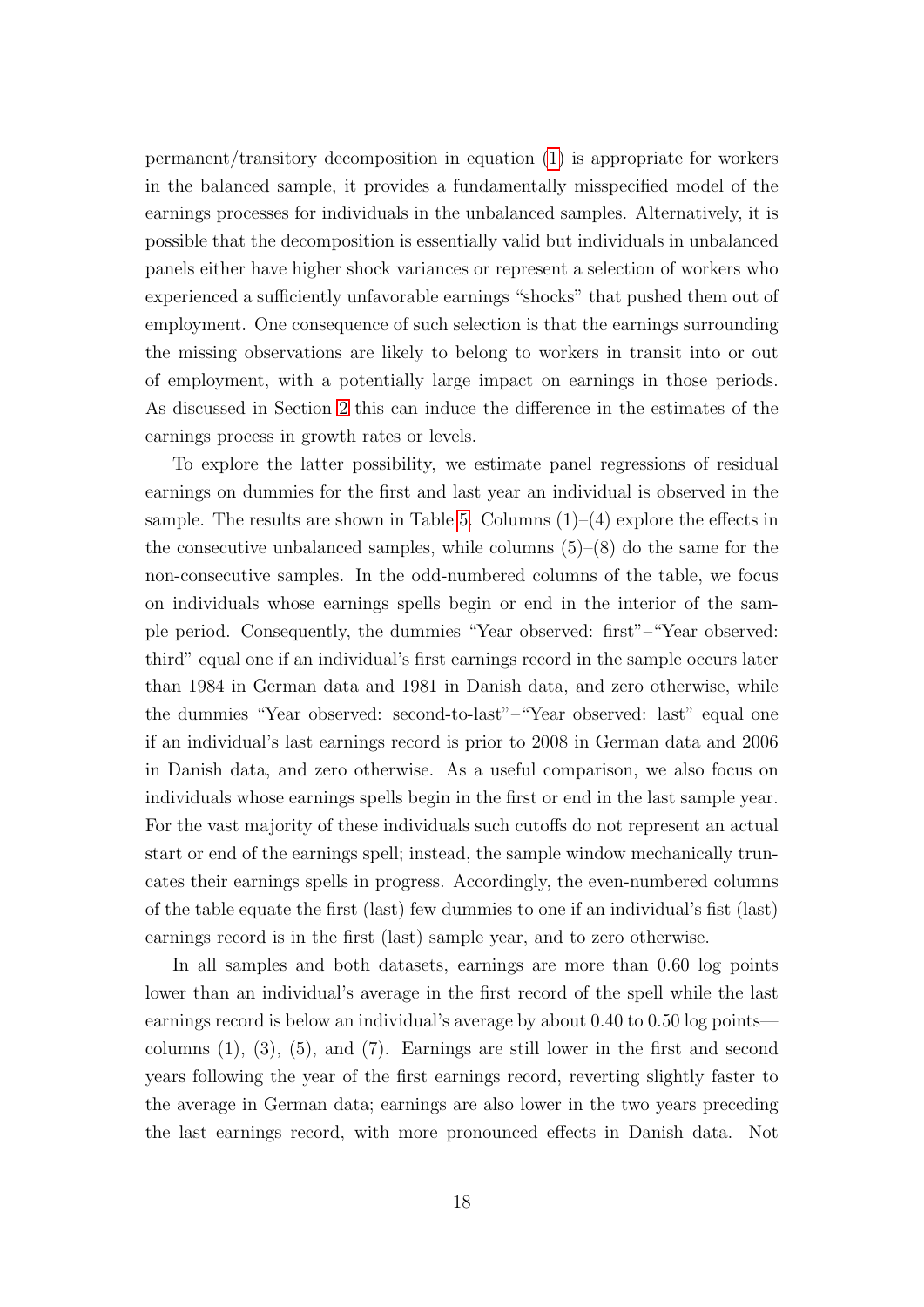surprisingly, individuals' earnings residuals in the first (last) few years do not substantially deviate from the unconditional average of zero if their first (last) earnings records occur in the first sample year—columns  $(2)$ ,  $(4)$ ,  $(6)$ , and  $(8)$ . Earnings are, on average, lower in the years preceding and following a missing earnings record in the non-consecutive samples—see columns  $(5)-(8)$ . Clearly, the "shock" in the first year of an individual's spell is transitory, but somewhat persistent.[14](#page-0-0) Interestingly, the dummies for the few first and last earnings records within a spell explain 5 to 8 percent of the variation in residual earnings. This number is quite high taking into account that a variety of observable factors normally explain about 30 percent of variation in earnings. As expected, the dummies do not explain any variation in residual earnings if individuals' first earnings records are in the first sample year and last earnings records in the last sample year—columns  $(2)$  and  $(4)$ .

In Table [6,](#page-41-0) we explore the volatility of idiosyncratic earnings. The size of squared earnings is mechanically higher in the few first and last earnings records since residual earnings are more negative, on average, in those periods, as we illustrated in Table [5.](#page-40-0) To remove the influence of more negative residual earnings in those periods, we first group individual residual earnings observations by the values of the dummies (e.g., "Year observed: first," etc.) and year. We then calculate the means within these groups, remove the means from residual earnings, and square the result.[15](#page-0-0) In German data, the mean of squared residual earnings, calculated this way, is about 0.15, while the standard deviation is about 0.36 in the consecutive and 0.39 in the non-consecutive samples; in Danish data, the mean is 0.11 in both samples and the standard deviation is 0.30 and 0.32 in the consecutive and non-consecutive samples, respectively. The results imply that earnings are not only lower on average in the (few) first and (few) last years of individual spells but are also more volatile. As an example, in German data, the mean of squared residual earnings is about 0.28 higher than the average in the first year which is about 190% larger than the typical size measured by the mean of squared residual earnings in the sample (we use the estimated coefficient in column (1) on the dummy "Year observed: first" and the mean squared residual of 0.15 for the German data to calculate this number). In the German consecu-

<sup>14</sup>If the shock were permanent, it would elevate earnings in all periods, with no distinguishable differences of the first earnings record relative to the individual's average. We cannot make the same conclusion for the last period as one would need a history of earnings after an individual's earnings spell is interrupted to argue if the shock is temporary or persistent.

<sup>15</sup>Similar results are obtained if we remove the negative mean effects of earnings around missing records by taking the residuals from the regressions of columns  $(1)$ ,  $(3)$ ,  $(5)$ , and  $(7)$ .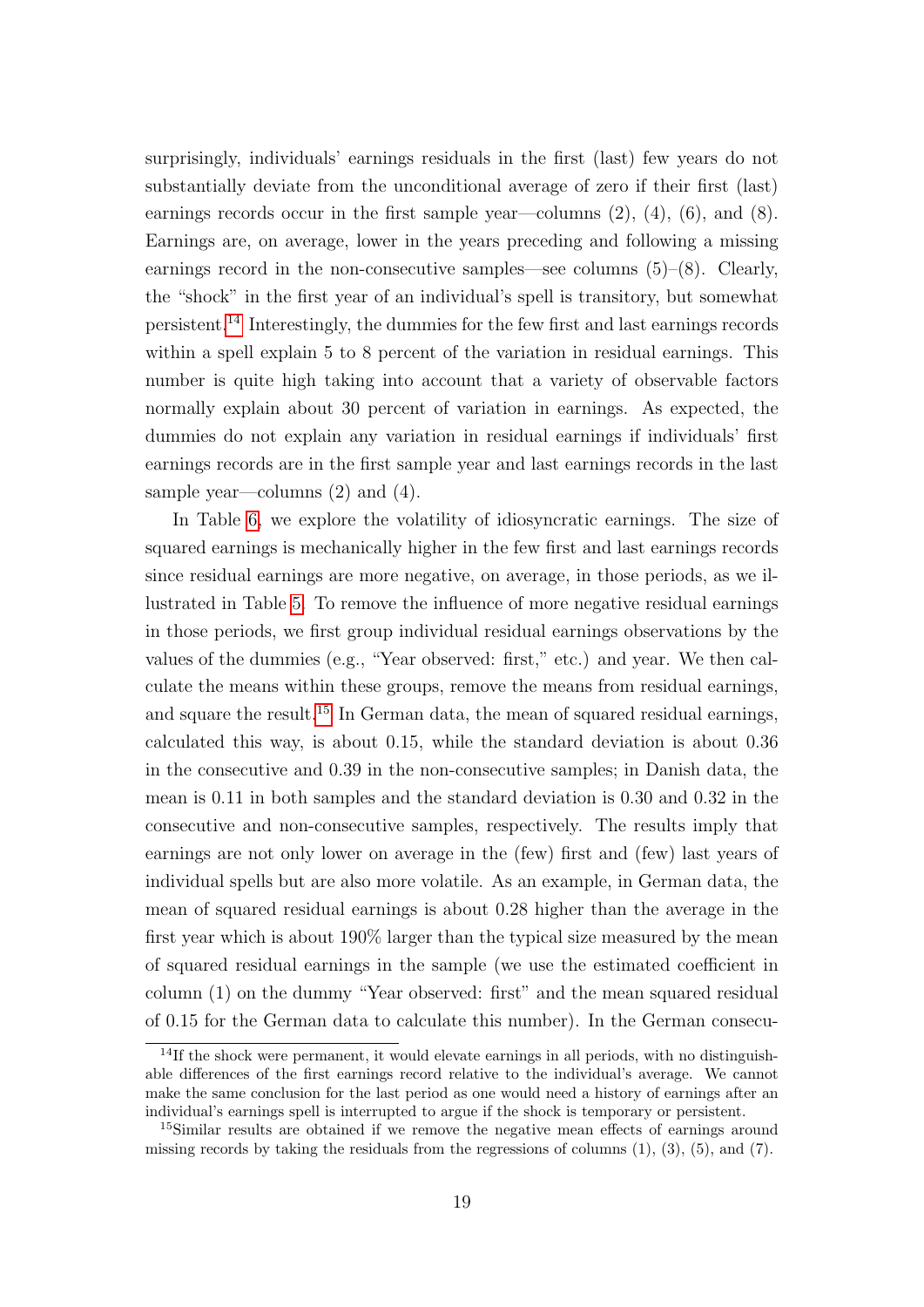tive sample, about 23% of individuals have their first earnings record after 1984, the first calendar year of the sample, and about 31% of individuals have their last record before 2008, the last year of the sample—see Table [2.](#page-37-0) The same numbers for Danish data are 18% and 22%, respectively—see Table [1.](#page-36-0) This is a non-trivial number of individuals with pronounced differences in the level and volatility of residual earnings in the few first and last periods of earnings spells. In the non-consecutive samples, earnings in the periods preceding and following interior missing earnings records are also highly volatile—see columns (5)–(8). In German data, for instance, the volatility of earnings observations one year before a missing record is about 150% larger than the volatility of typical earnings observations.[16](#page-0-0) Within shorter spells of the non-consecutive samples, the fraction of missing earnings records can be as high as 5% in German data and 14% in Danish data—see Tables [1](#page-36-0) and [2.](#page-37-0) Columns (2), (4), (6), and (8) provide a contrast to the odd-numbered columns. In both datasets, the volatility of residual earnings is lower in the few first sample years, relative to the mean volatility, and higher in the last few sample years. This captures an increasing profile of earnings inequality over the life cycle—as the first earnings records are more likely to happen early in the life cycle, while the last earnings records are more likely to happen late in the life cycle—which is more pronounced in the German data. Note also that while the volatility of earnings, say, in the third spell year, for those spells with the first earnings record different from the fist sample year, is seemingly small—extra 0.04 points relative to the average volatility for German data—it is about 0.11 points larger relative to the volatility in the third year for those spells which started in the first sample year (see columns (1) and (2)). Similarly, the volatility of earnings in the last year of incomplete spells ending earlier than the last sample year is 0.25 points higher relative to the volatility of spells ending in the last sample year in both datasets—see columns  $(1)-(4)$ .

Missing observations in applications using small unbalanced panels such as the PSID are typically treated as random. We can explore whether this is the case in our German and Danish samples with 20 or more not necessarily consecutive observations. In Table [7,](#page-42-0) the dependent variable is a dummy that equals 100 if individual earnings is missing, 0 otherwise. The predictive power of observables earnings growth rates before and after missing earnings records, together with education dummies and age—on the incidence of missing earnings is small, in

<sup>&</sup>lt;sup>16</sup>The number is calculated as  $100 \times (0.16/0.15)$ —the extra estimated effect on the dummy "1 year before earnings missing" in column (5), relative to the average squared residual of 0.15 for the sample of column (5), divided by the average squared residual for the sample.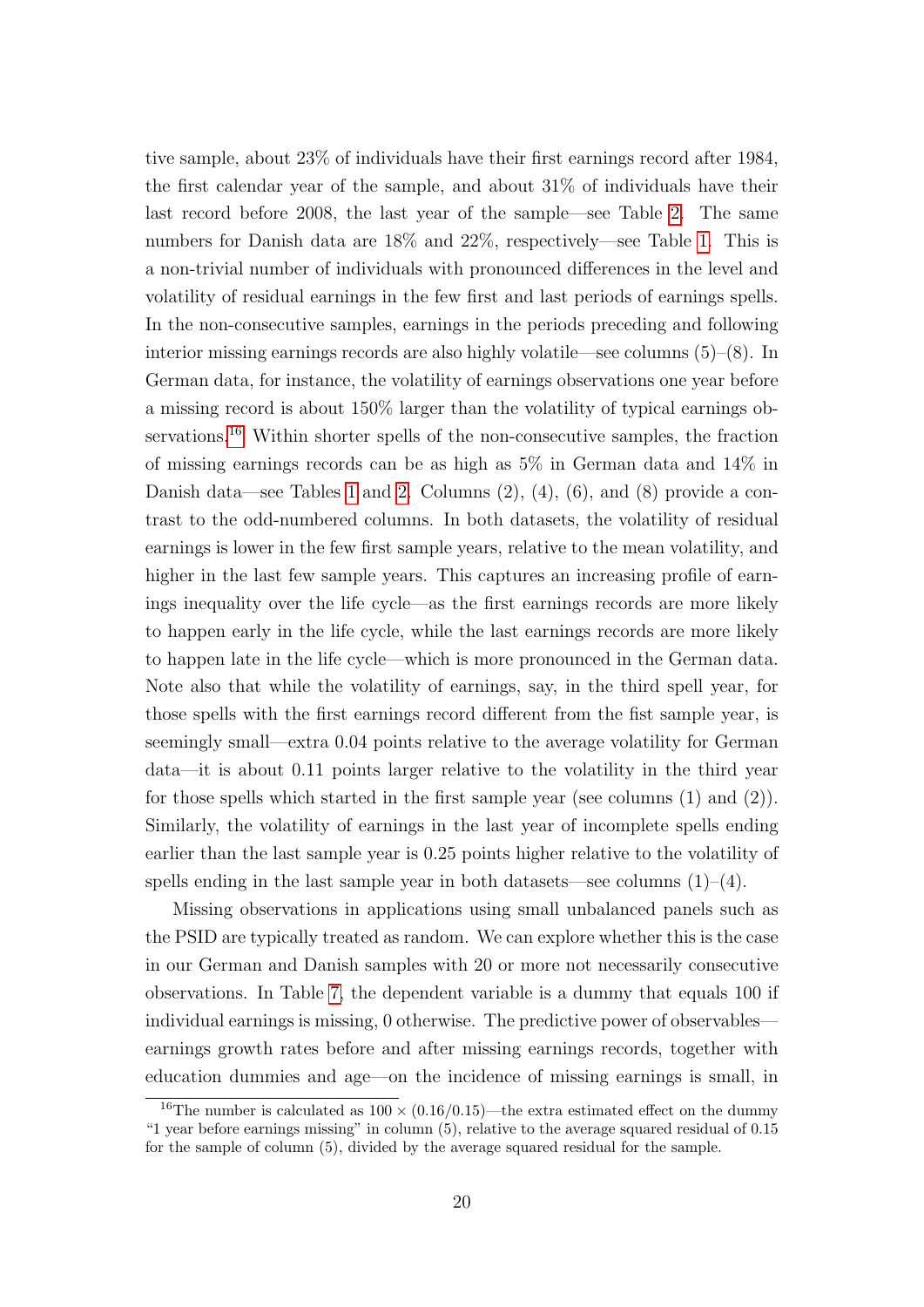line with Fitzgerald, Gottschalk, and Moffitt (1998) who made a similar observation using PSID data. Importantly, missing observations are associated with positive earnings growth in the periods following a missing record and negative earnings growth in the periods preceding a missing earnings record implying that individual realizations of residual earnings in the few first and last spell periods, as well as in the few periods preceding and following missing earnings records do not appear to be random draws from the earnings distribution. As pointed out by Moffitt and Gottschalk (2012), little is known about the effect of attrition on the autocovariance function of earnings and, therefore, on the estimates of the earnings process. Our results indicate that the effect can be large. In particular, lower and more volatile earnings observations surrounding missing earnings distort the autocovariance function for growth rates and levels such that the estimated variance of permanent shocks is substantially upward-biased when using the moments for growth rates, while the estimated variance of transitory shocks is substantially upward-biased when relying on the moments in levels.

## <span id="page-20-0"></span>4 Quantitative Evaluation of the Mechanism

# 4.1 Direct Evaluation of the Biases using the Permanent-Transitory Decomposition Moments

To evaluate the contribution of outlying observations to the estimated variances of permanent and transitory shocks in levels and differences, we calculate the variances in accordance with  $(L1)$ – $(L2)$  and  $(D1)$ – $(D2)$ . As an example, we calculate an estimate of the permanent variance at time  $t$  using the identifying moment in levels (L1) as

<span id="page-20-1"></span>
$$
\sigma_{\xi,l,t}^2 = \frac{\sum_i y_{i,t} y_{i,t+1}}{\sum_i I_{t,t+1}^i} + \frac{\sum_i y_{i,t-2} y_{i,t-1}}{\sum_i I_{t-2,t-1}^i} - \frac{\sum_i y_{i,t+1} y_{i,t-1}}{\sum_i I_{t-1,t+1}^i} - \frac{\sum_i y_{i,t} y_{i,t-2}}{\sum_i I_{t-2,t}^i},\tag{2}
$$

where the subscript  $l$  indicates that we are estimating the variance using information on log-earnings in levels, and  $I_{t,t'}^{i}$  is an indicator function taking the value of one if individual earnings observations are nonmissing in both years  $t$  and  $t'$ , and zero otherwise. Note that individual  $i$  will not contribute to the estimated variance of the permanent shock at time  $t$  only if all of the earnings cross-products for that individual— $y_{it}y_{it+1}$ ,  $y_{it-2}y_{it-1}$ ,  $y_{it+1}y_{it-1}$ , and  $y_{it}y_{it-2}$ —are missing.

Let  $I_{it}^{m}$  be an indicator function that equals one at the times  $t = t_m$  when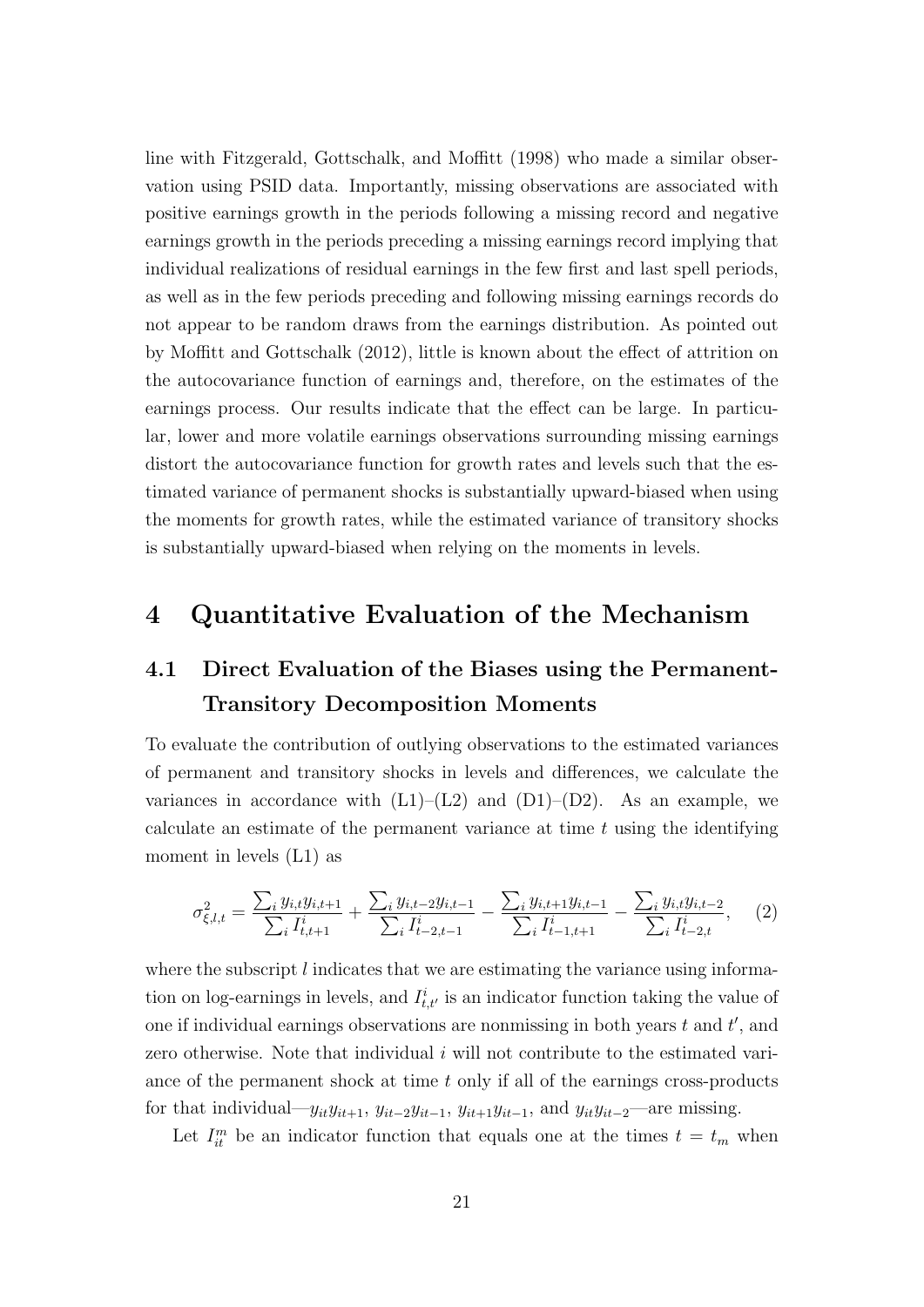individual *i*'s earnings residual is missing and the years  $t_{m+j}$  surrounding it (j =  $\pm 1, \pm 2, \pm 3$ , and zero in all other periods  $t \neq t_m$  and  $t \neq t_{m+j}$ . We calculate the variance of permanent shocks due to outlying observations surrounding the missing earnings records,  $\sigma_{\xi,l,o,t}^2$ , as

$$
\sigma_{\xi,l,o,t}^{2} = \frac{\sum_{i} y_{i,t} y_{i,t+1} I_{it}^{m}}{\sum_{i} I_{t,t+1}^{i} I_{it}^{m}} + \frac{\sum_{i} y_{i,t-2} y_{i,t-1} I_{it}^{m}}{\sum_{i} I_{t-2,t-1}^{i} I_{it}^{m}} - \frac{\sum_{i} y_{i,t+1} y_{i,t-1} I_{it}^{m}}{\sum_{i} I_{t-1,t+1}^{i} I_{it}^{m}} - \frac{\sum_{i} y_{i,t} y_{i,t-2} I_{it}^{m}}{\sum_{i} I_{t-2,t}^{i} I_{it}^{m}}.
$$
\n(3)

An estimate of the permanent variance in levels, net of the effects of outliers,  $\sigma_{\xi,l,n,t}^2$ , can then be calculated as

<span id="page-21-0"></span>
$$
\sigma_{\xi,l,n,t}^{2} = \frac{\sum_{i} y_{i,t} y_{i,t+1} (1 - I_{it}^{m})}{\sum_{i} I_{t,t+1}^{i} (1 - I_{it}^{m})} + \frac{\sum_{i} y_{i,t-2} y_{i,t-1} (1 - I_{it}^{m})}{\sum_{i} I_{t-2,t-1}^{i} (1 - I_{it}^{m})} - \frac{\sum_{i} y_{i,t+1} y_{i,t-1} (1 - I_{it}^{m})}{\sum_{i} I_{t-1,t+1}^{i} (1 - I_{it}^{m})} - \frac{\sum_{i} y_{i,t} y_{i,t-2} (1 - I_{it}^{m})}{\sum_{i} I_{t-2,t}^{i} (1 - I_{it}^{m})}.
$$
\n(4)

We can similarly define the variances of permanent and transitory shocks in levels and differences for the consecutive unbalanced panels—e.g., the permanent variance utilizing all sample information ( $\sigma_{\xi,l,t}^2$  for levels and  $\sigma_{\xi,d,t}^2$  for differences), the permanent variance due to outlying observations in the first and last few periods of an individual's earnings spell  $(\sigma_{\xi,l,o,t}^2$  for levels and  $\sigma_{\xi,d,o,t}^2$  for differences), and the permanent variance net of outlying effects  $(\sigma_{\xi,l,n,t}^2)$  for levels and  $\sigma_{\xi,d,n,t}^2$ for differences).

We present the estimates of those variances, averaged across all sample years, for both datasets in Table [8.](#page-43-0) For German data, in the consecutive sample, the estimates of the variance of permanent shocks in levels and differences using all sample information are 0.013 and 0.024, respectively.<sup>[17](#page-0-0)</sup> When we drop outliers, the estimated net variances are  $\hat{\sigma}^2_{\xi,l,n} = 0.010$  in levels and  $\hat{\sigma}^2_{\xi,d,n} = 0.010$  in differences. The unadjusted variances of transitory shocks in levels and differences are estimated at 0.020 and 0.008, respectively, while the variances net of outliers in levels and differences are both estimated at 0.007. The results for Danish data are qualitatively similar. Clearly, the discrepancy between the estimates of

<sup>&</sup>lt;sup>17</sup>The estimates deviate from the values in Table [3](#page-38-0) because we do not impose the exact permanent-transitory decomposition on the data in the minimum-distance estimation of Table [3;](#page-38-0) the difference between the estimated variance of permanent shocks in levels and differences is not as drastic as in Table [3](#page-38-0) because the estimated persistence of the permanent shocks in levels is estimated to be lower than in differences in the minimum-distance estimation.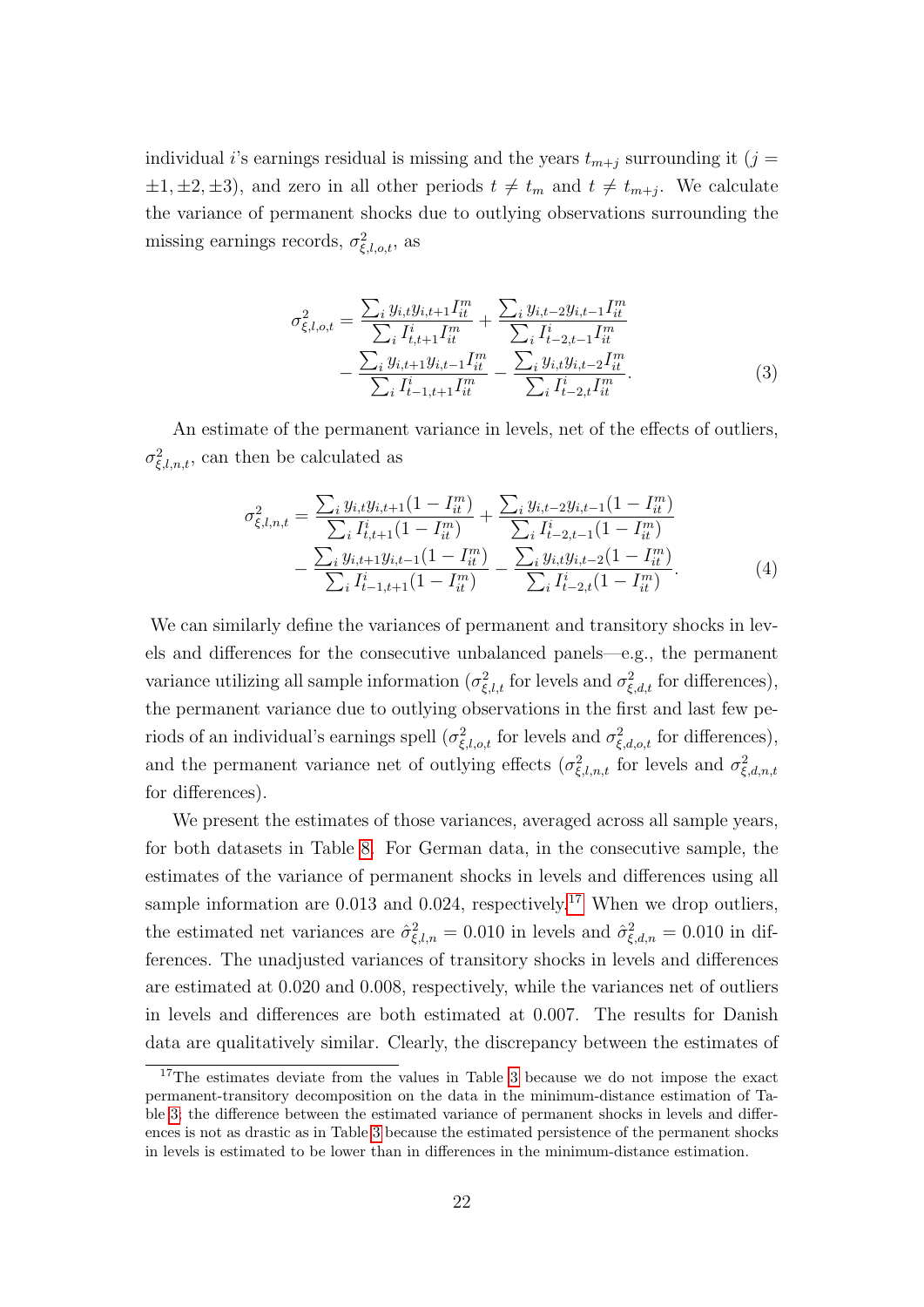permanent and transitory shocks in levels and differences is virtually eliminated when netting out the effects of outlying observations on the estimated variances.

For German data, in the non-consecutive sample, the variances of permanent shocks are  $\sigma_{\xi,l}^2 = 0.0096$ ,  $\sigma_{\xi,l,n}^2 = 0.0097$ ,  $\sigma_{\xi,d}^2 = 0.018$ ,  $\sigma_{\xi,d,n}^2 = 0.0097$ , while the variances of transitory shocks are  $\sigma_{\epsilon,l}^2 = 0.018$ ,  $\sigma_{\epsilon,l,n}^2 = 0.007$ ,  $\sigma_{\epsilon,d}^2 = 0.007$ ,  $\sigma_{\epsilon,d,n}^2 = 0$ 0.007. Netting out the influence of missing observations and the influence of the first and last records in the earnings spells eliminates most of the discrepancy between the variances of permanent and transitory shocks in differences and levels.

### 4.2 Restricting Unbalanced Samples

In the previous section, we found that the earnings of a few first and last observations, as well as a few observations before and after missing earnings records, are likely to be substantially lower than an individual's average, and are more volatile. In Table [9,](#page-44-0) we repeat our analysis of Table [3,](#page-38-0) dropping the first 3 observations for individuals whose earnings spells start later than 1984 in German data and later than 1981 in Danish data, and and last 3 observations for individuals whose earnings spells end earlier than 2008 in German data and 2006 in Danish data, as well as dropping 3 observations before and after a missing earnings record in the non-consecutive samples.

For the sample with 9 or more consecutive observations this barely affects the persistence of permanent shocks, while the variance of transitory (permanent) shocks is substantially reduced in estimations utilizing the moments in levels (growth rates). In German data, the variance of permanent shocks estimated using the moments in differences is reduced by about 70%, while the variance of transitory shocks estimated using the moments in levels is reduced by about 50%. Similar reductions can be seen in the Danish sample.

Dropping the first 3 and last 3 observations, as well as 3 earnings records before and after a year of missing earnings within an individual's earnings spell has a similar effect on the estimated earnings process in the non-consecutive samples—see the results in columns  $(5)-(8)$  of Table [9:](#page-44-0) the variance of the permanent (transitory) shock is reduced substantially in estimations using growth rates (levels). As a result, the estimated earnings process is virtually identical in estimations utilizing the moments for growth rates and levels in Table [9,](#page-44-0) columns  $(5)$ – $(6)$  and  $(7)$ – $(8)$  for German and Danish data, respectively.

A comparison between Tables [3](#page-38-0) and [9](#page-44-0) also indicates, consistently with the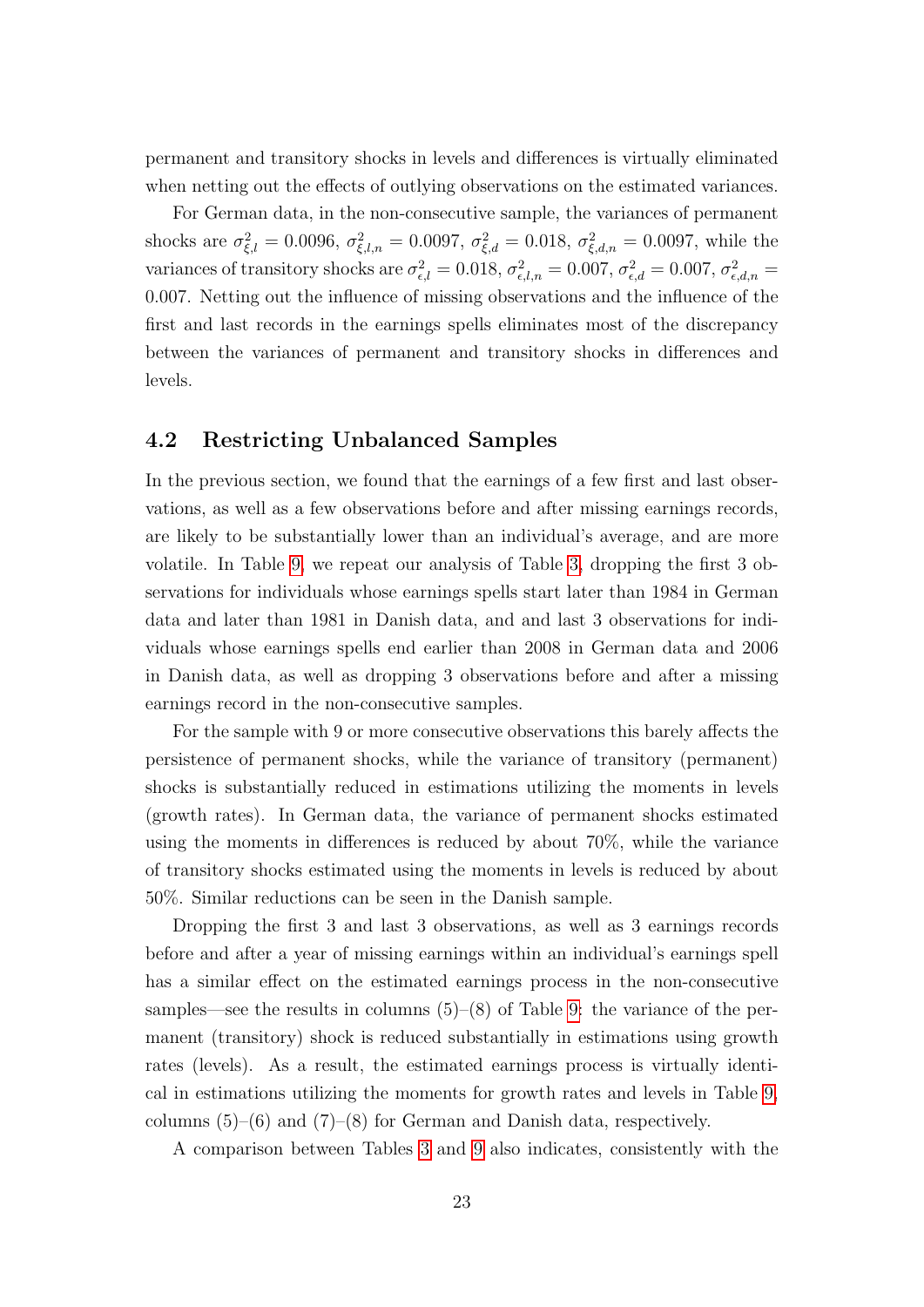analysis in Section [2,](#page-7-0) that in both datasets the variance of the permanent component is more robustly estimated using the moments in levels while the variance of the transitory component, exclusive of the transitory variation in earnings due to rare shocks, is more robustly estimated using the moments in differences.

### 4.3 Simulation

Finally, we present a suggestive simulation, consistent with German data, aimed at replicating the results for the consecutive and non-consecutive samples presented above. We replicate our German unbalanced samples with 9 or more consecutive observations and 20 or not necessarily consecutive observations in terms of the number of person-year observations, and assume, consistently with Tables [5](#page-40-0) and [6,](#page-41-0) that incomes in the spells starting (ending) in the years other than the first (last) year of the sample are, in addition, affected by a transitory shock, which has a negative mean and high variance.

For the consecutive sample, we assume that persistence of the permanent component equals 0.988, the variance of permanent shocks is 0.0056, persistence of the transitory component is 0.250, the variance of transitory shocks is 0.010, and the variance of fixed effects is 0.02. These are the estimates of the transitory component using the moments in growth rates and permanent component using the moments in levels in Table [9.](#page-44-0) We assume that the shocks and fixed effects are drawn from Student t-distributions with four degrees of freedom as our samples have high excess kurtosis.<sup>[18](#page-0-0)</sup> We take the means and variances of the rare shocks in the first and last 3 periods from columns (1) and (2) of Table [5](#page-40-0) and [6,](#page-41-0) and assume that they are independent and normally distributed.<sup>[19](#page-0-0)</sup> The results, averaged across 100 simulations, are in Table [10.](#page-45-0) Utilizing the full sample results in overestimation of the variance of the permanent (transitory) shock in differences (levels), and it appears that the permanent component is more robustly estimated utilizing the moments in levels while the transitory component is closer to the truth utilizing the moments in differences. Interestingly, our full-sample estimation results are similar to the data results in Table [3.](#page-38-0) Dropping the first and last 3 observations in an individual's spell aligns the results in levels and

<sup>&</sup>lt;sup>18</sup>Battistin, Blundell, and Lewbel (2009) document the departure of log-income from normality using survey data from the PSID. Assuming normal shocks instead has no impact on our findings.

<sup>19</sup>We assume a normal distribution rather than a t-distribution for rare shocks since the choice of a t-distribution with high variance and low degrees of freedom would sometimes result in large residual draws uncharacteristic of our empirical distribution of residuals.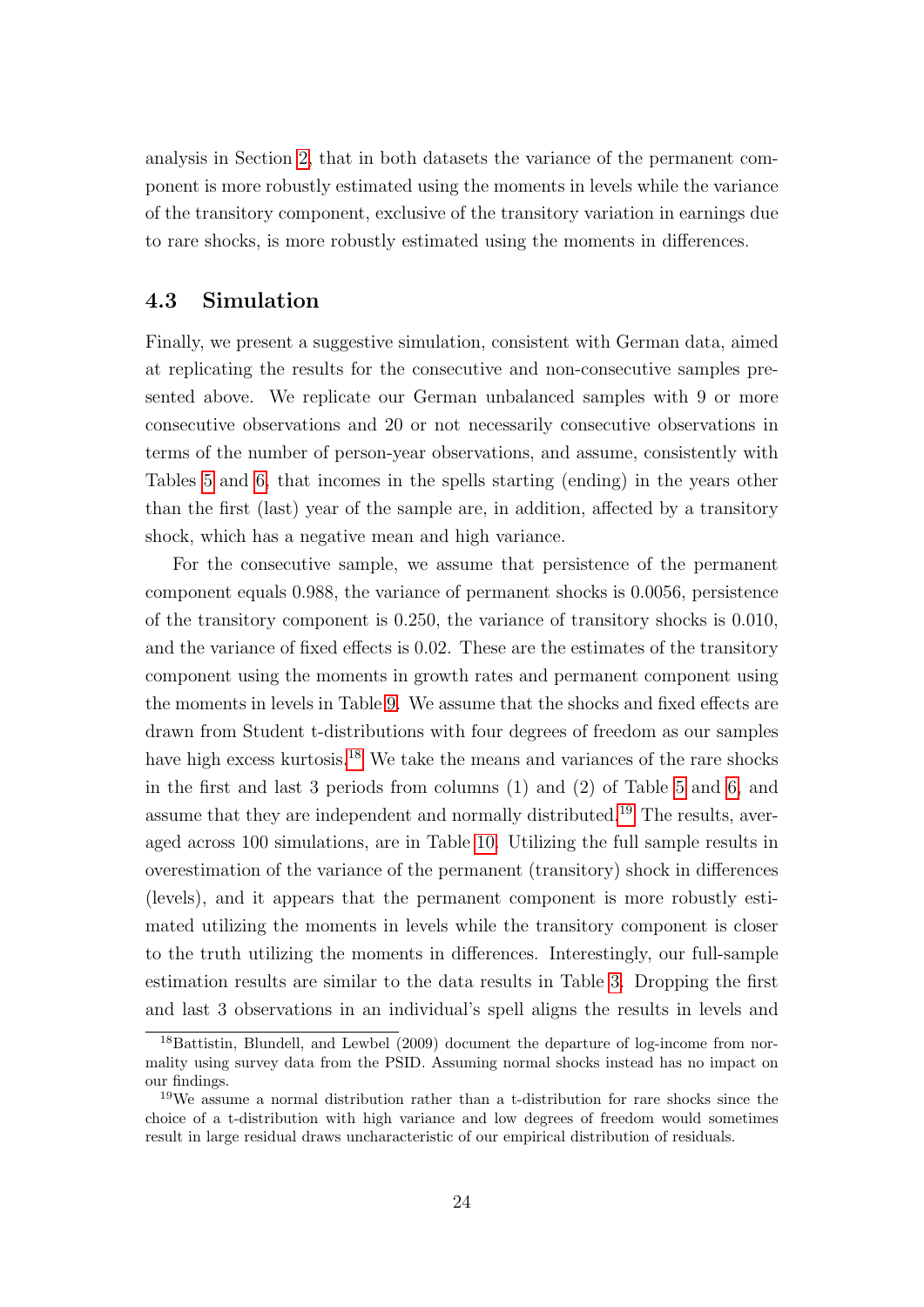differences—see columns (3) and (4) and correctly recovers the parameters of the underlying earnings process.

For the non-consecutive sample, we assume that persistence of the permanent component is 0.996, the variance of permanent shocks is 0.0040, persistence of the transitory component is 0.267, the variance of transitory shocks is 0.009, and the variance of fixed effects is 0.02. This is in line with the estimated permanent component in column (5) and transitory component in column (6) of Table [9.](#page-44-0) We take the means and variances of rare shocks in the first and last 3 periods, and three years before and after missing earnings records, from columns (3) and (6) of Table [5](#page-40-0) and [6,](#page-41-0) and assume that the shocks are independent. The reported results are averages across 100 simulations. The full-sample estimation results in estimates close to the data estimates in Table [3,](#page-38-0) and recovers fairly well the permanent component using the moments in levels, and the transitory component using the moments in differences—columns (5) and (6) of Table [10.](#page-45-0) Dropping the first and last 3 observations in an individual's spell, as well as observations surrounding interior missing records, once again aligns the results in levels and differences as is confirmed in columns (7) and (8).

# <span id="page-24-0"></span>5 Implications for a Life-Cycle Model of Consumption with Incomplete Insurance Markets

In this section we study whether the presence of additional transitory earnings deviations in the first and last observations of earnings spells, and next to the interior missing observations, affects the estimates of the insurance coefficients against permanent and transitory shocks proposed in Blundell, Pistaferri, and Preston (2008); BPP hereafter. These estimates represent state-of-the-art measures of insurance available to households in the data, providing the key benchmark for assessing the performance of incomplete markets models. Clearly, getting the amount of insurance available to the agents correctly is key for many substantive implications of these models and for assessing, e.g., welfare implications of various economic shocks and policies.

### 5.1 Insurance Coefficients

We first introduce the insurance coefficients. In the standard consumptionsavings model, if the Euler equation holds at equality, consumption growth,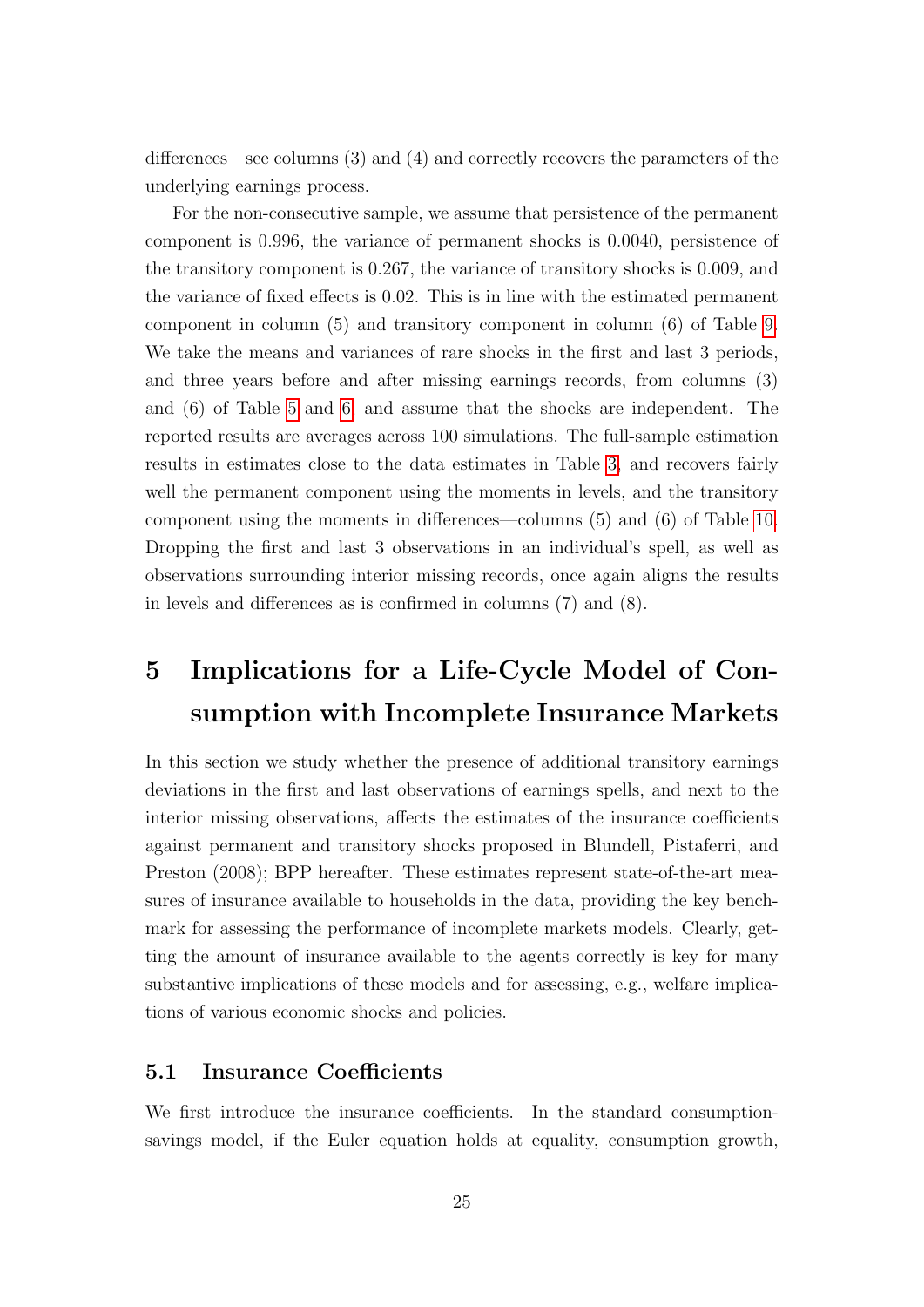$\Delta c_{it}$ , can be expressed as

<span id="page-25-1"></span><span id="page-25-0"></span>
$$
\Delta c_{it} = \phi_t \xi_{it} + \psi_t \epsilon_{it},
$$

where  $1 - \phi_t$  is the amount of insurance of permanent shocks and  $1 - \psi_t$  is the amount of insurance of transitory shocks available at time t. Blundell, Pistaferri, and Preston (2008) show that the insurance coefficients for permanent and transitory shocks, in the case of a serially uncorrelated transitory component, can be recovered using the following data moments:

Permanent insurance:

$$
1 - \phi_t = 1 - \frac{E[\Delta c_{it}\Delta y_{it-1}] + E[\Delta c_{it}\Delta y_{it}] + E[\Delta c_{it}\Delta y_{it+1}]}{E[\Delta y_{it}\Delta y_{it-1}] + E[\Delta y_{it}\Delta y_{it}] + E[\Delta y_{it}\Delta y_{it+1}]},
$$
(5)

Transitory insurance:

$$
1 - \psi_t = 1 - \frac{E\left[\Delta c_{it}\Delta y_{it+1}\right]}{E\left[\Delta y_{it}\Delta y_{it+1}\right]}.\tag{6}
$$

where the expectation (averaging) is taken over all individuals used for estimation of each particular moment in the equations. Since the sample sizes utilized in the literature are typically small, and the above identifying moments may be imprecise in small samples, it is common to rely on a minimum-distance procedure for estimation of the model parameters, which utilizes all of the available autocovariance moments in the data. This is, e.g., the route taken in Blundell, Pistaferri, and Preston (2008).

# 5.2 The Biases in Estimating Insurance Coefficients Due to Presence of Rare Shocks

Since the denominator in equations  $(5)-(6)$  $(5)-(6)$  $(5)-(6)$  utilizes information on earnings data only, we can use our results on biases in the estimated variances of permanent and transitory shocks to earnings from Section [3](#page-12-0) to find the biases in the estimated insurance coefficients.

Consider first an unbalanced sample with consecutive earnings observations such that part of the sample is comprised of individuals who start their incomplete earnings spells at  $t$ , different from the first sample year, while the rest of individuals have nonmissing earnings and consumption data throughout the whole sample period. Notice that the denominator of equation [\(5\)](#page-25-0) is equal to the identifying moment (D1), and will therefore result in an estimate of  $\sigma_{\xi,t+1}^2 + s_{t,t+1}(\mu_\nu^2 + \sigma_\nu^2)$ , as discussed above. If consumption reacts to the current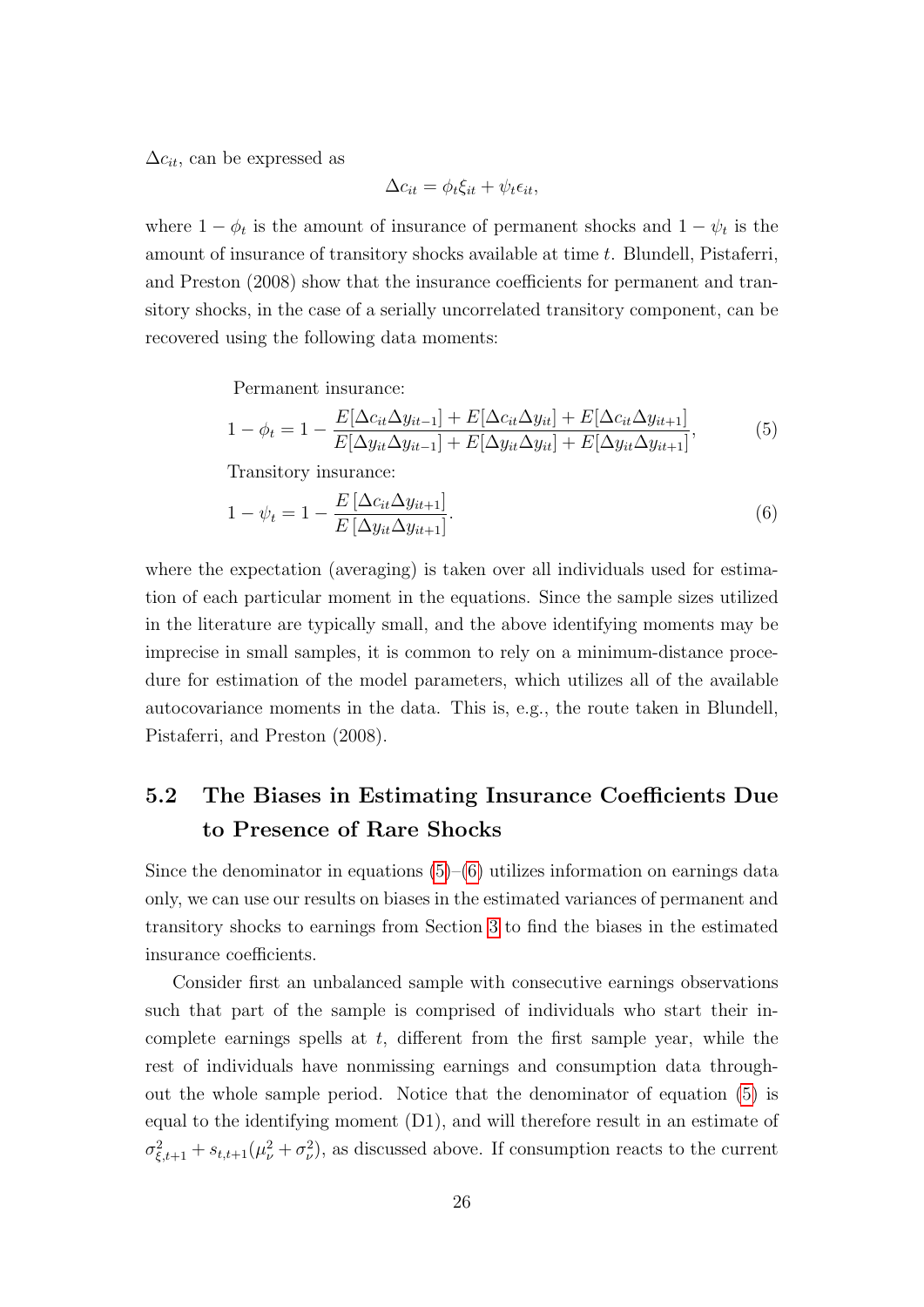shocks only (which will be the case when an intertemporal shift of resources is allowed to the extent desired by a household), none of the moments in the numerator of equation [\(5\)](#page-25-0) will be affected such that the bias in the estimated permanent insurance at  $t+1$  will equal  $\left(1-\frac{\phi_{t+1}\sigma_{\xi,t+1}^2}{\sigma_{\xi,t+1}^2+s_{t,t+1}(\mu_v^2+\sigma_v^2)}\right)$  $-(-\phi_{t+1}) = \lambda_{t+1}\phi_{t+1},$ where  $\lambda_{t+1} = \frac{s_{t,t+1}(\mu_{\nu}^2 + \sigma_{\nu}^2)}{s_{t+1}( \mu_{\nu}^2 + \sigma_{\nu}^2) + \sigma_{\nu}^2}$  $\frac{s_{t,t+1}(\mu_\nu^2+\sigma_\nu^2)}{s_{t,t+1}(\mu_\nu^2+\sigma_\nu^2)+\sigma_{\xi,t+1}^2}$ , and  $\mu_\nu$  and  $\sigma_\nu^2$  are the mean and variance of the rare shock, respectively, and  $s_{t,t+1}$  is the share of individuals who have nonmissing earnings and consumption records at  $t$  and  $t + 1$  and started their earnings spells at time  $t$  in the total number of individuals who have nonmissing earnings records at both times t and  $t + 1$ .

Consider next an unbalanced sample with consecutive earnings observations such that part of the sample is comprised by individuals who end their incomplete earnings spells at t, different from the last sample year, while the rest of individuals have nonmissing earnings and consumption data throughout the whole sample period. In the following, we will assume that the insurance of the rare shock  $\nu_{it}$  is the same as the insurance of the transitory shock  $\epsilon_{it}$ , and equals  $\psi_t$ at time t. In this case, the denominator of [\(5\)](#page-25-0) will equal  $\sigma_{\xi,t}^2 + s_{t-1,t}(\mu_\nu^2 + \sigma_\nu^2)$ , as discussed above. Since the rare shock is assumed to occur at  $t$  and consumption reacts to the current shocks only, the moment  $E[\Delta c_{it}\Delta y_{it-1}]$  equals zero, while the moment  $E[\Delta c_{it}\Delta y_{it+1}]$  will be identified by averaging over the sample of individuals who have complete earnings spells, and will equal  $-\psi_t \sigma_{\epsilon_t}^2$ . The moment  $E[\Delta c_{it}\Delta y_{it}]$  will, however, be affected by incomplete earnings spells—averaging over all individuals observed at times  $t - 1$  and  $t$ , the moment will be estimated as  $\phi_t \sigma_{\xi,t}^2 + \psi_t \sigma_{\epsilon,t}^2 + s_{t-1,t} \psi_t (\mu_\nu^2 + \sigma_\mu^2)$ , where  $s_{t-1,t}$  is the share of individuals with incomplete earnings spells in the total sample of individuals observed at times  $t-1$  and t. Summing up, the bias in the estimated permanent insurance in this case will equal  $\left(1 - \frac{\phi_t \sigma_{\xi,t}^2 + s_{t-1,t} \psi_t (\mu_{\nu}^2 + \sigma_{\mu}^2)}{\sigma_{\tau}^2 + s_{t-1,t} (\mu_{\nu}^2 + \sigma_{\mu}^2)}\right)$  $\sigma^2_{\xi,t}$ +s<sub>t−1,t</sub>( $\mu^2_{\nu}$ + $\sigma^2_{\nu}$ )  $- (1 - \phi_t) = (\phi_t - \psi_t) \lambda_t$ , where  $\lambda_t = \frac{s_{t-1,t}(\mu_\nu^2 + \sigma_\nu^2)}{s_{t-1,t}(\mu^2 + \sigma^2) + \sigma^2}$  $\frac{s_{t-1,t}(\mu_\nu^2+\sigma_\nu^2)}{s_{t-1,t}(\mu_\nu^2+\sigma_\nu^2)+\sigma_{\xi,t}^2}$ . The bias is unambiguously positive and potentially large if  $\phi \gg \psi$  (which is true for the self-insurance life-cycle model of consumption), and  $\lambda$  is large (in case the mean and/or the variance of the rare shock are large relative to the variance of permanent shocks).

Consider now a sample which comprises individuals with missing earnings records at time  $t$ , in the interior of the sample period, and individuals with nonmissing earnings and consumption records throughout the sample period. Individuals with missing earnings records at time  $t$  will bias the estimated permanent insurance at times  $t + 2$  and  $t - 1$ —the biases, respectively, are  $\phi_{t+2}\lambda_{t+2}$ and  $(\phi_{t-1} - \psi_{t-1})\lambda_{t-1}$  with properly defined  $\lambda$ 's.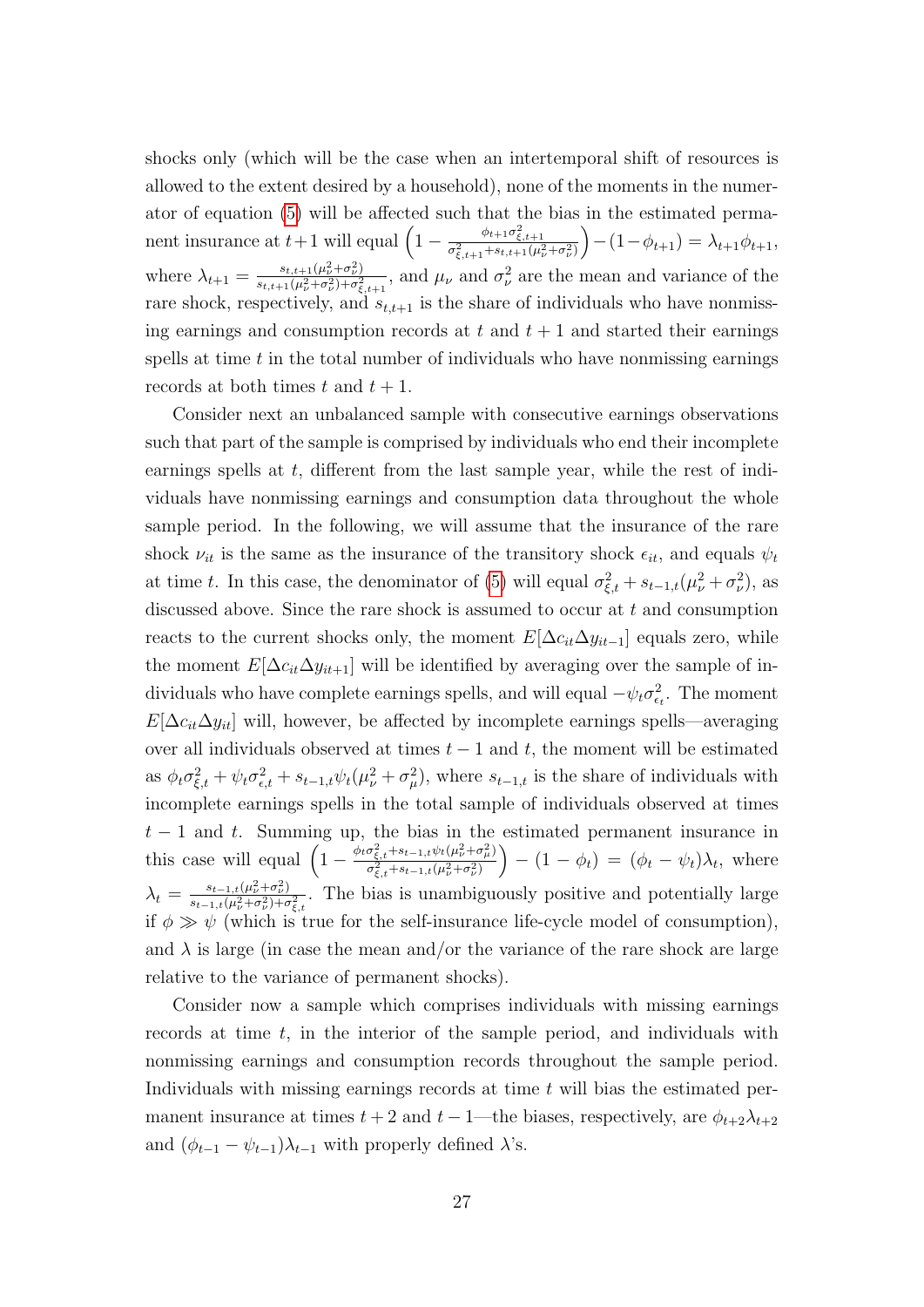It can be further shown that the transitory insurance estimated using equations [\(5\)](#page-25-0)–[\(6\)](#page-25-1) is not systematically biased in our setup both for consecutive and not necessarily consecutive samples.

### 5.3 Application to PSID Male Earnings Data

In this Section, we examine if the mechanism described above for administrative data is operational in PSID male earnings data. We will first explore whether earnings residuals differ in the few periods around missing observations, then assess if dropping those observations helps aligning the variances of permanent and transitory shocks in levels and differences, and, lastly, will document the biases in the insurance coefficients for the shocks to male earnings due to outlying earnings observations. We will rely on the male earnings and household consumption data from Blundell, Pistaferri, and Preston (2008) and from which we drop (just a few) top-coded male earnings observations.<sup>[20](#page-0-0)</sup>

#### 5.3.1 Growth rates vs. levels and outlying observations

Table [11](#page-46-0) shows the results of a regression of male earnings residuals on the dummies for the first and last observations, and observations surrounding missing records. The data span the reporting period 1979–1993, and earnings recorded in, say, year 1979 reflect male earnings received in 1978. In columns (1) and (3), the dummy "Year observed: first" equals 1 if an individual's first earnings record is after 1979, the first sample year, while the dummy "Year observed: last" equals 1 if an individual's last earnings record is prior to 1993, the last sample year. For comparison, in columns (2) and (4), the dummy "Year observed: first" equals 1 if an individual's first earnings record is in 1979, the first sample year, while the dummy "Year observed: last" equals 1 if an individual's last earnings record is in 1993, the last sample year. Earnings residuals are about 0.10 log points lower in the few first and last periods (if they differ from the first and last sample years) but are substantially lower in a few periods right after male earnings are missing—column (1). In contrast, earnings residuals are not different from the unconditional mean of zero in the few first (if the first record is in the first sample

 $^{20}$ Although the main focus of Blundell, Pistaferri, and Preston (2008) is on the insurance against permanent and transitory shocks to family disposable income, they also document the estimates of insurance against the shocks to male earnings, which is of interest in itself. As our focus in this paper is on earnings, we restrict attention to insurance against shocks to earnings in this paper. In Hryshko and Manovskii (2015) we extend this analysis to study the insurance of the shocks to family disposable income.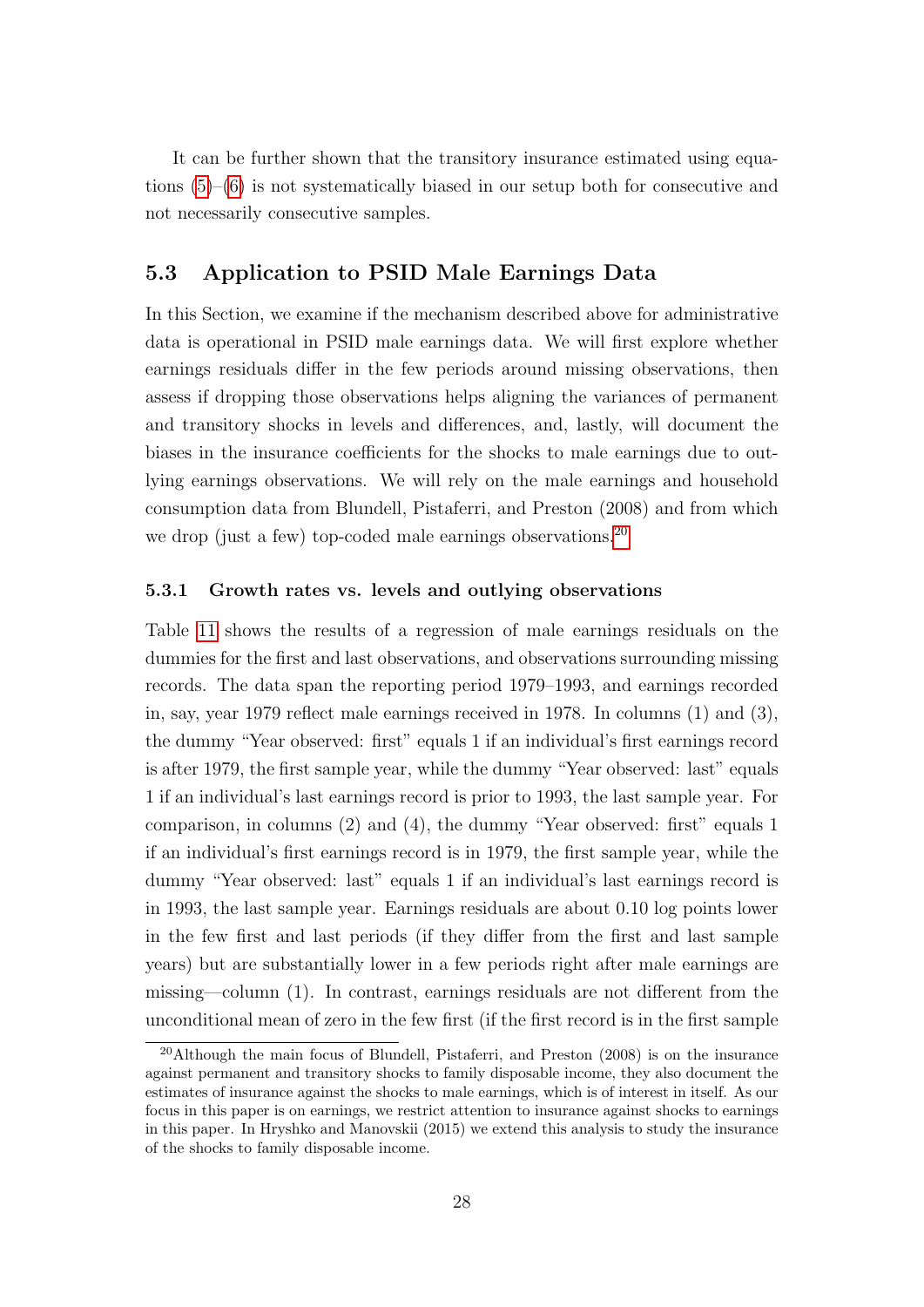year) and last periods (if the last record is in the last sample year)—column (2). In columns (3) and (4), we net out the mean effects of outlying observations on the residuals, and then regress squared (net) residuals on the same dummies as in columns (1) and (2), respectively. Squared residuals are lower in the few first and higher in the last sample years due to the well-known increase in male earnings inequality over the life cycle—column (4). The volatility of earnings, however, is much higher in the first and last sample years if individuals' first earnings records are not in the first sample year and last earnings records are not in the last sample year, as can be seen by comparing the first six regressors in columns (3) and (4) of Table  $11<sup>21</sup>$  $11<sup>21</sup>$  $11<sup>21</sup>$ 

Earnings residuals around missing earnings records are not only lower on average but also more volatile than typical residuals—columns (3) and (4). To sum up, the patterns for the mean and variance effects of earnings residuals around missing records in the PSID data are qualitatively similar to those in Danish and German administrative data.

We further estimated the male earnings process using the moments in levels and differences. Since the sample is small, with about 1750 individuals, we restricted the persistence of the permanent component to unity; we also modeled the transitory component as an  $MA(1)$  component, both in agreement with Blundell, Pistaferri, and Preston (2008). As consumption data are believed to help identifying earnings shocks, we used both consumption and earnings growth moments, and the covariance between earnings and consumption growth to recover the variance of permanent and transitory shocks to male earnings when using the moments in differences, as in Blundell, Pistaferri, and Preston  $(2008).^{22}$  $(2008).^{22}$  $(2008).^{22}$  Following Blundell, Pistaferri, and Preston (2008), we used a diagonal weighting matrix for weighting the moments in estimation. The variance of permanent shocks estimated using the moments in levels is about 0.017, and about 0.071 using the moments in growth rates. The variance of transitory shocks using the

 $21$ The coefficients on the dummies measure the variances in the respective periods relative to the average variance in the sample overall measured by a constant. For instance, the estimated constant in column (4) is 0.39 so that the variance of residual earnings in the first year for the earnings spells which start in the first sample year equals  $0.21$  (=0.39 – 0.18), while the estimated constant in column (3) equals 0.34 such that the volatility of earnings in the first year for earnings spells which start later than the first sample year equals 0.43. Similarly, the difference in the volatility of earnings residuals in the last year for the spells which end earlier than the last sample year and spells ending in the last sample year equals  $0.34=(0.57-0.18)-(0.39-0.34).$ 

<sup>22</sup>Consistently with the results in Blundell, Pistaferri, and Preston (2008), the insurance coefficients for permanent and transitory shocks are assumed to be constant over time and life cycle in estimations.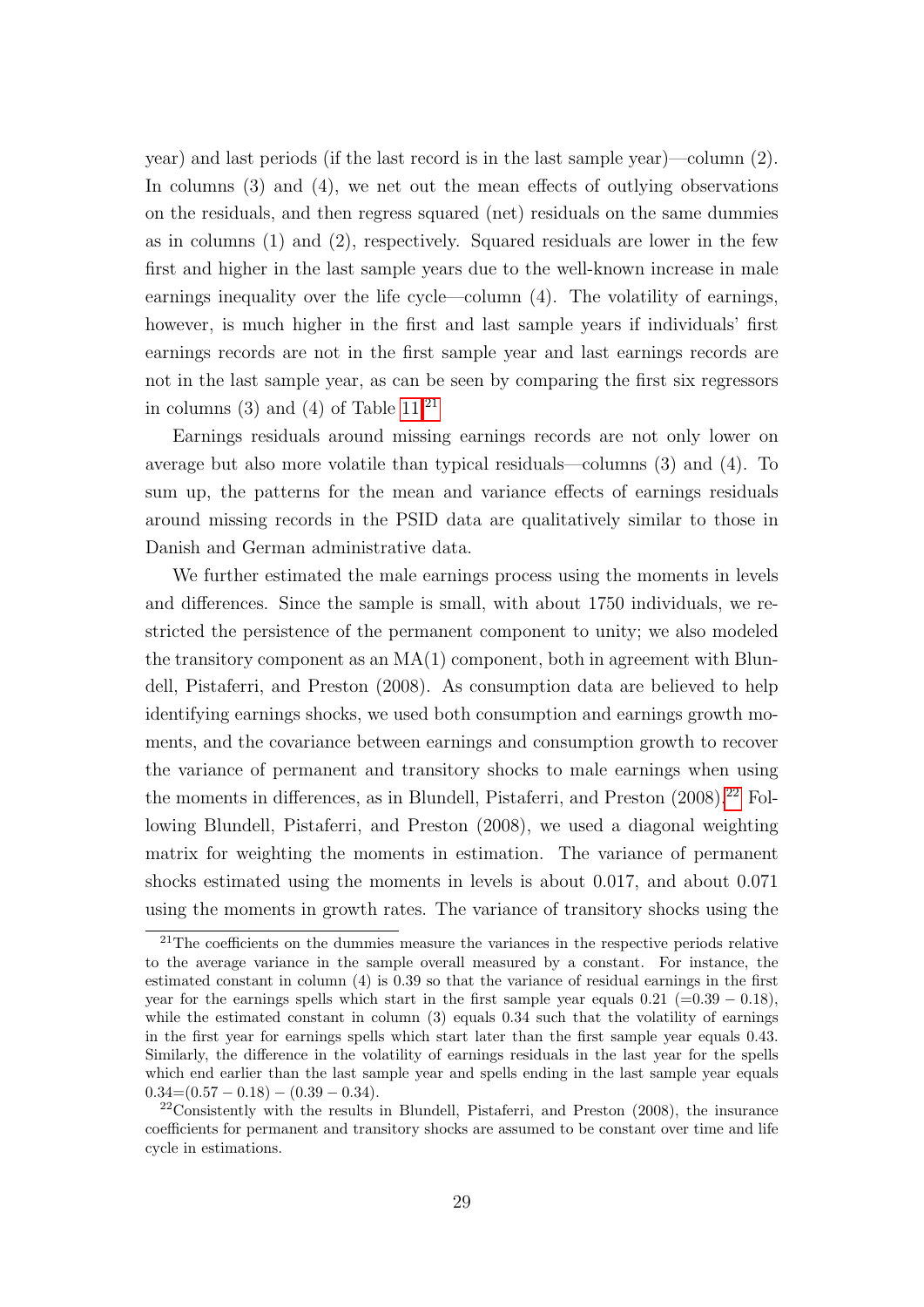moments in levels is estimated at about 0.20, and 0.095 using the moments in differences. Next, we drop the first and last 3 earnings observations, if an individual's first record is after 1979 and the last record is prior to 1993, as well as the three earnings observations before and after missing earnings records. In this sample, the average variance of permanent shocks, using the moments in levels, is estimated at about 0.015, barely changing relative to the estimate for the whole sample. The estimated variance of permanent shocks using the moments in differences is, however, substantially reduced from 0.071 to about 0.022. This would drastically reduce prediction about the increase in the variance of log male earnings over time and over the life cycle when using the estimated permanent variance recovered with the growth-rates moments (we will return to this issue shortly). After dropping outlying observations, the numbers for the variance of transitory shocks are 0.108 and 0.084, when using the moments in levels and growth rates, respectively. While the variance of transitory shocks using the moments in growth rates changed little after dropping outlying observations, the variance of transitory shocks using the moments in levels was cut in half. We next turn to the estimated insurance coefficients for permanent shocks to male earnings in PSID data.

#### <span id="page-29-0"></span>5.3.2 Insurance of the shocks to male earnings

Using full sample, the estimated transmission coefficient for permanent shocks to male earnings is about 0.26 (with a standard error of 0.05), implying insurance of about 74%. The number is similar to the one reported in Blundell, Pistaferri, and Preston (2008). After dropping the outlying observations, the transmission coefficient for permanent shocks to male earnings rises to 0.64 (standard error 0.18), implying a much smaller insurance of permanent shocks, in line with the theoretical bias outlined above.

While the preceding estimate was based on dropping a fraction of earnings observations, it is also possible to estimate the variance of permanent and transitory shocks, as well as the variance of rare shocks, and the insurance against permanent, transitory shocks, and rare shocks, retaining all earnings observations. The consumption equation in this case is modified to  $\Delta c_{it} = \phi \xi_{it} + \psi \epsilon_{it} + \psi_{\text{rare}} \nu_{it}$ , where  $\nu_{it}$  is an iid rare transitory shock. Besides the standard BPP consumption and income moments, we use in addition the regression coefficients in Table [11](#page-46-0) to estimate the mean and variance effects of rare shocks, assuming the rare shocks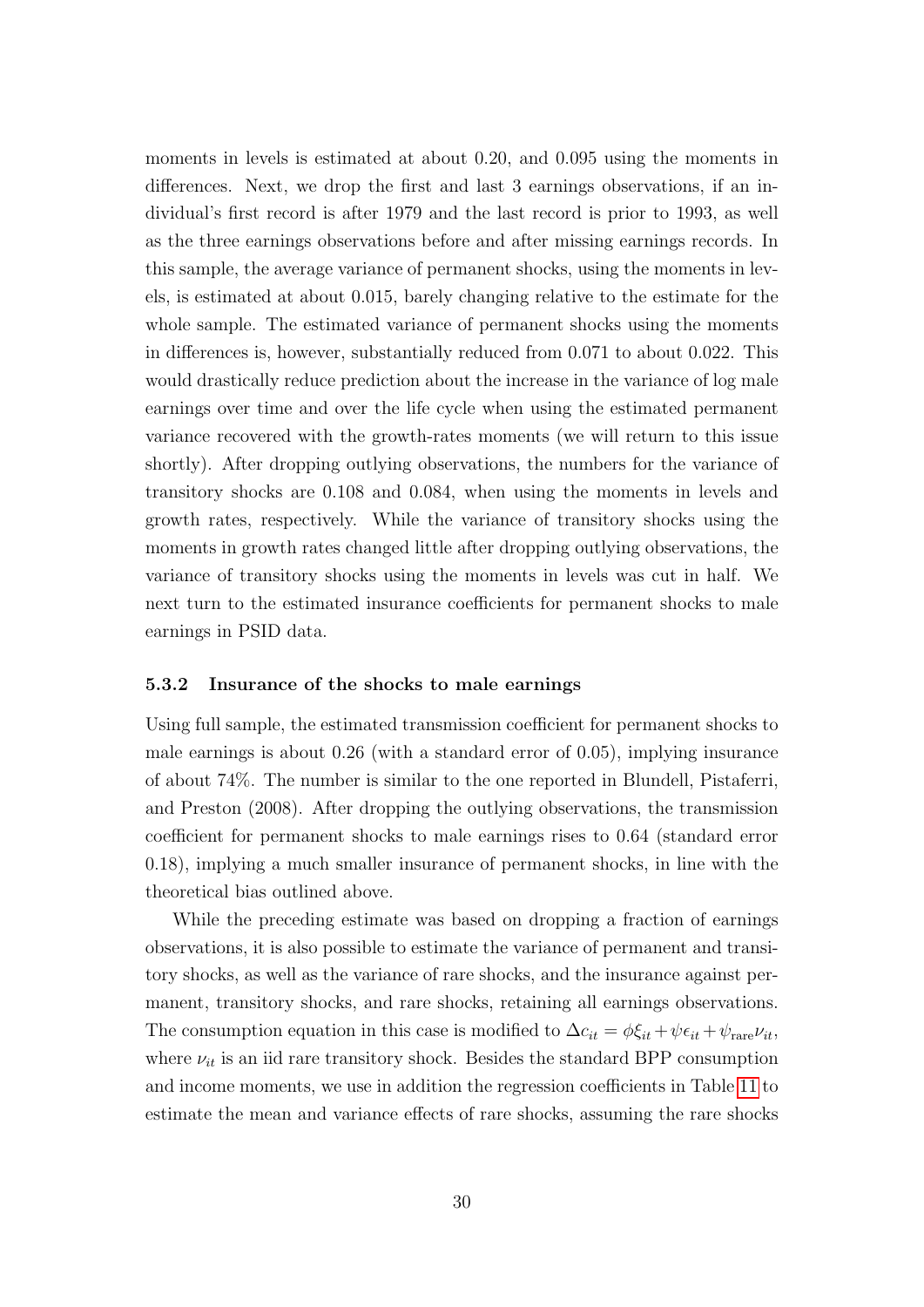are iid.[23](#page-0-0) The estimated transmission coefficient for permanent shocks to male earnings is about 0.60 (with a standard error of 0.13), not far from the estimated coefficient using the sample with the outlying observations dropped.<sup>[24](#page-0-0)</sup> The insurance against rare transitory shocks which are larger in magnitude than typical transitory shocks is estimated at about 92%, while the estimated insurance against typical transitory shocks binds at 100%—column (2). When we restrict the insurance against rare and typical standard shocks to be equal, it is estimated at about 93%, close to the estimate in the standard BPP model—column (3).

Lastly, Figure [1\(a\)](#page-47-0) shows the fit of the BPP model to the variance of log earnings residuals in levels and differences observed in the data, while Figure [1\(b\)](#page-47-1) shows the fit of the BPP model, which, in addition, allows for explicit estimation of the means and variances of outlying shocks. The implied variance of log earnings residuals in the last sample year (the short-dash line) is about twice as large as the variance in the data (the solid line) if we rely on BPP moments—the direct consequence of rather large estimates of the variances of permanent shocks recovered from the standard BPP estimation—but is fairly close to the variance in the data if we allow for rare shocks (the line with circles). Similarly, if we rely on income growth moments only, the implied variance of earnings in levels in 1992 is more than 2 times larger than in the data (the long-dash line). Both the standard BPP model and the model which allows for rare shocks provide a good fit to the variance of income growth rates, while estimation in levels substantially overpredicts the observed variances—Figure [1\(b\).](#page-47-1)

<sup>23</sup>Specifically, in addition to all of the moments in the original BPP estimation, we target the regression coefficients in two regressions, with residuals and (net) squared residuals on the left-hand side, and the 19 regressors on the right-hand side: six dummies around interior missing earnings observations, three dummies for the first earnings records if the incomplete earnings spells start later than the first sample year, three dummies for the first earnings records if spells start in the first sample year, three dummies for the last earnings records if the incomplete earnings spells end earlier than the last sample year, three dummies for the last earnings records if earnings spells end in the last sample year, and a constant. We estimated the model by the method of simulated minimum distance, assuming that permanent, transitory, and rare transitory shocks are drawn from normal distributions. We verified that the simulated method of moments with the assumption of normal permanent and transitory shocks delivers virtually the same parameter estimates as the standard BPP estimation (the results of which are reported in column (1)) which allows for any distributions of permanent and transitory shocks.

<sup>24</sup>Full estimation results for the standard BPP estimation and the estimation which takes account of rare shocks are given in Table [12.](#page-48-0)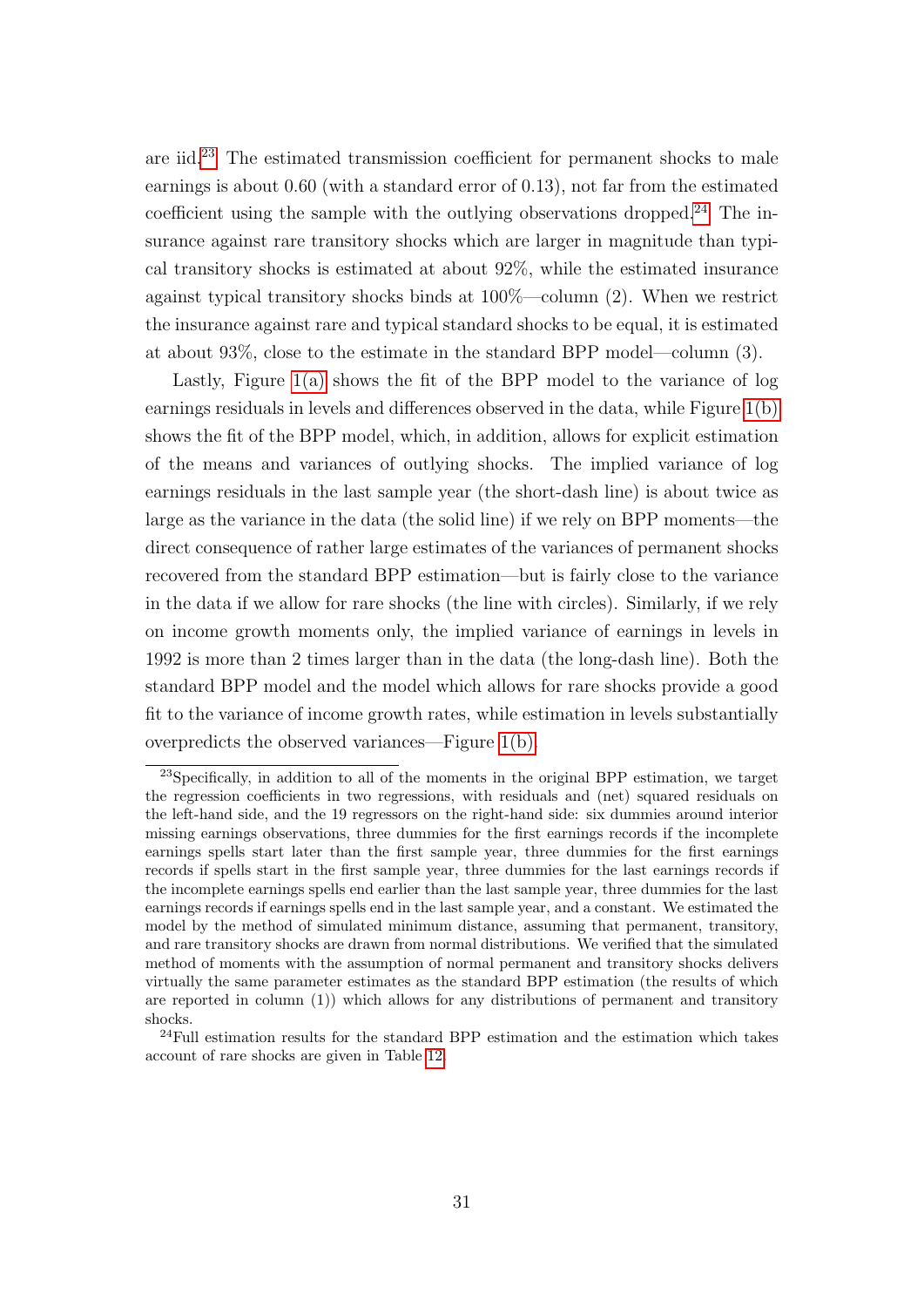# <span id="page-31-0"></span>6 Conclusion

Properties of the earnings process play an important role in various areas of macro and labor economics. Different specifications of this process have been explored in the literature, but the most widely used one is based on decomposing earnings into the sum of persistent and transitory components, where the persistent component is often assumed to follow a random walk. The parameters of such a process can be identified using the moments based on earnings growth rates (first-difference in log earnings) or the moments based on log earnings levels. Historically, the former approach is more common in labor economics, while the latter is more common in the macroeconomics literature. Unfortunately, these two approaches lead to dramatically different estimates of the variances of permanent and transitory components. In particular, using the same set of observations in the data, the variance of the persistent component is typically estimated to be much higher when the moments in growth rates are targeted, while the variance of the transitory component is found to be much higher when the estimation is based on fitting the moments in levels. This has important implications for substantive economic analysis. For example, the earnings process drives the heterogeneity in Bewley-type models with incomplete markets and the variances of earnings components determine not only economic choices, such as e.g., consumption, and savings but also the optimal design of policies, such as taxes and transfers. Moreover, the standard approach to estimating the amount of insurance that individuals have against permanent and transitory shocks in the data relies on the estimated variances of permanent and transitory components. The uncertainty over the size of these variances translates into uncertainty over the right amount of insurance generated by the widely used Bewley-type models, and the associated uncertainty about the results of welfare analysis using those models.

In this paper we uncover the feature of the data that can quantitatively account for the large difference in the estimates based on earnings growth rates and levels in the administrative data from Denmark and Germany. In particular, we found that earnings are lower on average and more volatile at the start and end of continuous earnings spells. We have shown theoretically that these "outlying" earnings observations, that are either preceded or are followed by a missing observation, induce an upward bias in the estimates of the variance of permanent shocks based on the moments in differences and of the variance of transitory shocks when estimation is based on the moments in levels. Thus, even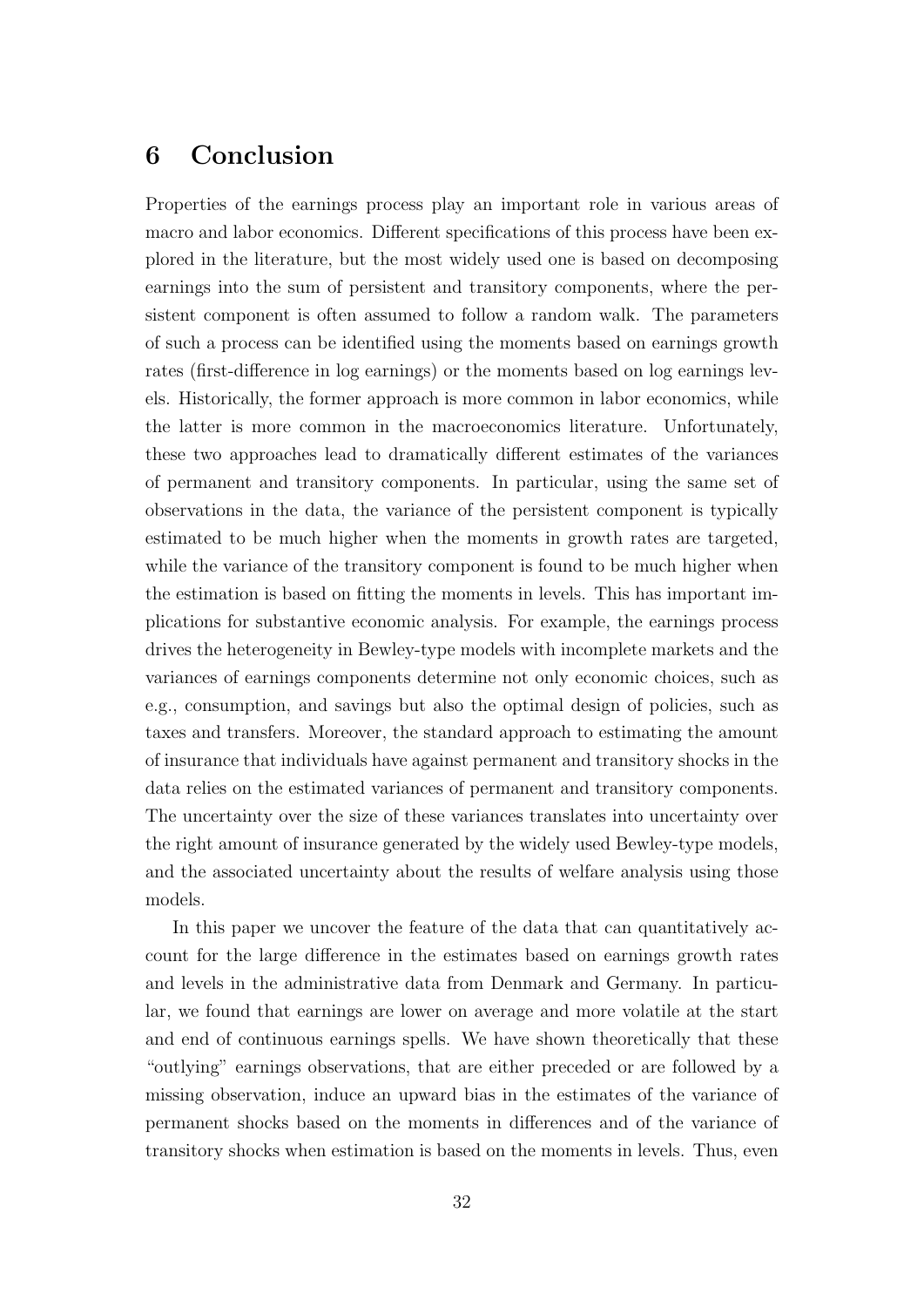when working with very large administrative datasets with highly reliable information, one must remain vigilant because such natural features of the datasets as low mean and high variance of earnings at the start and end of earnings spells can induce very large biases in the estimated earnings processes.

While the primary focus of this paper is on estimating earnings processes on large administrative datasets that that are becoming central in the literature, the mechanism we describe also applies to survey-based data on earnings. We illustrate the importance of accounting for the high variance and low mean of earnings at the start and end of the earnings spells by replicating the analysis in Blundell, Pistaferri, and Preston (2008) using their PSID male earnings data. We show that not taking these features of the data into account leads to significant biases in the estimated amount of insurance against permanent earnings shocks. In particular, we find a substantially lower extent of insurance available to individuals in the data.

These findings have several practical implications for estimation of the earnings process. To estimate the parameters of the earnings process in equation [\(1\)](#page-1-0), one can follow several approaches. First, we have shown theoretically and verified empirically, that the variance of the transitory shock is estimated with no bias when estimation is based on the moments for earnings growth rates, and the variance of the permanent shock is unbiased when estimation fits the moments in levels. One could therefore use the estimated permanent component from the moments in levels and the estimated transitory component from the moments in growth rates. An alternative way to proceed would be to estimate the earnings process in equation [\(1\)](#page-1-0) on the data that do not include the observations surrounding the missing ones. As we have shown, this recovers the true parameters of this process quite well. Finally, one can follow our approach in Section [5.3.2](#page-29-0) and explicitly incorporate additional transitory shocks at the beginning and the end of contiguous earnings histories into the analysis—the mean and the variance of these shocks are readily identified from the mean and the variance of earnings in those periods.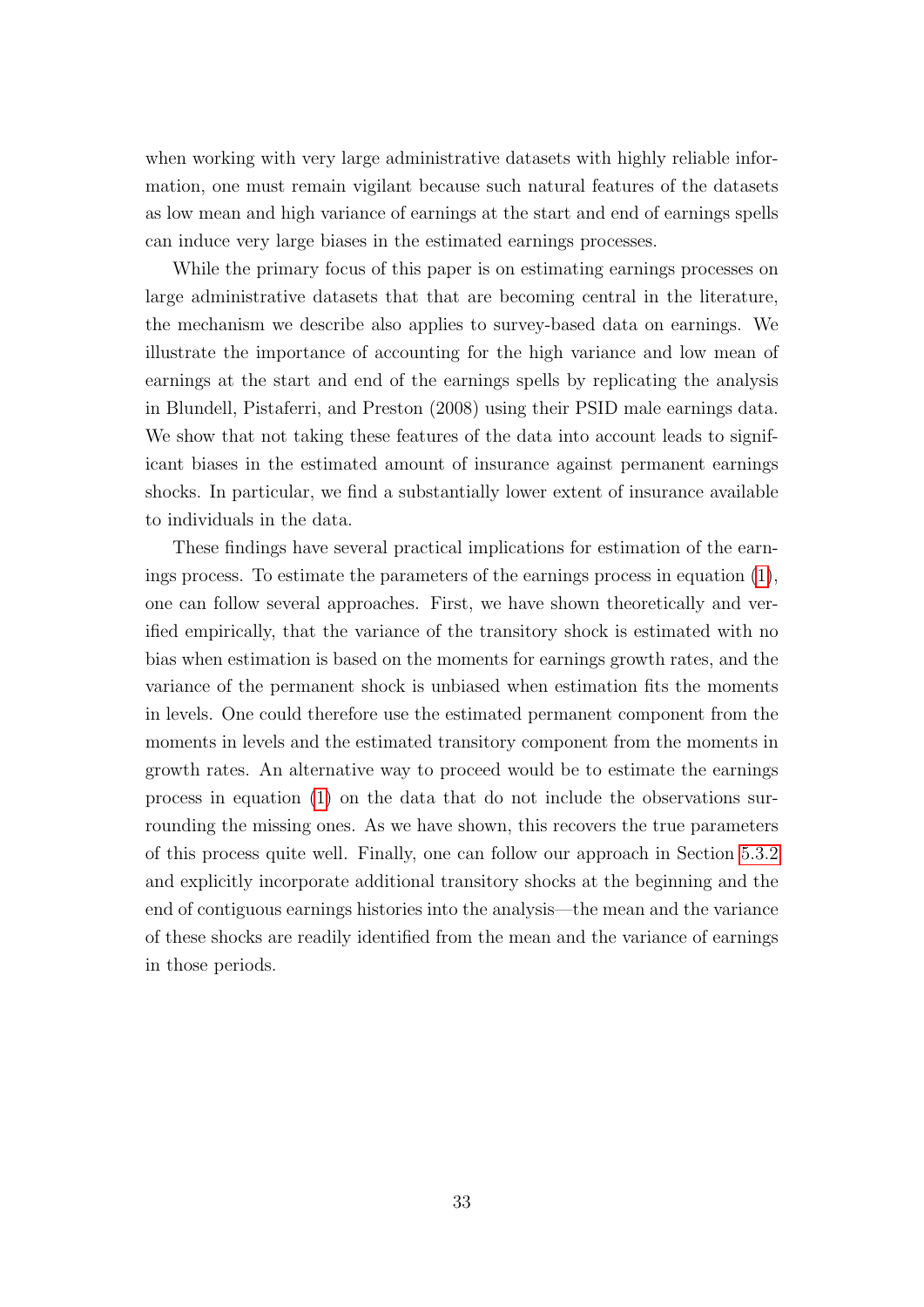# References

- Abowd, J., AND D. CARD (1989): "On the Covariance Structure of Earnings and Hours Changes," Econometrica, 57(2), 411–445.
- ATTANASIO, O., E. HURST, AND L. PISTAFERRI (2012): "The Evolution of Income, Consumption, and Leisure Inequality in the US, 1980–2010," NBER Working Paper # 17982.
- BANKS, J., AND P. DIAMOND (2010): "The Base for Direct Taxation," in Dimensions of Tax Design: The Mirrlees Review, ed. by The Institute for Fiscal Studies (IFS), chap. 6, pp. 548–648. Oxford University Press for The Institute for Fiscal Studies, Oxford.
- BATTISTIN, E., R. BLUNDELL, AND A. LEWBEL (2009): "Why Is Consumption More Log Normal than Income? Gilbrat's Law Revisited," Journal of Political Economy, 117, 1140–1154.
- Blundell, R., M. Graber, and M. Mogstad (2015): "Labor Income Dynamics and the Insurance from Taxes, Transfers, and the Family," Journal of Public Economics, In Press.
- BLUNDELL, R., L. PISTAFERRI, AND I. PRESTON (2008): "Consumption Inequality and Partial Insurance," American Economic Review, 98(5), 1887– 1921.
- Browning, M., M. Ejrnæs, and J. Alvarez (2010): "Modelling Income Processes with Lots of Heterogeneity," Review of Economic Studies, 77, 1353– 1381.
- Carroll, C. D. (1997): "Buffer-Stock Saving and the Life Cycle/Permanent Income Hypothesis," Quarterly Journal of Economics, 112, 1–55.
- CASTAÑEDA, A., J. DÍAZ-GIMÉNEZ, AND J.-V. RÍOS-RULL (2003): "Accounting for the U.S. Earnings and Wealth Inequality," Journal of Political Econ $omy, 111(4), 818-857.$
- DEATON, A. (1991): "Saving and Liquidity Constraints," *Econometrica*, 59, 1121–1248.
- DeBacker, J., B. Heim, V. Panousi, S. Ramnath, and I. Vidangos (2013): "Rising Inequality: Transitory or Persistent? New Evidence from a Panel of U.S. Tax Returns," Brookings Papers on Economic Activity, pp. 67–142.
- DOMEIJ, D., AND M. FLODÉN (2010): "Inequality Trends in Sweden 1978– 2004," Review of Economic Dynamics, 13(1), 179–208.
- DUSTMANN, C., J. LUDSTECK, AND U. SCHÖNBERG (2009): "Revisiting the German Wage Structure," Quarterly Journal of Economics, 124, 843–881.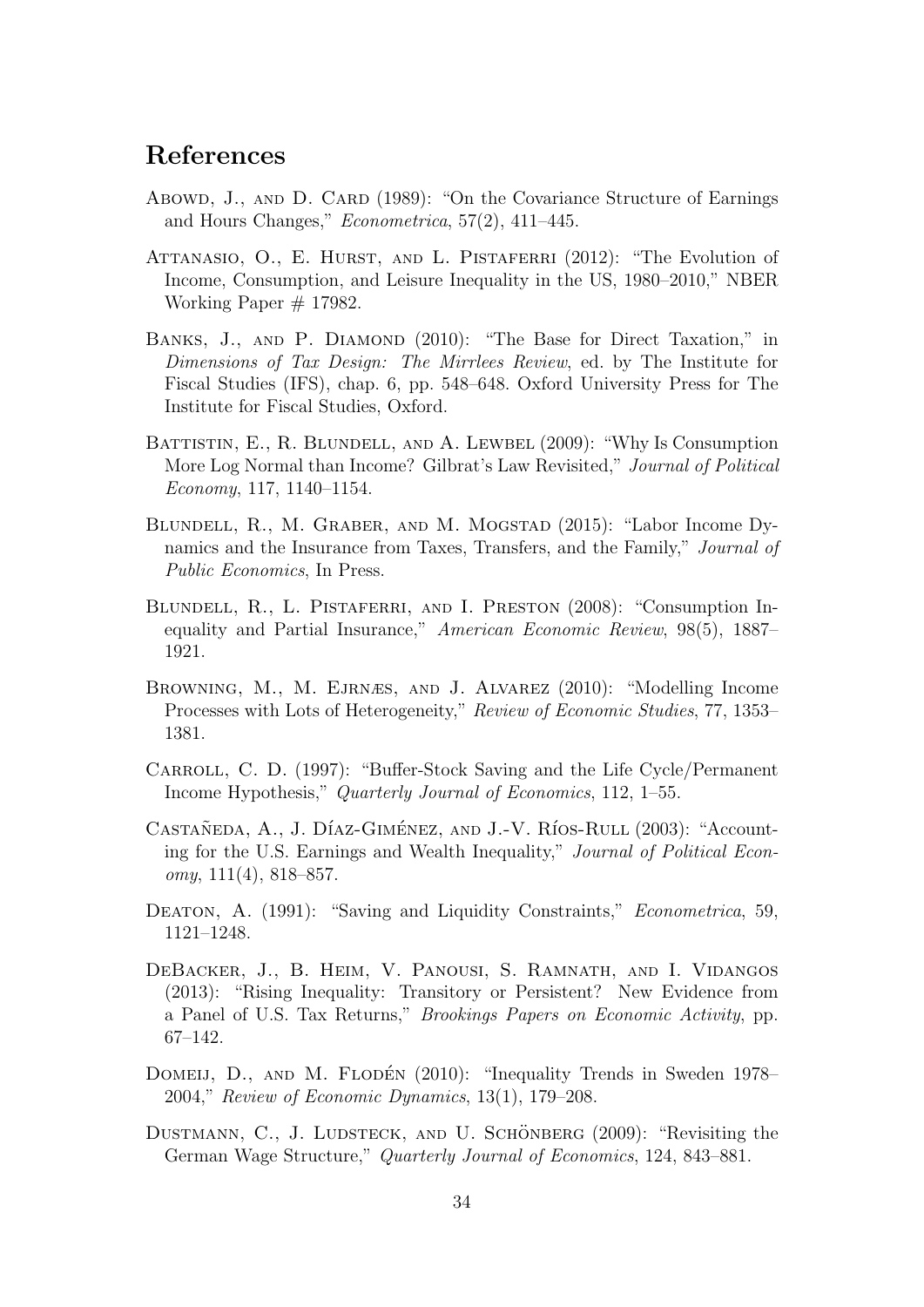- FARHI, E., AND I. WERNING (2012): "Insurance and Taxation over the Life Cycle," Review of Economic Studies, forthcoming.
- FITZGERALD, J., P. GOTTSCHALK, AND R. MOFFITT (1998): "An Analysis of Sample Attrition in Panel Data: The Michigan Panel Study of Income Dynamics," Journal of Human Resources, 33, 251–299.
- FRIEDMAN, M. (1957): A Theory of the Consumption Function. Princeton University Press, Princeton, NJ.
- FRIEDMAN, M., AND S. KUZNETS (1954): Income from Independent Professional Practice. National Bureau of Economic Research, New York.
- GOTTSCHALK, P., AND R. A. MOFFITT (1994): "The Growth of Earnings Instability in the U.S. Labor Market," Brookings Papers on Economic Activity, 2, 217–54.
- Guvenen, F. (2009): "An Empirical Investigation of Labor Income Processes," Review of Economic Dynamics, 12(1), 58–79.
- Guvenen, F., S. Ozcan, and J. Song (2014): "The Nature of Countercyclical Income Risk," Journal of Political Economy, 122(3), 621–660.
- Harvey, A. (1989): Forecasting, Structural Time Series Models and the Kalman Filter. Cambridge University Press.
- HEATHCOTE, J. (2005): "Fiscal Policy with Heterogeneous Agents and Incomplete Markets," Review of Economic Studies, 72(1), 161–188.
- HEATHCOTE, J., F. PERRI, AND G. L. VIOLANTE (2010): "Unequal We Stand: An Empirical Analysis of Economic Inequality in the United States: 1967– 2006," Review of Economic Dynamics, 13(1), 15–51.
- HEATHCOTE, J., K. STORESLETTEN, AND G. L. VIOLANTE (2010): "The Macroeconomic Implications of Rising Wage Inequality in the United States," Journal of Political Economy, 118(4), 681–722.
- (2014): "Consumption and Labor Supply with Partial Insurance: An Analytical Framework," American Economic Review, 104(7), 2075–2126.
- Hryshko, D. (2012): "Labor Income Profiles Are Not Heterogeneous: Evidence From Income Growth Rates," Quantitative Economics, 3, 177–209.
- Hryshko, D., and I. Manovskii (2015): "Reassessing Consumption Responses to Income Shocks in U.S. Data," mimeo, University of Alberta and University of Pennsylvania.
- HUBBARD, R. G., J. SKINNER, AND S. P. ZELDES (1995): "Precautionary Saving and Social Insurance," Journal of Political Economy, 103(2), 360–399.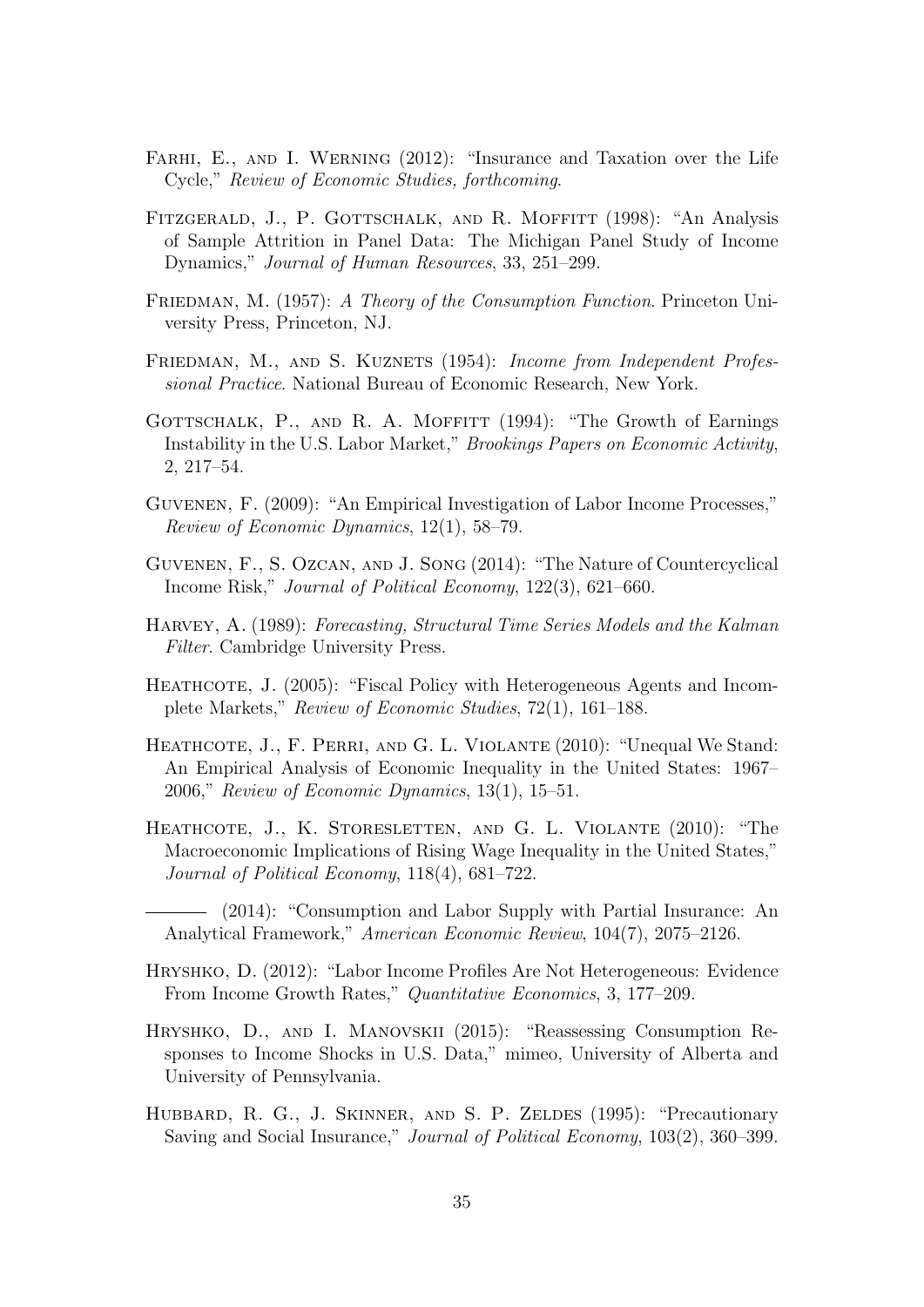- HUGGETT, M., G. VENTURA, AND A. YARON (2011): "Sources of Lifetime Inequality," American Economic Review, 101, 2923–2954.
- Krueger, D., and F. Perri (2006): "Does Income Inequality Lead to Consumption Inequality? Evidence and Theory," Review of Economic Studies, 73(1), 163–193.
- Livshits, I., J. MacGee, and M. Tertilt (2007): "Consumer Bankruptcy: A Fresh Start," American Economic Review, 97, 402–418.
- MaCurdy, T. E. (1982): "The Use of Time Series Processes to Model the Error Structure of Earnings in a Longitudinal Data Analysis," Journal of Econometrics, 18(1), 83–114.
- (2007): "A Practitioner's Approach to Estimating Intertemporal Relationships Using Longitudinal Data: Lessons from Applications in Wage Dynamics," in *Handbook of Econometrics*, *Vol. 6A*, ed. by J. J. Heckman, and E. E. Leamer, chap. 62, pp. 4057–4167. Elsevier, Amsterdam.
- MEGHIR, C., AND L. PISTAFERRI (2004): "Income Variance Dynamics and Heterogeneity," Econometrica, 72(1), 1–32.
- (2011): "Earnings, Consumption, and Life Cycle Choices," in Handbook of Labor Economics, Vol. 4B, ed. by D. Card, and O. Ashenfelter, chap. 9, pp. 773–854. Elsevier, Amsterdam.
- MOFFITT, R. A., AND P. GOTTSCHALK (2012): "Trends in the Transitory Variance of Male Earnings: Methods and Evidence," Journal of Human Resources, 47(1), 204–236.
- POSTEL-VINAY, F., AND H. TURON (2010): "On-the-Job Search, Productivity Shocks, and the Individual Earnings Process," International Economic Review, 51, 599–629.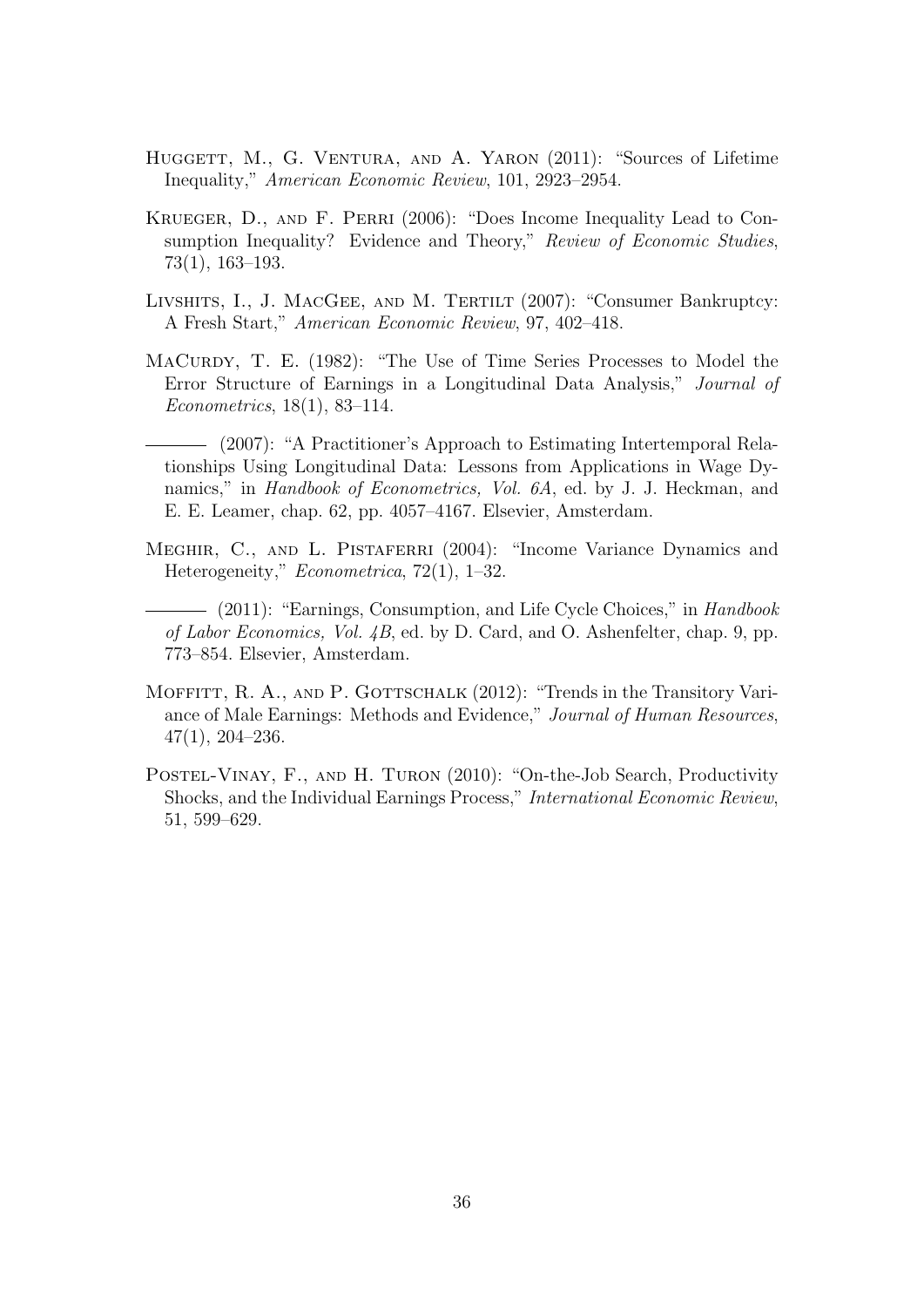|                                                                           | 9 consec.            | 20 not nec.<br>consec. | <b>Balanced</b>     |
|---------------------------------------------------------------------------|----------------------|------------------------|---------------------|
| Number of individuals<br>Number of observations                           | 102,825<br>2,367,552 | 90,668<br>2,298,429    | 67,008<br>1,742,208 |
| Education                                                                 |                      |                        |                     |
| Less than high school                                                     | 0.227                | 0.222                  | 0.206               |
| High school degree                                                        | $\,0.032\,$          | 0.031                  | 0.029               |
| Vocational training                                                       | 0.505                | 0.521                  | 0.542               |
| Two-year university degree                                                | 0.046                | 0.046                  | 0.047               |
| Bachelors degree                                                          | 0.125                | 0.122                  | 0.124               |
| Master or Ph.D.                                                           | 0.065                | 0.059                  | 0.051               |
|                                                                           |                      |                        |                     |
| <b>Earnings</b><br>1985                                                   | 40,157               | 40,227                 |                     |
|                                                                           |                      |                        | 41,383              |
|                                                                           | (12, 831)            | (12,889)               | (12, 278)           |
| 1995                                                                      | 48,197               | 48,444                 | 50,004              |
|                                                                           | (20, 562)            | (20, 462)              | (19, 954)           |
| 2005                                                                      | 52,656               | 51,511                 | 53,298              |
|                                                                           | (26, 635)            | (26, 279)              | (25, 917)           |
|                                                                           |                      |                        |                     |
| Spell counts                                                              |                      |                        |                     |
| Start 1981, end 2006                                                      | 67,008               | 80,787                 | 67008               |
| Start after 1981, end 2006                                                | 13,439               | 4,376                  | $\overline{0}$      |
| Start in 1981, end before 2006                                            | 17,723               | 5,210                  | $\overline{0}$      |
| Start after 1981, end before 2006                                         | 4,655                | 295                    | $\overline{0}$      |
| Total                                                                     | 102,825              | 90,668                 | 67008               |
| Number of spells with 20 or more not nec. consec. observations, by length |                      |                        |                     |
| [Proportion of missing observations within spell in square brackets]      |                      |                        |                     |
| 20                                                                        |                      | $1,634$ [0.144]        |                     |
| 21                                                                        |                      | $2,009$ [0.119]        |                     |
| 22                                                                        |                      | 2,665 [0.096]          |                     |
| 23                                                                        |                      | 3,296 [0.079]          |                     |
| 24                                                                        |                      | 4,486 [0.054]          |                     |
| 25                                                                        |                      | 9,570 [0.030]          |                     |
| 26                                                                        |                      | 67,008 [0.00]          |                     |

<span id="page-36-0"></span>Table 1: Danish data, 1981–2006. Summary statistics for selected YEARS.

Notes: Earnings are expressed in 2005 Euros; the standard deviation of earnings is given in parentheses.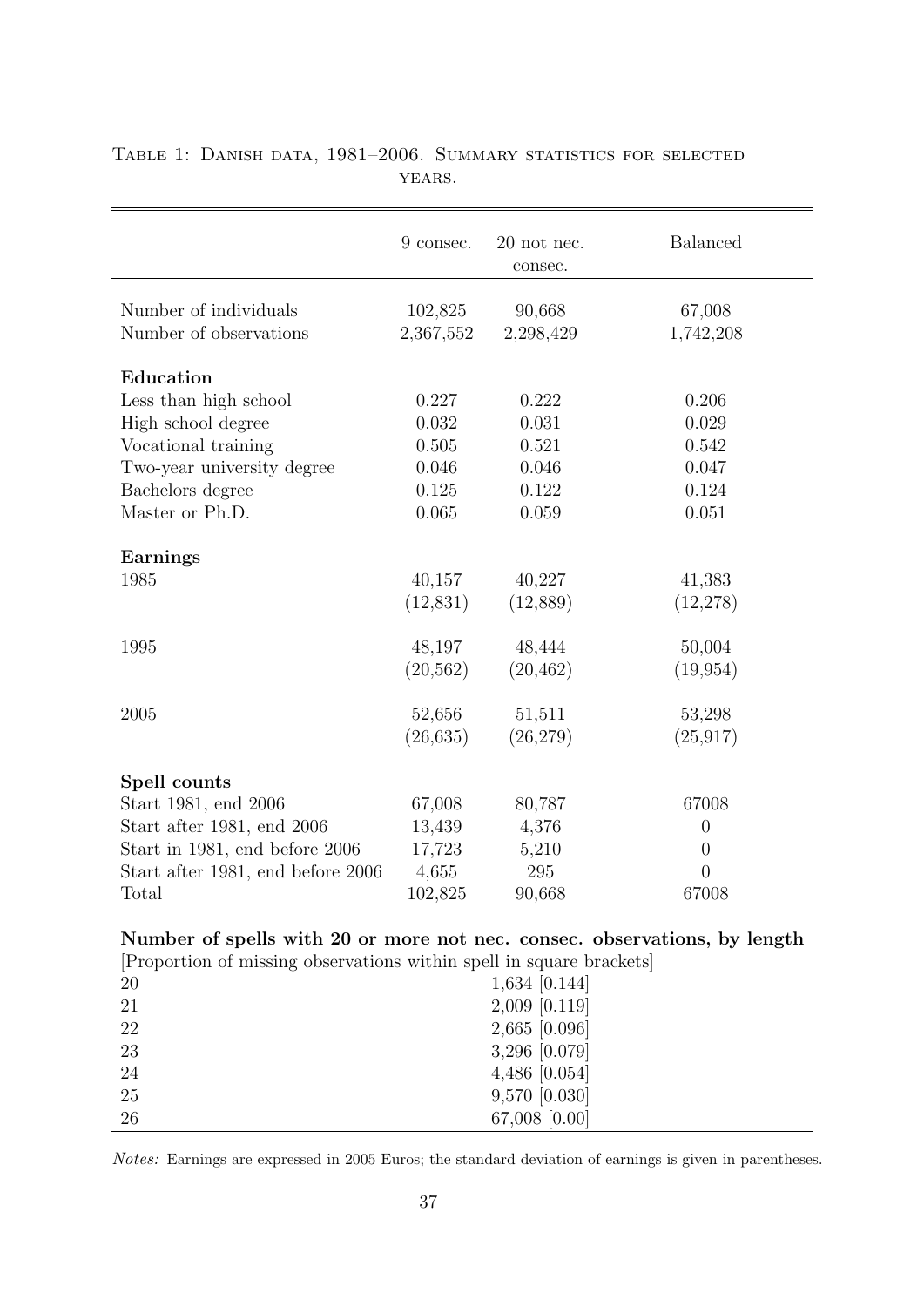|                                                                            | 9 consec.         | $20$ not nec.<br>consec. | <b>Balanced</b>  |
|----------------------------------------------------------------------------|-------------------|--------------------------|------------------|
| Number of individuals<br>Number of observations                            | 18,130<br>379,080 | 13,635<br>330,748        | 9,452<br>236,300 |
| Education                                                                  |                   |                          |                  |
| Middle school or no degree                                                 | 0.05              | 0.04                     | 0.04             |
| Vocational training                                                        | 0.72              | 0.74                     | 0.76             |
| High school degree                                                         | 0.06              | 0.05                     | 0.05             |
| College                                                                    | 0.17              | 0.17                     | 0.15             |
|                                                                            |                   |                          |                  |
| <b>Earnings</b>                                                            |                   |                          |                  |
| 1985                                                                       | 33,626            | 33,930                   | 34,559           |
|                                                                            | (15, 876)         | (13, 323)                | (12,881)         |
| 1995                                                                       | 45,309            | 47,180                   | 47,965           |
|                                                                            | (24, 702)         | (24, 295)                | (24, 463)        |
|                                                                            |                   |                          |                  |
| 2005                                                                       | 49,121            | 51,289                   | 52,457           |
|                                                                            | (36, 473)         | (37,106)                 | (37,666)         |
| Spell counts                                                               |                   |                          |                  |
| Start 1984, end 2008                                                       | 9,452             | 11,179                   | 9,452            |
| Start after 1984, end 2008                                                 | 3,136             | 1,007                    | $\theta$         |
| Start in 1984, end before 2008                                             | 4,463             | 1,393                    | $\overline{0}$   |
| Start after 1984, end before 2008                                          | 1,079             | 56                       | $\overline{0}$   |
| Total                                                                      | 18,130            | 13,635                   | 9,452            |
|                                                                            |                   |                          |                  |
| Number of spells with 20 or more not nec. consec. observations, by length  |                   |                          |                  |
| [Proportion of missing observations within spell in square brackets]<br>20 |                   | 575 [0.054]              |                  |
| 21                                                                         |                   | 509 [0.054]              |                  |
| $22\,$                                                                     |                   | 623 [0.05]               |                  |
| 23                                                                         |                   | 871 [0.037]              |                  |
| 24                                                                         |                   | 1,605 [0.027]            |                  |
| 25                                                                         |                   | $9,452$ [0.00]           |                  |

<span id="page-37-0"></span>Table 2: German data, 1984–2008. Summary statistics for selected YEARS.

Notes: Earnings are expressed in 2005 Euros; the standard deviation of earnings is given in parentheses.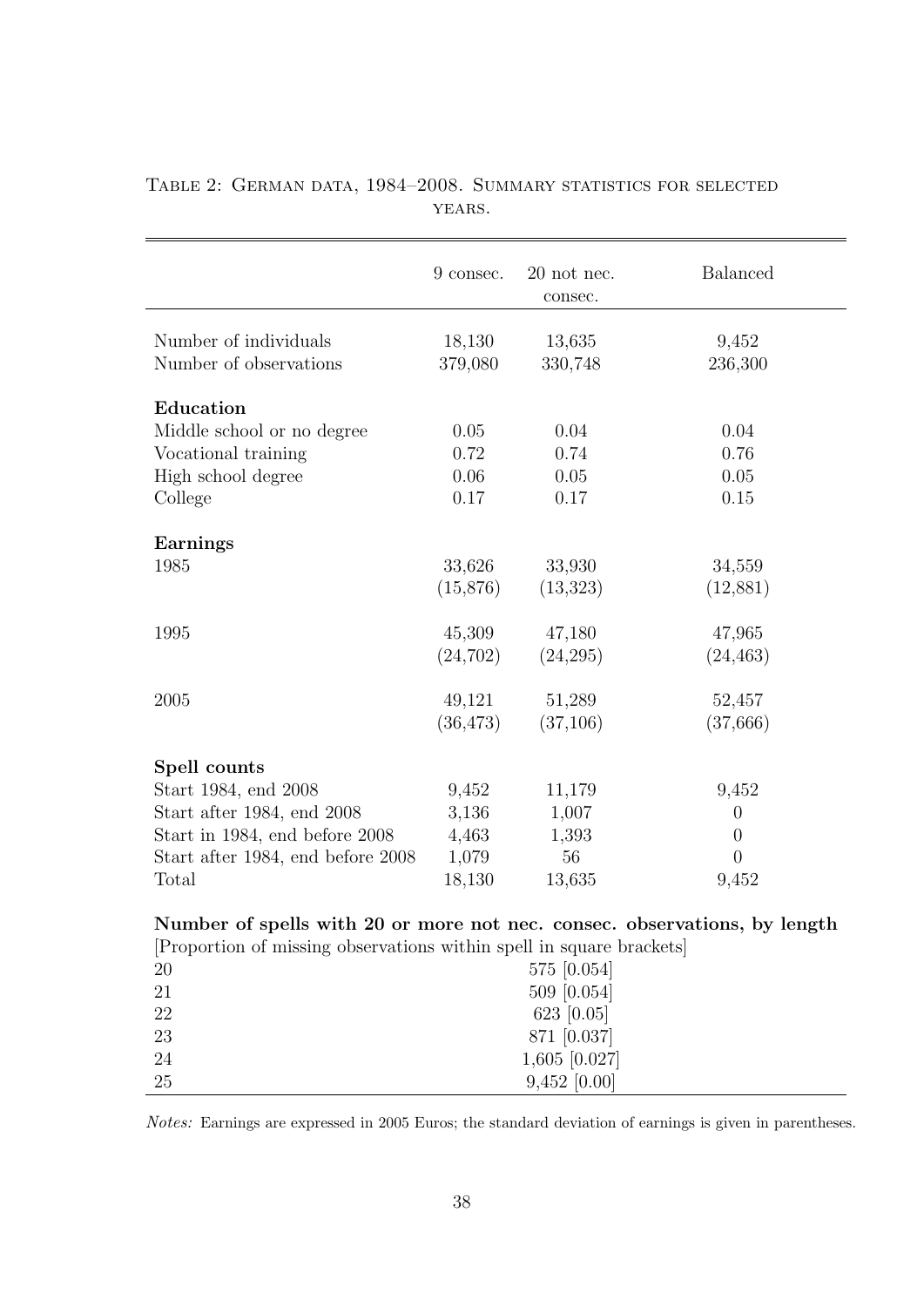|                             |                  | 9 consec.         |                   |             |                  | 20 not nec. consec. |                   |             |
|-----------------------------|------------------|-------------------|-------------------|-------------|------------------|---------------------|-------------------|-------------|
|                             |                  | German data       |                   | Danish data |                  | German data         |                   | Danish data |
|                             | Levs.            | Diffs.            | Levs.             | Diffs.      | Levs.            | Diffs.              | Levs.             | Diffs.      |
|                             | (1)              | $\left( 2\right)$ | (3)               | (4)         | (5)              | (6)                 | $\left( 7\right)$ | (8)         |
| $\hat{\phi}_p$              | 0.980            | 0.992             | 0.964             | 0.990       | 0.995            | 0.997               | 0.967             | 0.989       |
|                             | (0.001)          | (0.0008)          | (0.0008)          | (0.0004)    | (0.001)          | (0.001)             | (0.0007)          | (0.0006)    |
| $\hat{\sigma}_{\xi}^2$      | 0.007            | 0.019             | 0.007             | 0.012       | 0.0046           | 0.008               | 0.0066            | 0.0103      |
|                             | (0.0002)         | (0.0003)          | (0.0001)          | (0.0001)    | (0.0001)         | (0.0002)            | (0.0001)          | (0.0001)    |
| $\hat{\phi}_{\tau}$         | 0.173            | 0.173             | 0.289             | 0.285       | 0.158            | 0.316               | 0.184             | 0.355       |
|                             | (0.006)          | (0.014)           | (0.003)           | (0.004)     | (0.009)          | (0.012)             | (0.004)           | (0.004)     |
| $\hat{\sigma}_{\epsilon}^2$ | 0.025            | 0.009             | 0.022             | 0.014       | 0.016            | 0.011               | 0.023             | 0.016       |
|                             | (0.0004)         | (0.0003)          | (0.0002)          | (0.0001)    | (0.0003)         | (0.0003)            | (0.0002)          | (0.0001)    |
| $\hat{\sigma}^2_{\alpha}$   | 0.026<br>(0.002) |                   | 0.020<br>(0.0004) |             | 0.029<br>(0.002) |                     | 0.023<br>(0.0004) |             |
| $\chi^2$                    | 929.67           | 725.21            | 6166.66           | 4196.83     | 1518.17          | 1284.62             | 6637.87           | 4799.07     |
| (d.f.)                      | 320              | 296               | 346               | 321         | 320              | 296                 | 346               | 321         |

<span id="page-38-0"></span>Table 3: Estimates of the earnings process in unbalanced samples.

*Notes:* The estimated earnings process is:  $y_{it} = \alpha_i + p_{it} + \tau_{it}$ , where  $p_{it+1} = \phi_p p_{it} + \xi_{it+1}$  and  $\tau_{it+1} =$  $\phi_{\tau} \tau_{it} + \epsilon_{it+1}$ . Models are estimated using the optimally weighted minimum distance method. Asymptotic standard errors are in parentheses. German data span the period 1984–2008, while Danish data span the period 1981–2006.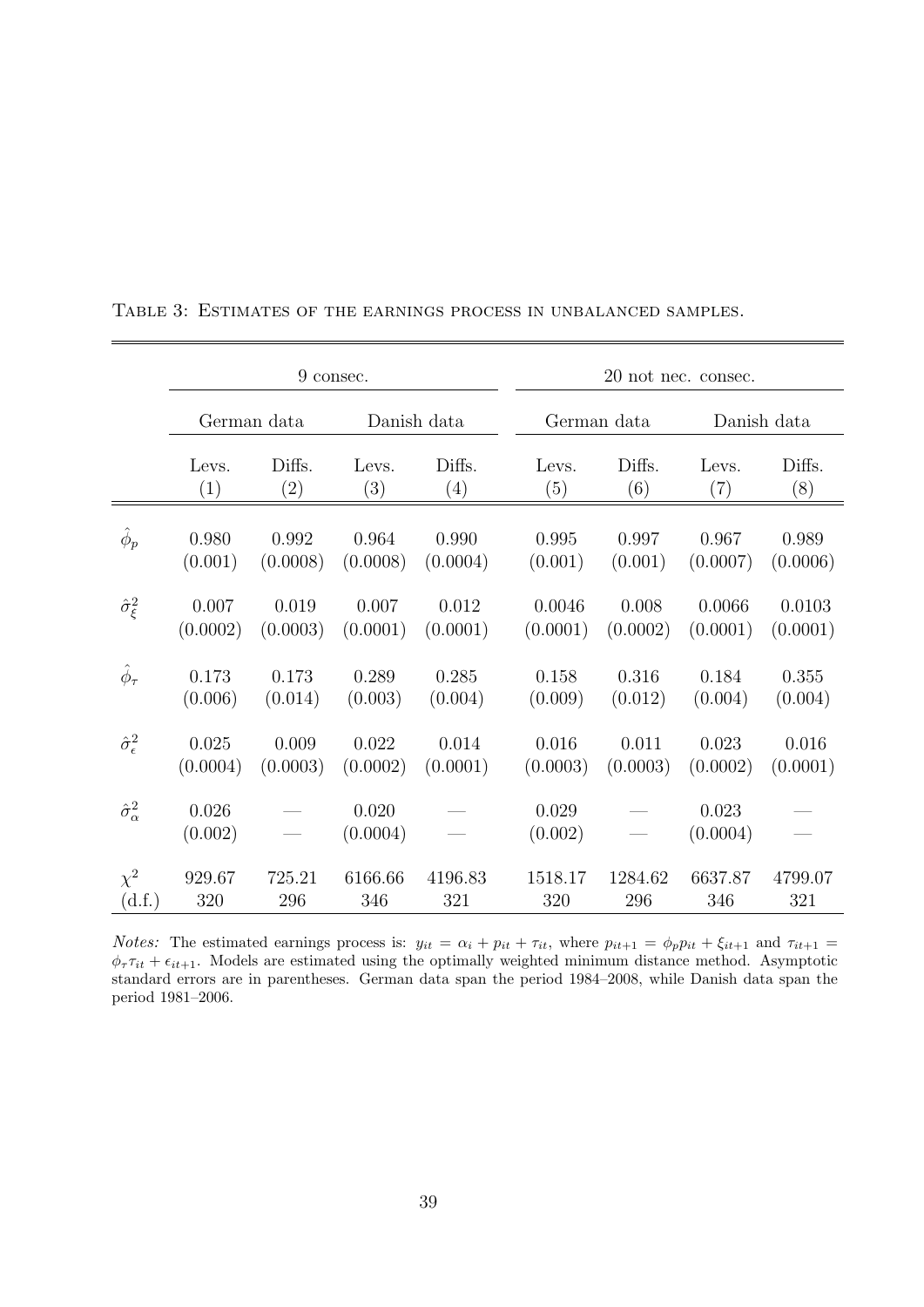|                             |                  | German data |                   | Danish data |
|-----------------------------|------------------|-------------|-------------------|-------------|
|                             | Levs.            | Diffs.      | Levs.             | Diffs.      |
|                             | (1)              | (2)         | (3)               | (4)         |
| $\hat{\phi}_p$              | 1                | 0.998       | 0.975             | 0.979       |
|                             | (0.001)          | (0.002)     | (0.0007)          | (0.0009)    |
| $\hat{\sigma}_{\xi}^2$      | 0.0031           | 0.0033      | 0.0046            | 0.0045      |
|                             | (0.0001)         | (0.0001)    | (0.0000)          | (0.0001)    |
| $\hat{\phi}_{\tau}$         | 0.278            | 0.258       | 0.311             | 0.317       |
|                             | (0.011)          | (0.012)     | (0.004)           | (0.004)     |
| $\hat{\sigma}_{\epsilon}^2$ | 0.008            | 0.0078      | 0.0104            | 0.0106      |
|                             | (0.0002)         | (0.0002)    | (0.0001)          | (0.0001)    |
| $\hat{\sigma}^2_{\alpha}$   | 0.024<br>(0.001) |             | 0.018<br>(0.0003) |             |
| $\chi^2$                    | 1205.84          | 935.52      | 6244.18           | 5094.84     |
| (d.f.)                      | 320              | 296         | 346               | 321         |

<span id="page-39-0"></span>Table 4: Estimates of the earnings process. Balanced samples.

 $\overline{\phantom{0}}$ 

*Notes:* The estimated earnings process is:  $y_{it} = \alpha_i + p_{it} + \tau_{it}$ , where  $p_{it+1} = \phi_p p_{it} + \xi_{it+1}$  and  $\tau_{it+1} =$  $\phi_{\tau} \tau_{it} + \epsilon_{it+1}$ . Models are estimated using the optimally weighted minimum distance method. Asymptotic standard errors are in parentheses. German data span the period 1984–2008, while Danish data span the period 1981–2006.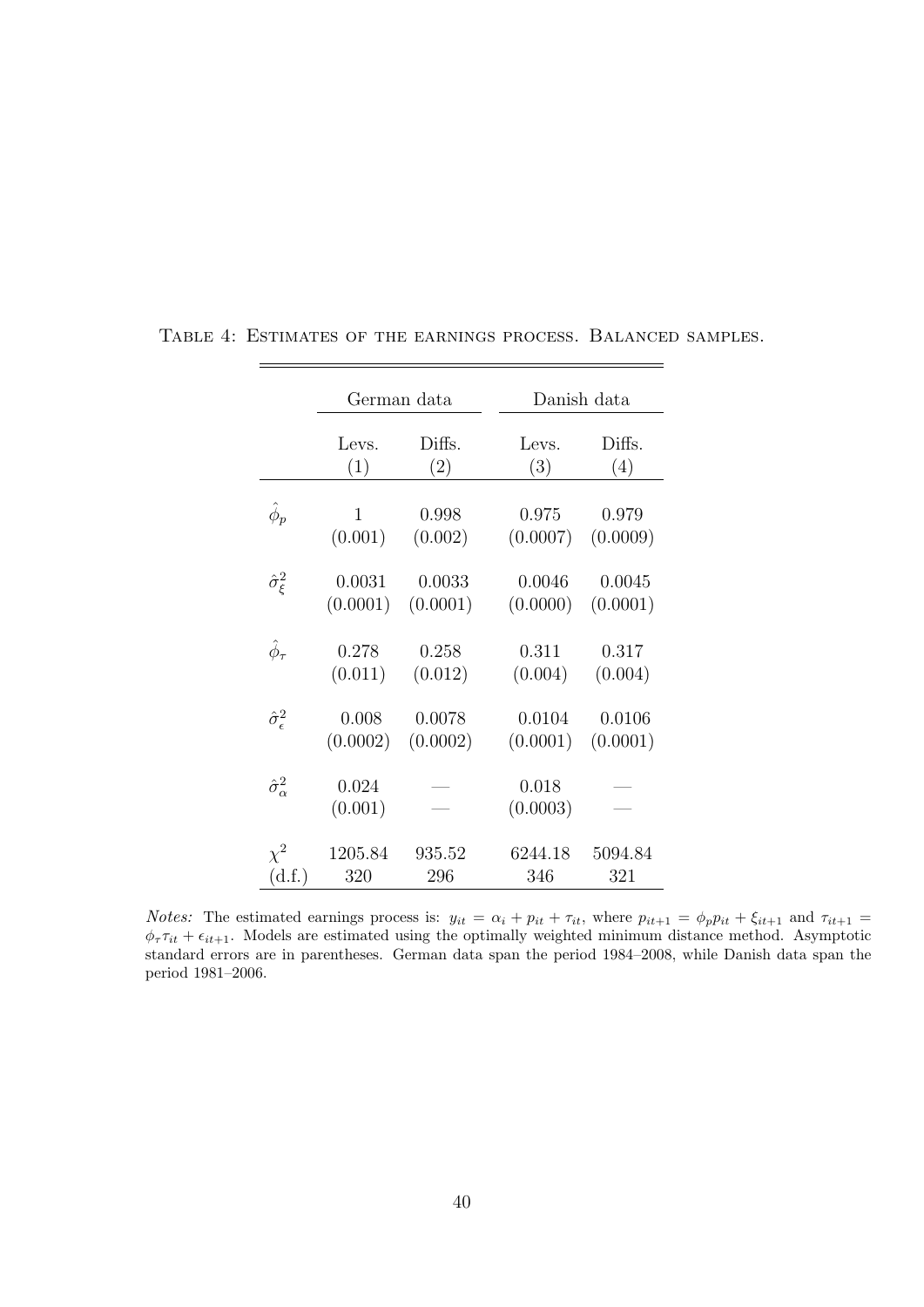| ׇ֚֘<br>i<br>i<br> <br> <br> <br> <br>ł                                                                                                  |
|-----------------------------------------------------------------------------------------------------------------------------------------|
| ;<br> <br> <br> <br> <br> <br> <br> <br>֦֖֖֧ׅ֧֧֧֦֧֧֧֪ׅ֧֧֧֪֪֪֪֪֚֚֚֚֚֚֚֚֚֚֚֚֚֚֚֚֚֚֚֚֚֚֚֝֬֝֝֓֝֬֝֬֝֓֝֓֝֬֝֬֝֬֝֓֝֬֓֝֬֝֬֝֬֝֬֝֬֝֬֝֬֝֬<br>I<br>I |
| Į<br>j<br>$\vdots$<br>:<br>l<br>i                                                                                                       |
| ֧ׅ֧ׅׅ֧֧֧ׅ֧֧֧֛ׅ֧֛֧ׅ֧֛֧֚֚֚֚֚֚֚֚֚֚֚֚֚֚֚֚֚֚֚֚֚֚֚֚֚֡֜֓֡֓֝֓֓֓֓֜֓֬֜֓֬<br>ן<br>ג<br>l                                                           |
| ۱<br>١<br>֧֖֧֧֧֧֧֧֧֧֧֧֧֧֧֧֧֧֧֧֧֧֧֧֧֧֧֧֚֚֚֚֚֚֚֚֚֚֚֚֚֚֚֚֚֚֓֝֓֓֓֓֓֓֓֓֓֓֓֓֓֓֓֝֬֓֓֝֬֓֝֬֝֬֝֬֝֬֬֓<br>֧֧֧֝֩֩                                    |
| $\vdots$<br>ו<br>ו<br>j<br>i<br>١<br>I                                                                                                  |
| ļ<br>l<br>l<br>ļ<br>֧֧ׅ֧ׅ֧ׅ֧ׅ֧ׅ֧֧֧֧ׅ֧֧֧ׅ֧ׅ֧֛ׅ֧֧֚֚֚֚֚֚֚֚֚֚֚֚֚֚֚֚֚֚֚֚֚֚֚֚֚֡֜֜֓֝֓֝֓֜֝֬֜֜֓֝֬<br>١<br>I                                      |

<span id="page-40-0"></span>

|                                     |                 |                          | 9 or more consec. |             |                 |                          | 20 not nec. consec. |               |
|-------------------------------------|-----------------|--------------------------|-------------------|-------------|-----------------|--------------------------|---------------------|---------------|
|                                     | German data     |                          | Danish data       |             | German data     |                          |                     | Danish data   |
|                                     | $\widehat{\Xi}$ | $\widehat{\mathfrak{S}}$ | $\odot$           | $\bigoplus$ | $\widetilde{5}$ | $\widehat{\mathfrak{S}}$ | $\widetilde{\Xi}$   | $\circledast$ |
| $\ddot{s}$<br>Year observed: fir    | $-0.75***$      | 0.00                     | $-0.67***$        | $0.00**$    | $0.75***$       | $_{\rm 0.00}$            | $-0.62***$          | $0.00***$     |
|                                     | $(-74.06)$      | (1.07)                   | $-144.86$         | (2.19)      | $(-37.73)$      | (0.14)                   | $(-74.14)$          | $(-3.84)$     |
| Year observed: second               | $-0.30***$      | $0.02***$                | $-0.35***$        | $0.02***$   | $-0.24***$      | $0.01***$                | $0.35***$           | $0.01***$     |
|                                     | $(-43.44)$      | (8.34)                   | $(-93.73)$        | (18.66)     | $(-17.86)$      | (5.42)                   | $(-44.27)$          | (12.92)       |
| Year observed: third                | $-0.26***$      | $0.03***$                | $-0.28***$        | $0.03***$   | $0.19***$       | $0.02***$                | $-0.25***$          | $0.01***$     |
|                                     | $(-39.23)$      | (11.10)                  | $(-81.25)$        | (27.44)     | $(-14.95)$      | (10.22)                  | $(-36.41)$          | (15.66)       |
| Year observed: second-to-last       | $-0.10***$      | $0.02***$                | $-0.14***$        | $0.01***$   | $-0.08***$      | $0.02***$                | $-0.12***$          | $0.01***$     |
|                                     | $(-15.82)$      | (7.50)                   | (5.71)            | (12.14)     | $(-6.77)$       | (6.60)                   | $(-18.58)$          | (12.24)       |
| Year observed: next-to-last         | $-0.13***$      | $0.01***$                | $-0.17***$        | $0.01***$   | $0.13***$       | $0.01***$                | $-0.16***$          | $0.01***$     |
|                                     | $(-19.37)$      | (5.01)                   | $(-55.32)$        | (7.97)      | $(-9.39)$       | (4.54)                   | $(-23.54)$          | (9.49)        |
| Year observed: last                 | $0.50***$       | 0.00                     | $0.38***$         | $0.00**$    | $0.51***$       | $-0.00$                  | $-0.37***$          | $-0.00**$     |
|                                     | $-56.23$        | (1.04)                   | $(-95.64)$        | (2.52)      | $(-27.71)$      | $(-0.48)$                | $(-43.71)$          | $(-2.09)$     |
| 3 years before earn. miss., dummy   |                 |                          |                   |             | $-0.12***$      | $0.12***$                | $-0.10***$          | $-0.10***$    |
|                                     |                 |                          |                   |             | $(-12.45)$      | $(-12.06)$               | $(-30.09)$          | $(-29.34)$    |
| 2 years before earn. miss., dummy   |                 |                          |                   |             | $-0.12***$      | $0.12***$                | $-0.12***$          | $-0.12***$    |
|                                     |                 |                          |                   |             | $(-13.25)$      | $-13.08$                 | $(-38.71)$          | $-39.67$      |
| 1 year before earn. miss., dummy    |                 |                          |                   |             | $-0.35***$      | $0.35***$                | $-0.38***$          | $-0.39***$    |
|                                     |                 |                          |                   |             | $(-28.76)$      | $-28.86$                 | $-104.00$           | $-106.92$     |
| miss., dunnny<br>1 year after earn. |                 |                          |                   |             | $-0.47***$      | $0.48***$                | $-0.55***$          | $-0.55***$    |
|                                     |                 |                          |                   |             | $(-34.10)$      | $-34.25$                 | $-136.97$           | $-137.21$     |
| miss., dummy<br>2 years after earn  |                 |                          |                   |             | $-0.21***$      | $0.21***$                | $-0.22***$          | $-0.22***$    |
|                                     |                 |                          |                   |             | $(-21.39)$      | $(-21.00)$               | $(-65.50)$          | $-64.95$      |
| miss., dummy<br>3 years after earn  |                 |                          |                   |             | $-0.21***$      | $0.21***$                | $-0.19***$          | $-0.19***$    |
|                                     |                 |                          |                   |             | $(-20.08)$      | $-19.62$                 | $(-51.05)$          | $(-50.52)$    |
| Adj. R sq.                          | 0.068           | 0.000                    | 0.055             | 0.000       | 0.053           | 0.032                    | 0.081               | 0.068         |
| No. obs.                            | 379,080         | 379,080                  | 2,367,552         | 2,367,552   | 330,748         | 330,748                  | 2,298,429           | 2,298,429     |
| No. indiv.                          | 18,130          | 18,130                   | 102,825           | 102,825     | 13,635          | 13,635                   | 90,668              | 90,668        |
|                                     |                 |                          |                   |             |                 |                          |                     |               |

Notes: German data span the period 1984-2008, while Danish data span the period 1981-2006. In columns  $(1)$ ,  $(3)$ ,  $(5)$ , and  $(7)$ , the dummies "Year observed: first"-"Year observed: third" are equal to one if an individual's first earnings record is later than in 1984 in German data and 1981 in Danish data, zero otherwise; "Year observed: second-to-last"-"Year observed: last" are equal to one if an individual's last earnings record is earlier than in 2008 in German data and 2006 in Danish data, zero otherwise. In columns  $(2)$ ,  $(4)$ ,  $(6)$ , and  $(8)$ , the dummies "Year observed: first"-"Year observed: third" are equal to one if an individual's first earnings record is in 1984 in German data and 1981 in Danish data, zero otherwise; "Year observed: second-to-last"-"Year observed: last" are equal to one if an individual's last earnings record is in 2008 in German data and 2006 in Danish data, zero otherwise. Standard errors are clustered by individual; t-statistics are in parentheses. \*\*\* significant at the 1% level, \*\* significant at the Notes: German data span the period 1984–2008, while Danish data span the period 1981–2006. In columns (1), (3), (5), and (7), the dummies "Year observed: first"–"Year observed: third" are equal to one if an individual's first earnings record is later than in 1984 in German data and 1981 in Danish data, zero otherwise; "Year observed: second-to-last"–"Year observed: last" are equal to one if an individual's last earnings record is earlier than in 2008 in German data and 2006 in Danish data, zero otherwise. In columns (2), (4), (6), and (8), the dummies "Year observed: first"–"Year observed: third" are equal to one if an individual's first earnings record is in 1984 in German data and 1981 in Danish data, zero otherwise; "Year observed: second-to-last"–"Year observed: last" are equal to one if an individual's last earnings record is in 2008 in German data and 2006 in Danish data, zero otherwise. Standard errors are clustered by individual; t-statistics are in parentheses. \*\*\* significant at the 1% level, \*\* significant at the  $5\%$  level, \* significant at the  $10\%$  level. 5% level, \* significant at the 10% level.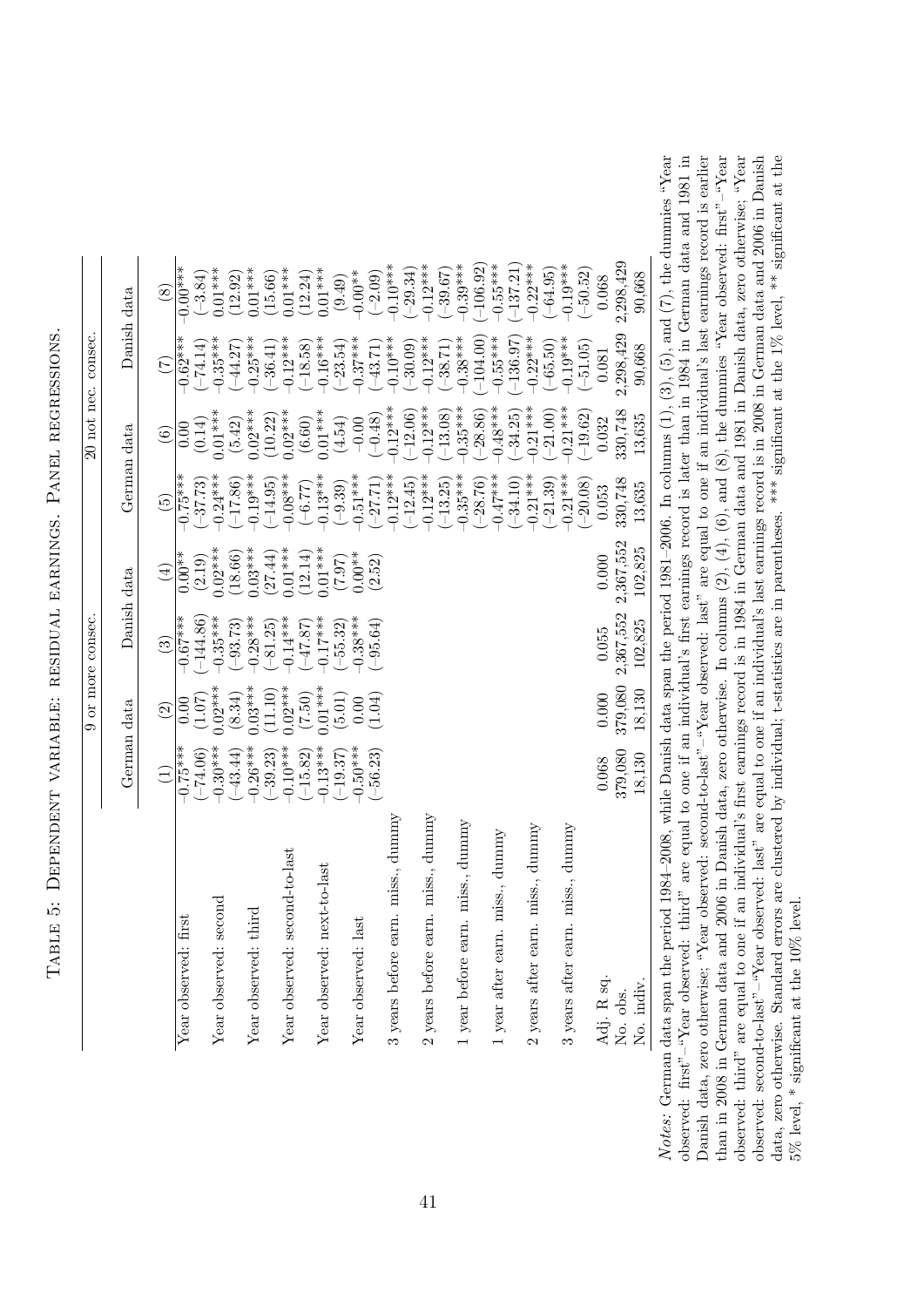| i<br> <br> <br> <br>l<br>l<br>ו<br> <br> <br>J<br>֠    |
|--------------------------------------------------------|
| j<br>į                                                 |
| ļ<br>ׇ֚֚֬֡֡֡                                           |
| י                                                      |
| しゅうきょう しょうしょう しょうしょう しょうしょう しょうしょう<br>١<br>I<br>֠<br>į |
| ١<br>I<br>I<br>J                                       |
| $\frac{1}{1}$<br>١<br>l<br>▎                           |

 $\overline{1}$ 

<span id="page-41-0"></span>

|                                       |                      |                     | 9 or more consec.      |                    |                          |                        | 20 not nec. consec.  |                      |
|---------------------------------------|----------------------|---------------------|------------------------|--------------------|--------------------------|------------------------|----------------------|----------------------|
|                                       |                      | German data         |                        | Danish data        |                          | German data            |                      | Danish data          |
|                                       | $\widehat{\Xi}$      | $\widehat{\Omega}$  | $\widehat{\mathbb{G}}$ | $\bigoplus$        | $\widetilde{\mathbb{G}}$ | $\widehat{\mathbf{e}}$ | $(\mathcal{L})$      | $\circled{s}$        |
| Year observed: first                  | $0.28***$            | $0.05***$           | $0.28***$              | $-0.01***$         | $0.26***$                | $-0.02***$             | $0.18***$            | $0.01***$            |
|                                       | (29.30)              | $(-14.42)$          | (65.60)                | $(-10.70)$         | (15.89)                  | $(-6.73)$              | (27.39)              | (8.41)               |
| Year observed: second                 | $0.06***$            | $-0.07***$          | $0.16***$              | $-0.02***$         | $0.04***$                | $0.04***$              | $0.14***$            | $-0.00***$           |
|                                       | (17.7)               | $(-23.25)$          | (41.37)                | $(-22.08)$         | (2.89)                   | $-15.77$               | (17.76)              | $(-4.51)$            |
| Year observed: third                  | $0.04***$            | $-0.07***$          | $0.12***$              | $-0.03***$         | $0.01\,$                 | $-0.05***$             | $0.08***$            | $-0.01***$           |
|                                       | (6.02)               | $(-26.84)$          | (31.97)                | $(-27.02)$         | (0.62)                   | $-20.22$               | (10.99)              | $-10.03$             |
| $1-to$ -last<br>Year observed: second | $0.08***$            | $0.02***$           | $0.09***$              | 0.00               | $0.07***$                | $0.05***$              | $0.11***$            | $0.02***$            |
| Year observed: next-to-last           | $0.10***$<br>(10.52) | $0.02***$<br>(7.22) | $0.12***$<br>(27.15)   | (0.67)<br>$0.00\,$ | $0.11***$<br>(5.54)      | $0.05***$<br>(15.96)   | $0.13***$<br>(12.90) | $0.02***$<br>(17.16) |
|                                       | (13.25)              | (7.38)              | (32.13)                | (0.67)             | (7.87)                   | (16.34)                | (15.29)              | (17.38)              |
| Year observed: last                   | $0.29***$            | $0.04***$           | $0.25***$              | 0.00               | $0.32***$                | $0.07***$              | $0.26***$            | $0.03***$            |
|                                       | (30.14)              | (11.92)             | (58.60)                | (0.30)             | (17.04)                  | (20.09)                | (27.09)              | (20.98)              |
| 3 years before earn. miss., dummy     |                      |                     |                        |                    | $0.04***$                | $0.04***$              | $0.07***$            | $0.07***$            |
|                                       |                      |                     |                        |                    | $(4.07)$                 | (4.20)                 | (20.30)              | (20.46)              |
| 2 years before earn. miss., dummy     |                      |                     |                        |                    | $0.03***$                | $0.04***$              | $0.07***$            | $0.07***$            |
|                                       |                      |                     |                        |                    | (3.49)                   | (4.08)                 | (21.82)              | (22.59)              |
| 1 year before earn. miss., dummy      |                      |                     |                        |                    | $0.16***$                | $0.17***$              | $0.14***$            | $0.15***$            |
|                                       |                      |                     |                        |                    | (12.95)                  | (13.39)                | (41.43)              | (43.36)              |
| year after earn. miss., dummy         |                      |                     |                        |                    | $0.23***$                | $0.24***$              | $0.19***$            | $0.20***$            |
|                                       |                      |                     |                        |                    | (15.58)                  | (15.99)                | (50.20)              | (51.53)              |
| 2 years after earn. miss., dummy      |                      |                     |                        |                    | $0.06***$                | $0.06***$              | $0.11***$            | $0.11***$            |
|                                       |                      |                     |                        |                    | (6.13)                   | (5.98)                 | (30.50)              | (29.98)              |
| 3 years after earn. miss., dummy      |                      |                     |                        |                    | $0.07***$                | $0.07***$              | $0.07***$            | $0.11***$            |
|                                       |                      |                     |                        |                    | (7.15)                   | (6.63)                 | (20.30)              | (27.49)              |
| Adj. R sq.                            | $0.015$              | 0.017               | 0.012                  | 0.020              | 0.003                    | 0.000                  | $0.048\,$            | 0.074                |
| No. obs.                              | 379,080              | 379,080             | 2,367,552              | 2,367,552          | 330,748                  | 330,748                | 2,298,429            | 2,298,429            |
| No. indiv.                            | 18,130               | 18,130              | 102,825                | 102,825            | 13,635                   | 13,635                 | 90,668               | 90,668               |

 $Notes:$  See notes to Table 5. Notes: See notes to Table [5.](#page-40-0)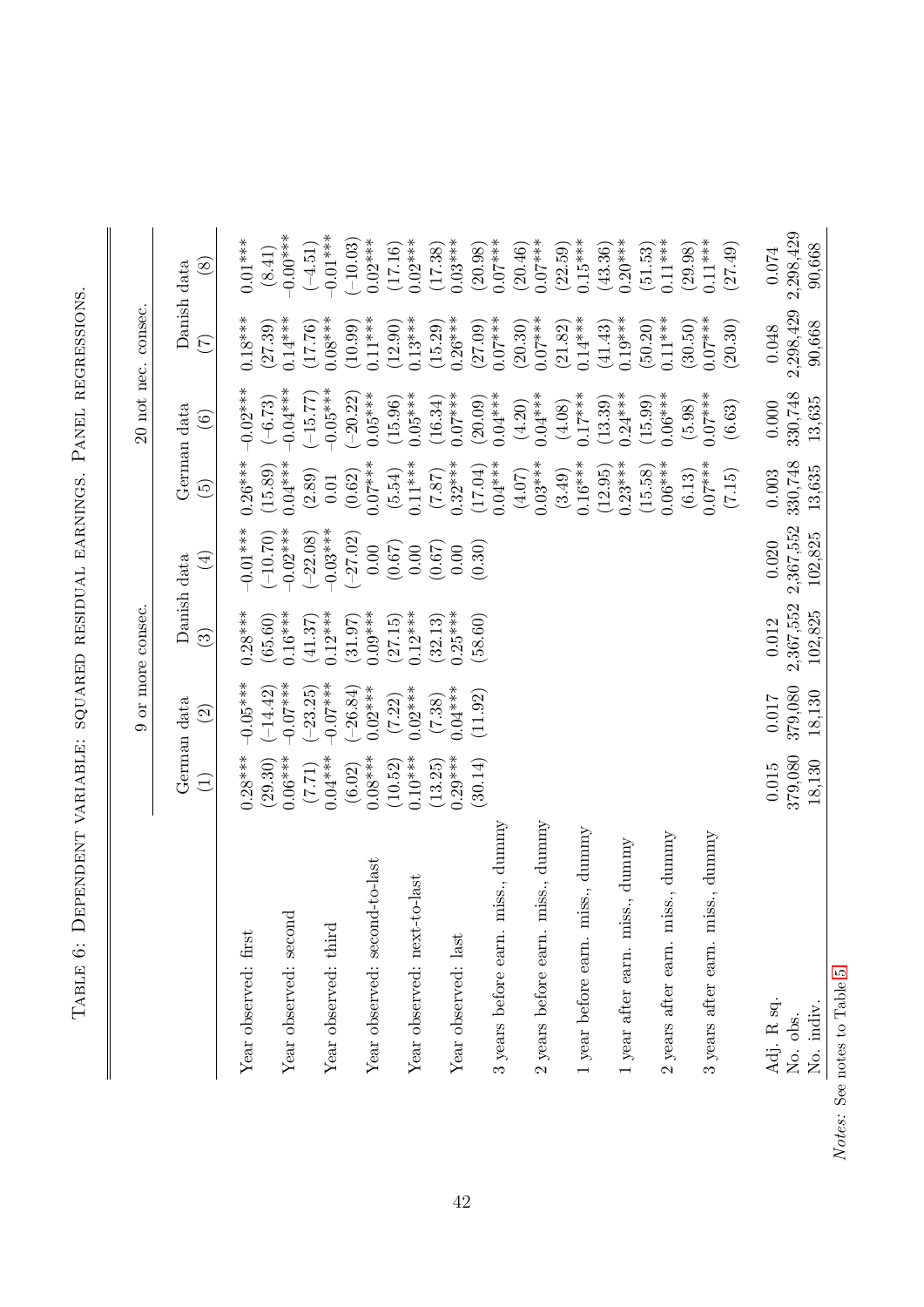|                                          |                 |           | German data            |                                                    |                                                   |                   | Danish data     |                                                    |                            |                          |
|------------------------------------------|-----------------|-----------|------------------------|----------------------------------------------------|---------------------------------------------------|-------------------|-----------------|----------------------------------------------------|----------------------------|--------------------------|
|                                          | $\widehat{\Xi}$ | $\odot$   | $\widehat{\mathbb{C}}$ | $(\pm)$                                            | $\widetilde{\Theta}$                              | $\widehat{\odot}$ | $(\mathcal{I})$ | $\circledS$                                        | $\widehat{(\mathfrak{g})}$ | (10)                     |
| Earn. growth $(t-4 \text{ to } t-3)$     |                 |           |                        |                                                    | $-0.43***$                                        |                   |                 |                                                    |                            | $-0.58***$               |
| Earn. growth $(t-3 \text{ to } t-2)$     |                 |           |                        | $-1.02***$                                         | $-1.16***$<br>$(-3.34)$                           |                   |                 |                                                    | $-1.06***$                 | $-1.23***$<br>$(-10.65)$ |
| Earn. growth $(t-2 \text{ to } t-1)$     | $-3.21***$      |           | $-3.10***$             | $\begin{array}{c} (-6.49) \\ -3.32*** \end{array}$ | $-3.41***$<br>$(+7.04)$                           | $-3.15***$        |                 | $-3.01***$                                         | $-3.25***$<br>$(-16.34)$   | $3.33***$<br>$(-18.11)$  |
|                                          | $(-12.24)$      |           | $(-12.14)$             |                                                    |                                                   | $(-32.02)$        |                 |                                                    |                            | $(-32.57)$               |
| Earn. growth $(t + 1$ to $t + 2)$        |                 | $3.58***$ | $3.49***$              | $\begin{array}{c} (-12.18) \\ 3.88*** \end{array}$ | $\begin{array}{c} (-12.20) \\ 4.03** \end{array}$ |                   | $4.38***$       | $\begin{array}{c} (-31.24) \\ 4.28*** \end{array}$ | $(-32.23)$<br>4.77***      | $4.98***$                |
|                                          |                 | (12.67)   | (12.60)                | $(12.80)$<br>1.32***                               | $(12.96)$<br>1.63***                              |                   | (38.88)         | (38.54)                                            | $(40.48)$<br>1.89***       | $(41.34)$<br>2.29***     |
| Earn. growth $(t + 2 \text{ to } t + 3)$ |                 |           |                        |                                                    |                                                   |                   |                 |                                                    |                            |                          |
|                                          |                 |           |                        | (7.81)                                             | (8.80)                                            |                   |                 |                                                    | (24.08)                    | (27.41)                  |
| Earn. growth $(t+3$ to $t+4)$            |                 |           |                        |                                                    | $0.85***$                                         |                   |                 |                                                    |                            | $1.27***$                |
|                                          |                 |           |                        |                                                    | $(6.45)$<br>0.014                                 |                   |                 |                                                    |                            | (19.03)                  |
| Adj. R sq.                               | 0.005           | 0.007     | 0.012                  | 0.013                                              |                                                   | 0.007             | 0.012           | 710.0                                              | 0.020                      | 0.021                    |
| No. obs.                                 | 210641          | 210641    | 210641                 | 210641                                             | 210641                                            | 486308            | 1486308         | 1486308                                            | 1486308                    | 486308                   |
| No. indiv                                | 13635           | 13635     | 13635                  | 13635                                              | 13635                                             | 90584             | 90584           | 90584                                              | 90584                      | 90584                    |

Table 7: Dependent variable: the incidence of missing earnings observation; panel regressions. 20 not nec.

<span id="page-42-0"></span>TABLE 7: DEPENDENT VARIABLE: THE INCIDENCE OF MISSING EARNINGS OBSERVATION; PANEL REGRESSIONS. 20 NOT NEC. CONSEC. OBSERVATIONS. *Notes*: Education dummy variables and age are also included in the regressions. Standard errors are clustered by individual; t-statistics are in parentheses.<br>\*\*\* significant at the 1% level, \*\* significant at the 5% leve Notes: Education dummy variables and age are also included in the regressions. Standard errors are clustered by individual; t-statistics are in parentheses. \*\*\* significant at the 1% level, \*\* significant at the 5% level, \* significant at the 10% level.

43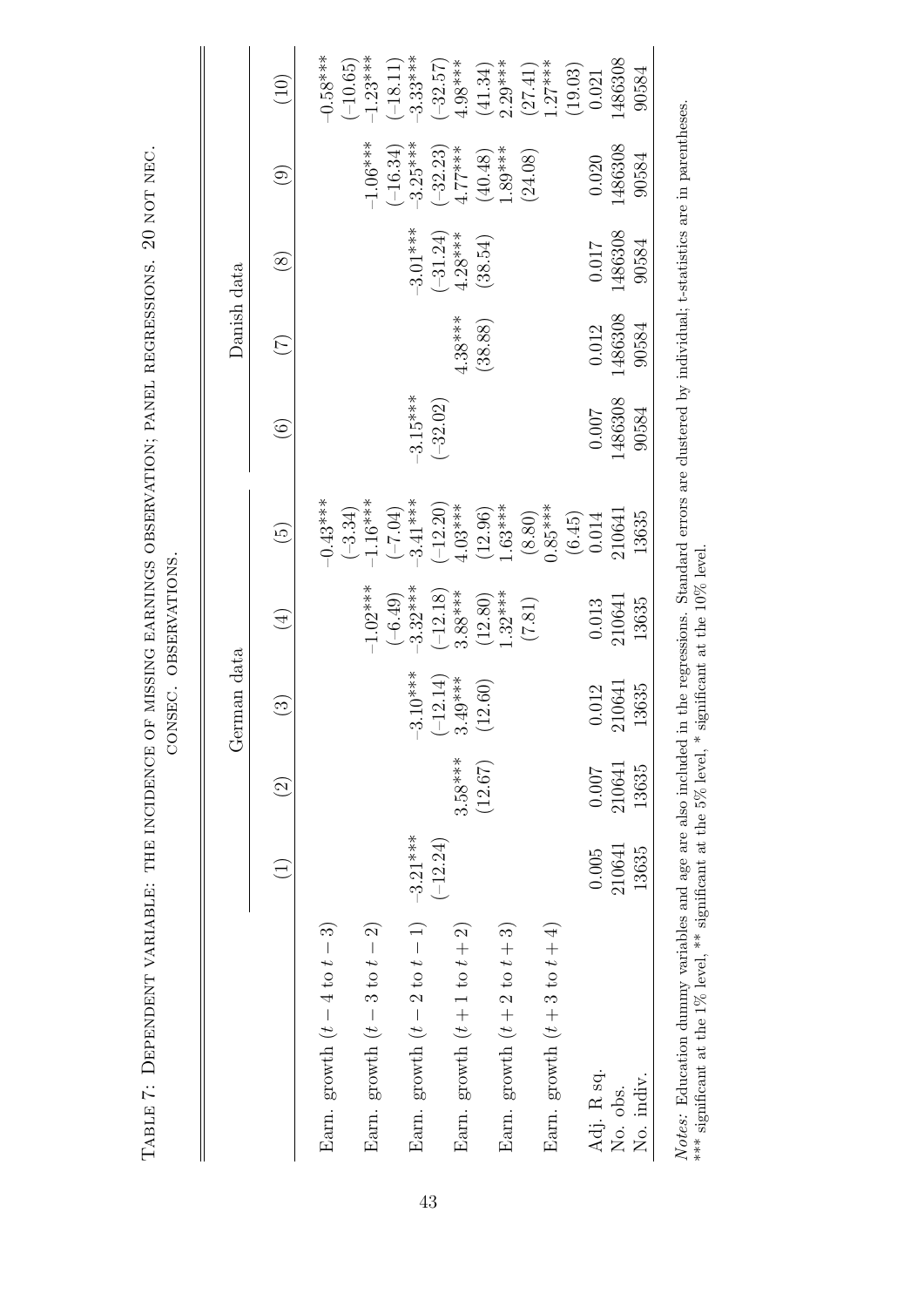|                                                             |       | 9 consec. |     |     |                                                                   | 20 not nec. consec. |               |               |
|-------------------------------------------------------------|-------|-----------|-----|-----|-------------------------------------------------------------------|---------------------|---------------|---------------|
|                                                             |       |           |     |     | German data Danish data German data Danish data                   |                     |               |               |
|                                                             | (1)   | (2)       | (3) | (4) | Levs. Diffs. Levs. Diffs. Levs.<br>(5)                            | Diffs.<br>(6)       | Levs.<br>(7)  | Diffs.<br>(8) |
|                                                             |       |           |     |     |                                                                   |                     |               |               |
| Perm. var., full sample, $\hat{\sigma}_{\xi}^2$             |       |           |     |     | $0.013$ $0.024$ $0.016$ $0.019$ $0.0096$ $0.018$                  |                     | $0.013$ 0.019 |               |
| Perm. var., outliers, $\hat{\sigma}^2_{\xi,o}$              |       |           |     |     | $0.034$ $0.158$ $0.053$ $0.124$ $-0.009$ $0.137$ $-0.004$ $0.133$ |                     |               |               |
| Perm. var., net of outliers, $\hat{\sigma}_{\xi,n}^2$       |       |           |     |     | $0.010$ $0.010$ $0.013$ $0.013$ $0.0097$ $0.0097$ $0.013$ $0.013$ |                     |               |               |
| Trans. var., full sample, $\hat{\sigma}_{\epsilon}^2$       | 0.020 |           |     |     | $0.008$ $0.014$ $0.009$ $0.018$                                   | 0.007               | 0.019         | 0.009         |
| Trans. var., outliers, $\hat{\sigma}_{\epsilon,o}^2$        |       |           |     |     | $0.143$ $0.011$ $0.104$ $0.022$ $0.162$ $0.011$                   |                     | 0.173         | 0.030         |
| Trans. var., net of outliers, $\hat{\sigma}_{\epsilon,n}^2$ |       |           |     |     | $0.007$ $0.007$ $0.008$ $0.008$ $0.007$ $0.007$                   |                     | 0.008         | 0.008         |

<span id="page-43-0"></span>Table 8: Variances of permanent and transitory shocks in the permanent-transitory decomposition of earnings.

 $Notes:$  The variances are calculated as in equations [\(2\)](#page-20-1)–[\(4\)](#page-21-0).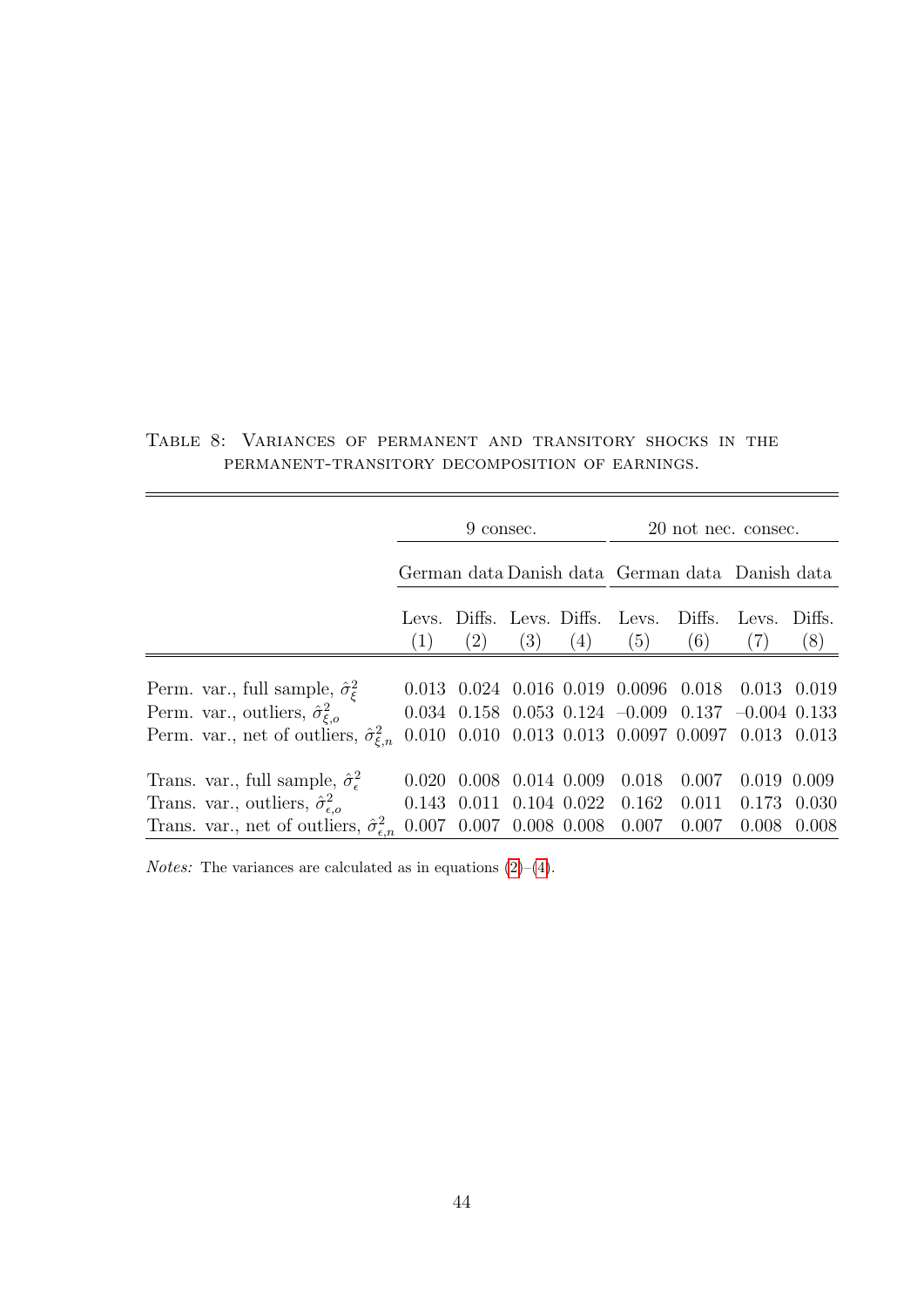|                             |                  | 9 or more consec. |                  |             |                  |             | 20 not nec. consec. |             |
|-----------------------------|------------------|-------------------|------------------|-------------|------------------|-------------|---------------------|-------------|
|                             |                  | German data       |                  | Danish data |                  | German data |                     | Danish data |
|                             | Levs.            | Diffs.            | Levs.            | Diffs.      | Levs.            | Diffs.      | Levs.               | Diffs.      |
|                             | (1)              | $\left( 2\right)$ | (3)              | (4)         | (5)              | (6)         | (7)                 | (8)         |
| $\hat{\phi}_p$              | 0.988            | 0.998             | 0.967            | 0.986       | 0.996            | 0.999       | 0.971               | 0.985       |
|                             | (0.001)          | (0.001)           | (0.0008)         | (0.0006)    | (0.001)          | (0.001)     | (0.0008)            | (0.0007)    |
| $\hat{\sigma}_{\xi}^2$      | 0.0056           | 0.005             | 0.0062           | 0.0061      | 0.0041           | 0.0042      | 0.0053              | 0.0057      |
|                             | (0.0002)         | (0.0001)          | (0.0001)         | (0.0001)    | (0.0001)         | (0.0001)    | (0.0001)            | (0.0001)    |
| $\hat{\phi}_{\tau}$         | 0.305            | 0.250             | 0.338            | 0.313       | 0.317            | 0.267       | 0.339               | 0.318       |
|                             | (0.010)          | (0.009)           | (0.004)          | (0.004)     | (0.01)           | (0.011)     | (0.004)             | (0.004)     |
| $\hat{\sigma}_{\epsilon}^2$ | 0.012            | 0.010             | 0.015            | 0.013       | 0.011            | 0.009       | 0.015               | 0.013       |
|                             | (0.0003)         | (0.0002)          | (0.0001)         | (0.0001)    | (0.0002)         | (0.0002)    | (0.0001)            | (0.0001)    |
| $\hat{\sigma}^2_{\alpha}$   | 0.022<br>(0.002) |                   | 0.02<br>(0.0004) |             | 0.024<br>(0.002) |             | 0.021<br>(0.0004)   |             |
| $\chi^2$                    | 1093.77          | 923.01            | 5330.86          | 4844.48     | 1178.30          | 905.41      | 5919.64             | 5025.96     |
| (d.f.)                      | 320              | 296               | 346              | 321         | 320              | 296         | 346                 | 321         |

<span id="page-44-0"></span>Table 9: Estimates of the earnings process. Drop first and last, and before/after missing earnings records.

Notes: German data span the period 1984–2008, while Danish data span the period 1981–2006. In German data, if an individual's first (last) earnings observation is not in 1984 (2008), his first (last) three observations are dropped prior to estimation. In Danish data, if an individual's first (last) earnings observation is not in 1981 (2006), his first (last) three observations are dropped prior to estimation. In columns (5)–(8), in addition, we drop three observations preceding and following a missing earnings record. The estimated earnings process is:  $y_{it} = \alpha_i + p_{it} + \tau_{it}$ , where  $p_{it+1} = \phi_p p_{it} + \xi_{it+1}$  and  $\tau_{it+1} = \phi_r \tau_{it} + \epsilon_{it+1}$ . Models are estimated using the optimally weighted minimum distance method. Asymptotic standard errors are in parentheses.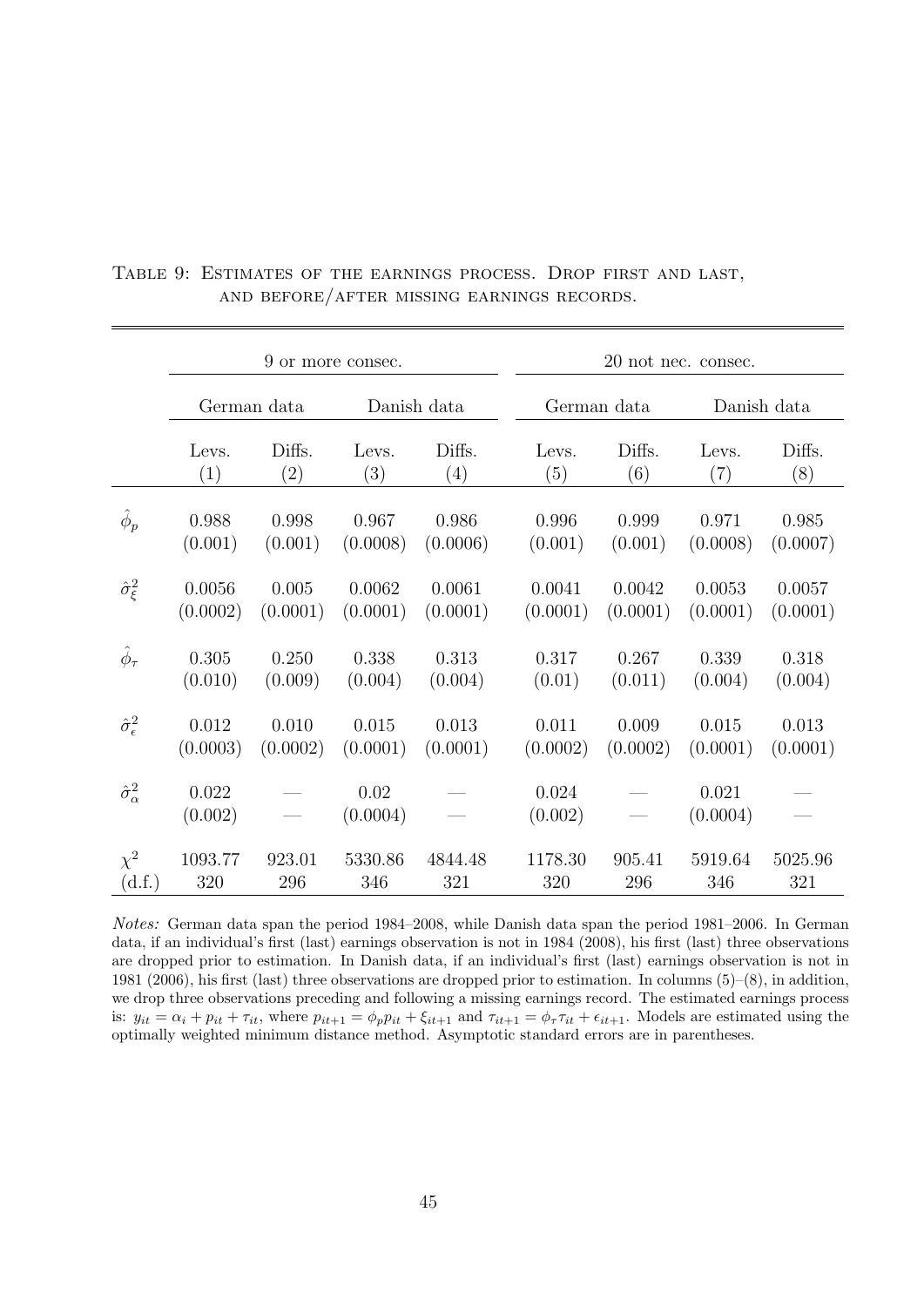|                               |                 |             | 9 consec.       |          |                  |             | 20 not nec. consec. |          |
|-------------------------------|-----------------|-------------|-----------------|----------|------------------|-------------|---------------------|----------|
|                               |                 | Full sample |                 | Drop     |                  | Full sample |                     | Drop     |
|                               | Levs.           | Diffs.      | Levs.           | Diffs.   | Levs.            | Diffs.      | Levs.               | Diffs.   |
|                               | (1)             | (2)         | (3)             | (4)      | (5)              | (6)         | (7)                 | (8)      |
| $\phi_p$                      | 0.988           | 0.992       | 0.988           | 0.988    | 0.993            | 0.990       | 0.996               | 0.996    |
|                               | (0.001)         | (0.001)     | (0.0008)        | (0.001)  | (0.0008)         | (0.001)     | (0.0007)            | (0.0009) |
| $\hat{\sigma}_{\xi}^2$        | 0.0054          | 0.014       | 0.0055          | 0.0055   | 0.0043           | 0.0083      | 0.004               | 0.004    |
|                               | (0.0001)        | (0.0009)    | (0.0001)        | (0.0001) | (0.0001)         | (0.0003)    | (0.0001)            | (0.0001) |
| $\hat{\phi}_{\tau}$           | 0.236           | 0.155       | 0.250           | 0.250    | 0.193            | 0.203       | 0.267               | 0.266    |
|                               | (0.007)         | (0.02)      | (0.005)         | (0.005)  | (0.009)          | (0.009)     | (0.005)             | (0.005)  |
| $\hat{\sigma}_{\epsilon}^{2}$ | 0.019           | 0.009       | 0.01            | 0.01     | 0.014            | 0.009       | 0.0087              | 0.0088   |
|                               | (0.0008)        | (0.0002)    | (0.0001)        | (0.0001) | (0.0002)         | (0.0002)    | (0.0001)            | (0.0001) |
| $\hat{\sigma}^2_{\alpha}$     | 0.02<br>(0.002) |             | 0.02<br>(0.001) |          | 0.018<br>(0.001) |             | 0.02<br>(0.001)     |          |
| $\chi^2$                      | 3058.75         | 3139.04     | 324.92          | 302.79   | 1416.02          | 1343.71     | 331.77              | 308.51   |
| (d.f.)                        | 320             | 296         | 346             | 321      | 320              | 296         | 346                 | 321      |

<span id="page-45-0"></span>Table 10: Estimates of the earnings process in unbalanced samples. Simulated "German" data.

*Notes:* The true earnings process is:  $y_{it} = \alpha_i + p_{it} + \tau_{it}$ , where  $p_{it+1} = \phi_p p_{it} + \xi_{it+1}$  and  $\tau_{it+1} = \phi_r \tau_{it} + \epsilon_{it+1}$ . In columns (1)–(4),  $\sigma_{\alpha}^2 = 0.02$ ,  $\phi_p = 0.988$ ,  $\sigma_{\xi}^2 = 0.0056$ ,  $\phi_{\tau} = 0.250$ ,  $\sigma_{\epsilon}^2 = 0.01$ , while in columns (5)–(8),  $\sigma_{\alpha}^2 = 0.02, \ \phi_p = 0.996, \ \sigma_{\xi}^2 = 0.0040, \ \phi_{\tau} = 0.267, \ \sigma_{\epsilon}^2 = 0.009.$  In columns (3)–(4) the first 3 (last 3) observations are dropped if an individual's earnings spell starts (ends) later (earlier) than in 1984 (2008); in columns (7) and (8), in addition, three observations before and after missing earnings records are dropped. The results are the averages across 100 simulations. The model is estimated using the optimal weighting minimum distance method. Standard errors, calculated as the standard deviations of the estimates across simulations, are in parentheses.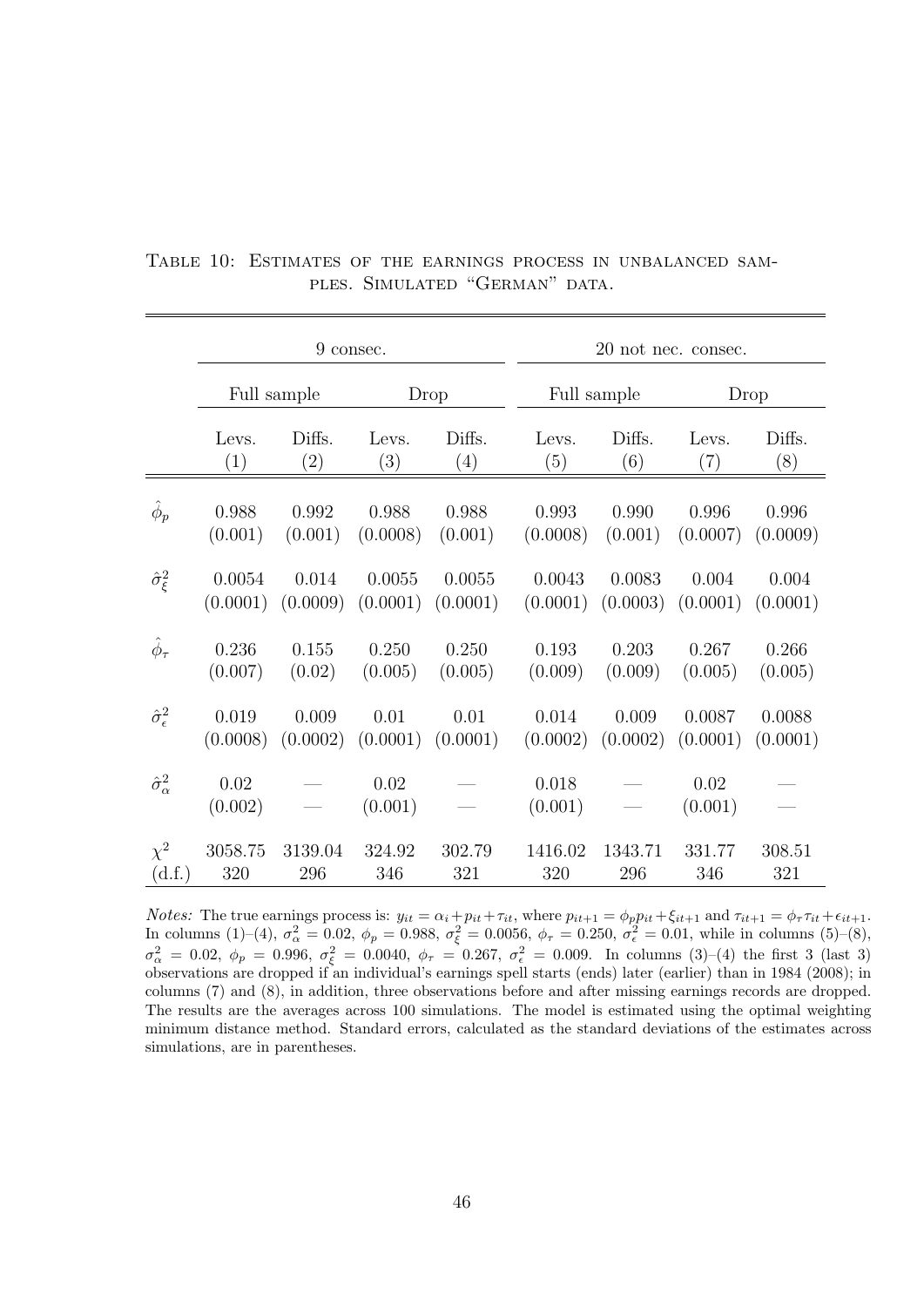<span id="page-46-0"></span>

| Dependent variable                   | Residuals  |            | Squared residuals |            |
|--------------------------------------|------------|------------|-------------------|------------|
|                                      | (1)        | (2)        | (3)               | (4)        |
| Year observed: first                 | $-0.11***$ | $-0.01$    | $0.09**$          | $-0.18***$ |
|                                      | $(-4.56)$  | $(-0.43)$  | (2.15)            | $(-7.93)$  |
| Year observed: second                | $-0.07***$ | 0.02       | $-0.01$           | $-0.12***$ |
|                                      | $(-3.14)$  | (1.05)     | $(-0.23)$         | $(-3.90)$  |
| Year observed: third                 | $-0.06**$  | 0.01       | 0.01              | $-0.17***$ |
|                                      | $(-2.31)$  | (0.68)     | (0.32)            | $(-7.86)$  |
| Year observed: two years before last | $-0.09***$ | 0.01       | $0.19***$         | $-0.04*$   |
|                                      | $(-2.76)$  | (0.42)     | (2.93)            | $(-1.65)$  |
| Year observed: next-to-last          | $-0.02$    | 0.01       | $0.23***$         | 0.01       |
|                                      | $(-0.74)$  | (0.72)     | (4.09)            | (0.20)     |
| Year observed: last                  | $-0.07*$   | 0.00       | $0.57***$         | $0.18***$  |
|                                      | $(-1.70)$  | (0.21)     | (6.50)            | (3.38)     |
| 3 years before earn. miss., dummy    | $-0.18*$   | $-0.18*$   | $0.45***$         | $0.46***$  |
|                                      | $(-1.73)$  | $(-1.72)$  | (2.70)            | (2.74)     |
| 2 years before earn. miss., dummy    | $-0.12$    | $-0.11$    | $0.72***$         | $0.69***$  |
|                                      | $(-1.18)$  | $(-1.09)$  | (3.21)            | (3.11)     |
| 1 year before earn. miss., dummy     | $-0.32**$  | $-0.33**$  | $1.56***$         | $1.57***$  |
|                                      | $(-2.29)$  | $(-2.34)$  | (4.62)            | (4.62)     |
| 1 year after earn. miss., dummy      | $-1.11***$ | $-1.11***$ | $1.35***$         | $1.40***$  |
|                                      | $(-9.02)$  | $(-9.00)$  | (5.17)            | (5.40)     |
| 2 years after earn. miss., dummy     | $-0.52***$ | $-0.52***$ | $1.19***$         | $1.23***$  |
|                                      | $(-3.95)$  | $(-3.92)$  | (3.24)            | (3.31)     |
| 3 years after earn. miss., dummy     | $-0.25**$  | $-0.25**$  | 0.25              | 0.26       |
|                                      | $(-2.10)$  | $(-2.07)$  | (1.11)            | (1.16)     |
| Adj. R sq.                           | 0.039      | 0.036      | 0.064             | 0.057      |
| No. obs.                             | 16496      | 16496      | 16496             | 16496      |
| No. indiv.                           | 1741       | 1741       | 1741              | 1741       |

TABLE 11: MALE EARNINGS RESIDUALS. PSID DATA

Notes: PSID male earnings data span the period 1979–1993. Earnings recorded in year t reflect remuneration received in year  $t - 1$ . In columns (1) and (3), the dummies "Year observed: first"–"Year observed: third" are equal to one if an individual's first earnings record is later than in 1979, and are zero otherwise; "Year observed: second-to-last"–"Year observed: last" are equal to one if an individual's last earnings record is earlier than in 1993, and are zero otherwise. In columns (2) and (4), the dummies "Year observed: first"– "Year observed: third" are equal to one if an individual's first earnings record is in 1979, and are zero otherwise; "Year observed: second-to-last"–"Year observed: last" are equal to one if an individual's last earnings record is in 1993, and are zero otherwise. Standard errors are clustered by individual; t-statistics are in parentheses. \*\*\* significant at the 1% level, \*\* significant at the 5% level, \* significant at the 10% level.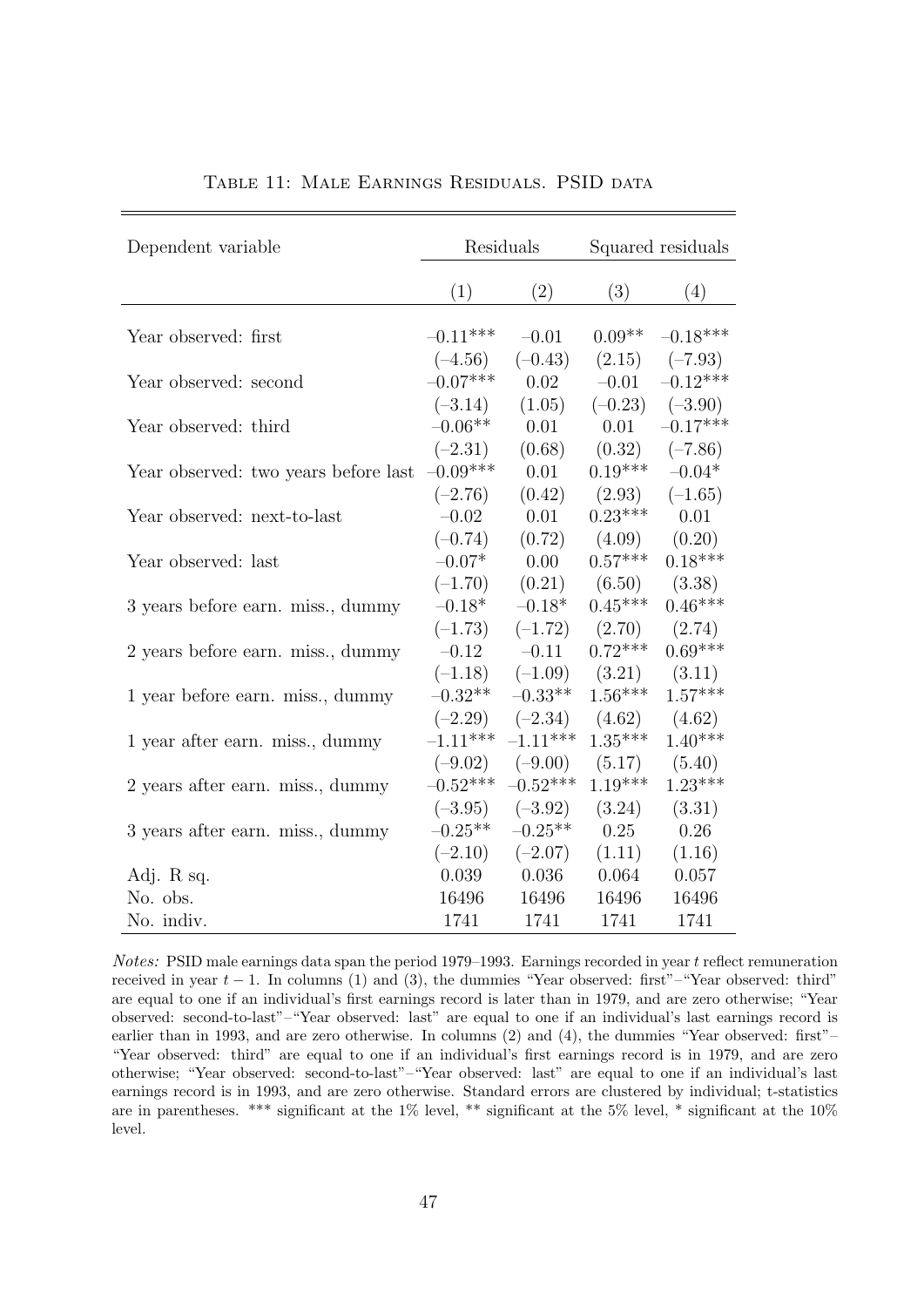<span id="page-47-0"></span>

(a) Variances of log earnings levels



(b) Variances of earnings growth rates

<span id="page-47-1"></span>Notes: "Acf" stands for autocovariance function; "BPP" moments include the autocovariance functions of earnings and consumption growth rates, and the cross-covariances between earnings and consumption growth rates; "BPP and rare shocks" moments include, in addition, the regression coefficients reported in Table [11.](#page-46-0) Male earnings and household nondurable consumption data for 1979–1993 from Blundell, Pistaferri, and<br>Preston (2008) are used in estimations Preston (2008) are used in estimations.

Figure 1: Fit to the Moments of Male Log Earnings in Levels and DIFFERENCES. PSID DATA.